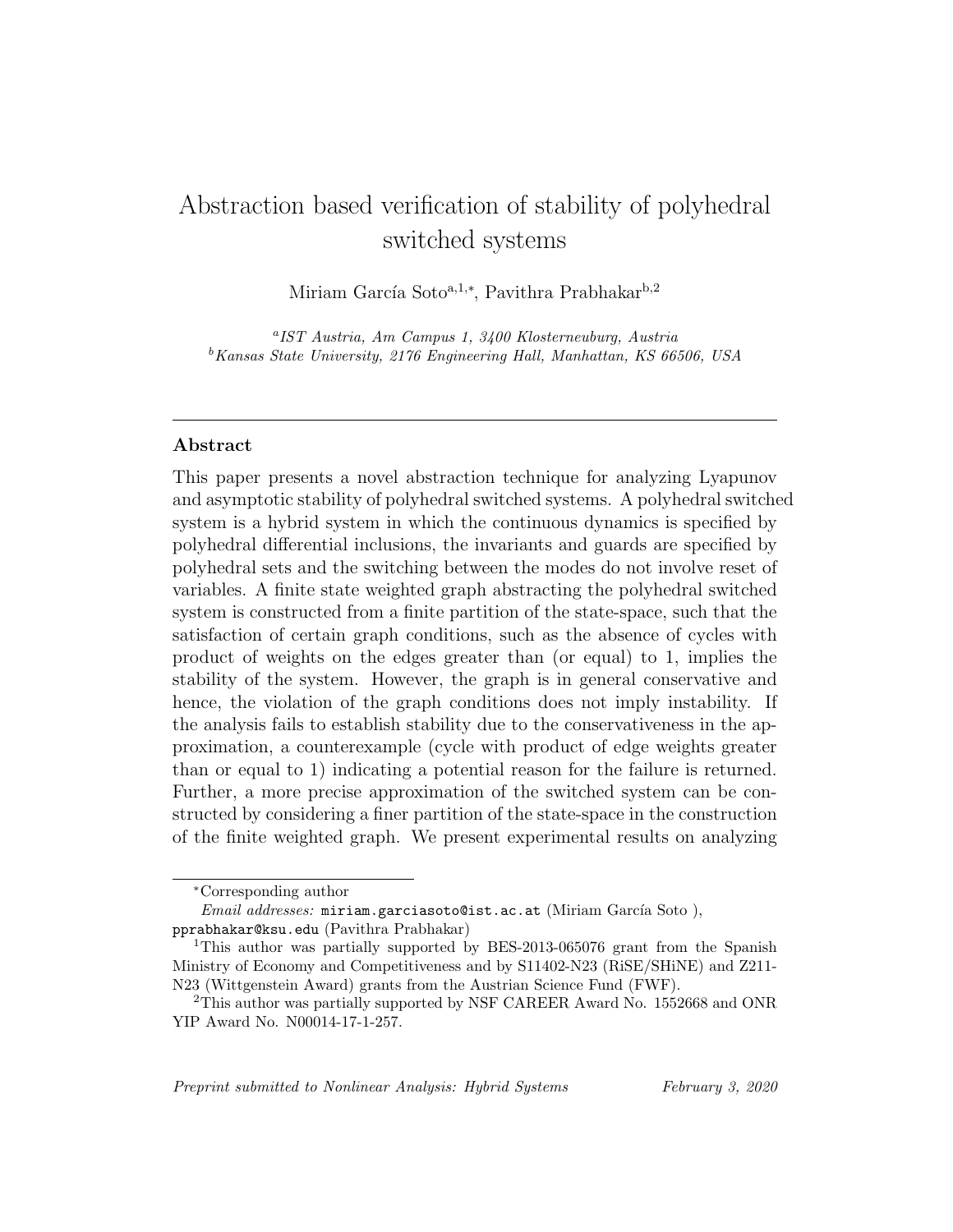stability of switched systems using the above method.

Keywords: polyhedral switched systems, stability verification, abstraction, model-checking techniques, counterexample generation

## 1. INTRODUCTION

Stability is a fundamental property in control design. It captures the notion that small perturbations in the initial state or input to the system result in only small variations in the behavior of the system. In this paper, we focus on the problem of automated stability verification of switched systems.

Switched systems [\[1\]](#page-31-0) are a special class of hybrid systems [\[2\]](#page-31-1) - systems exhibiting mixed discrete continuous behaviors - in which the continuous state of the system does not change during a mode switch. Switched systems are a natural model in supervisory control, wherein the plant consists of a finite number of operational modes, and the supervisor continuously observes the state of the system and takes decisions regarding the mode switches. Stability has been extensively investigated in the context of switched systems, and several sufficient conditions on the system and the switching behavior which ensure stability have been proposed (see [\[1,](#page-31-0) [3\]](#page-31-2) and references therein).

One of the widely used approaches to stability verification of switched system is based on the notions of common and multiple Lyapunov functions [\[4,](#page-31-3) [5,](#page-32-0) [3,](#page-31-2) [6,](#page-32-1) [7,](#page-32-2) [8\]](#page-32-3), wherein either a common function which acts as a Lyapunov function for each mode or a distinct function serving as a Lyapunov function for each mode along with consistency conditions on the switching, is sought. Automated verification of stability based on Lyapunov function can be characterized as deductive verification in the formal methods terminology. It encompasses a search for a Lyapunov function based on a template, such as a polynomial with coefficients as parameters, which serves as a candidate function. The requirements of Lyapunov function are encoded as a sum-ofsquares programming problem over the template, which can be efficiently solved using tools such as SOSTOOLS [\[9,](#page-32-4) [10,](#page-32-5) [11\]](#page-32-6).

One of the major limiting factors of the template based search is the ingenuity required in providing the right texmplates; and automatically learning the templates, with the exception of [\[12\]](#page-32-7), is a challenge which has not been adequately addressed. Moreover, if a template fails to satisfy the conditions of Lyapunov function, then it does not provide insights into the potential reasons for instability or towards the choice of a better template. To overcome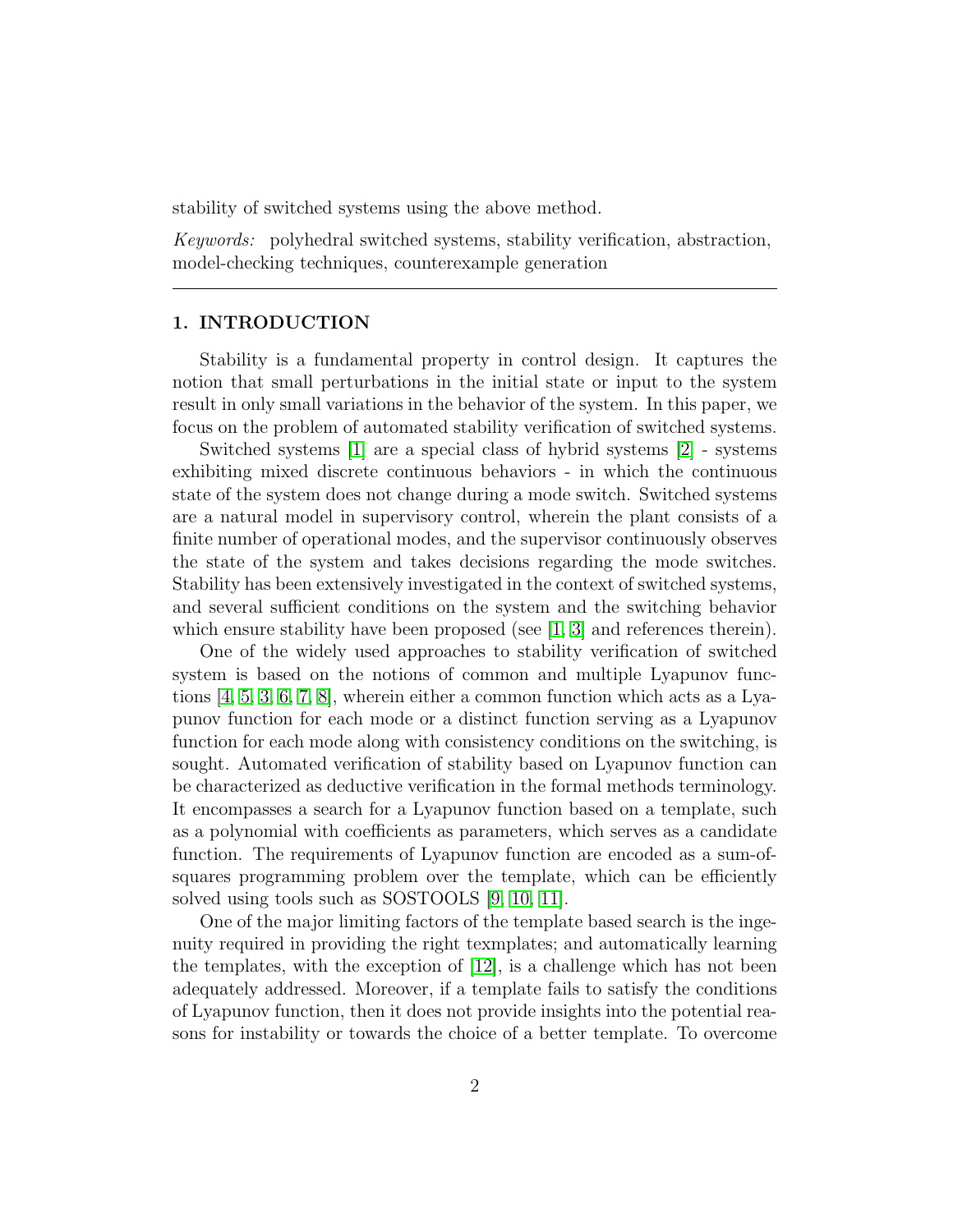these limitations, we propose an algorithmic approach — graph exploration based algorithm — that consists of constructing a weighted graph whose analysis either determines stability or returns a counterexample indicating a potential reason for failure. Further, the counterexample can provide insights into the choice of subsequent abstractions (refinement); we do not explore here automated refinement techniques based on counterexamples.

In this paper, we focus on the class of polyhedral switched systems (PSS). These are systems in which the invariants for the modes and the guards on the switching are convex polyhedral sets; further, the dynamics in each mode is specified as a polyhedral differential inclusion  $\dot{x} \in P$ , where P is a compact convex polyhedral set. The core contribution is the development of a quantitative predicate abstraction technique over PSS. Various methods include predicate and hybrid abstractions [\[13,](#page-32-8) [14,](#page-32-9) [15,](#page-33-0) [16\]](#page-33-1) for computing abstract models oriented to safety verification. These standard methods do not suffice for stability analysis, so we introduce a novel predicate abstraction technique for stability preservation.

Our approach consists of constructing a finite weighted graph which represents a conservative approximation of the switched system, and inferring stability by analyzing certain properties of the graph. The algorithm takes as input a  $PSS$  H and a finite partition  $\mathcal P$  of the state-space into convex polyhedral sets (so-called elements), and outputs a finite weighted graph  $\mathcal{G}$ . The vertices of the graph correspond to pairs consisting of a mode of the system and an element of the partition. An edge between two mode-element pairs indicates the existence of an execution starting from the first mode and a point on the first element to the second mode and a point on the second element such that it remains in a single element at all the intermediate time instances. The weight on an edge corresponds to the maximum scaling between the starting and the ending continuous states over all such executions, that is, an upper bound on the ratio of the distance to the equilibrium point at the end of the execution to that at the beginning. Hence, corresponding to every execution of the system, there exists a path in the graph which tracks the scalings associated with various time points in the execution. In particular, the existence of an edge with weight  $+\infty$  implies a possibility of a diverging execution. Similarly, existence of a cycle in the graph such that the product of the weights is strictly greater than 1, implies the possibility of a diverging execution obtained by traversing the cycle infinitely many times. Absence of the above entities in the graph implies Lyapunov stability. We provide criteria based on graph analysis, which provide sufficient conditions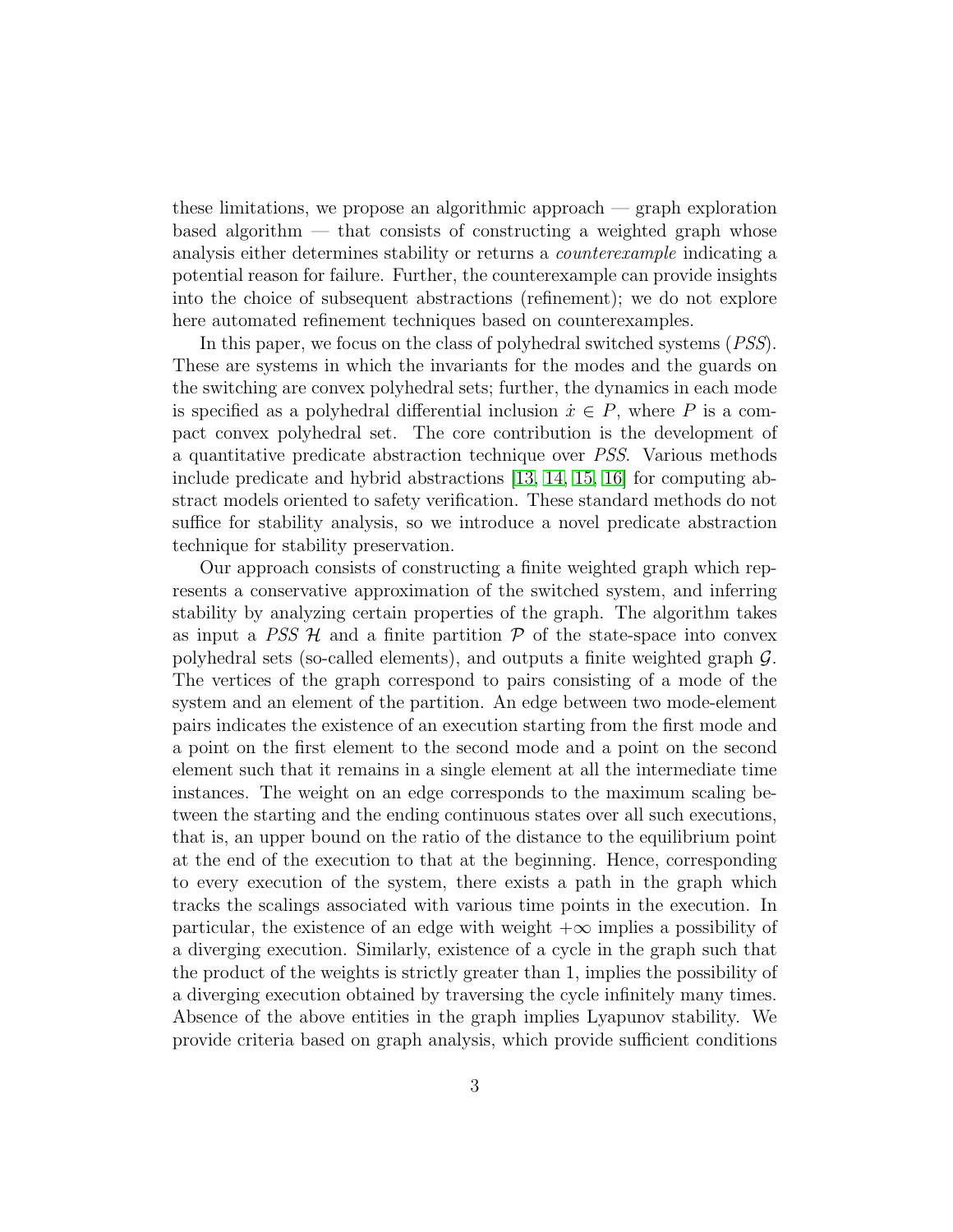for Lyapunov and asymptotic stability.

One interesting feature of this analysis is a potential counterexample in the event of a failure to prove stability. For example, a cycle such that the product of the weights on the edges  $> 1$  is a potential counterexample for Lyapunov stability. Another interesting feature is the ability to construct a less conservative abstraction, by considering a finer partition. A finer partition can be obtained, for example, by splitting each element in the current partition based on a linear constraint.

Construction of the finite weighted graph involves computing a non-trivial reachability predicate which captures all pairs of states of the system for which there is an execution from the first state to second while remaining within a single element of the partition. Existence of an edge then corresponds to satisfiability of the predicate and the weight corresponds to solving an optimization problem over the predicate. We show that we can construct a formula which is a boolean combination of linear constraints which is equivalent to the reachability predicate and hence compute the weight by solving a finite set of linear programming problems. The construction of the formula is involved owing to the fact that the number of mode switches that can occur during an execution within an element of the partition is unbounded due to the presence of cycles in the underlying switching graph. We reduce the analysis to that of an acyclic graph using the notion of strongly connected components and hence, bound the number of switches for the purpose of analysis.

The algorithm has been implemented in a tool called AVERIST (Algorithmic VERIfier for STability) [\[17\]](#page-33-2). We illustrate the merits of the algorithmic approach on an example using the tool. We employ variations of the example for evaluating the performance of the tool. The tool returns either a stability proof or a counterexample. The counterexample either leads to an instability answer or can be used to construct new constraints in order to refine the partition and obtain a more accurate one.

Currently, the choice of the appropriate predicates is carried out mainly through manual examination of the counterexample. There exists work focused on automating this process through a counterexample guided abstraction refinement approach [\[18\]](#page-33-3).

Our choice of polyhedral switched systems is motivated by the fact that certain computations involved in our analysis are simple for this class, such as the representation of the reachability predicate. However, several classes of hybrid systems can be efficiently abstracted to this class [\[19,](#page-33-4) [20\]](#page-33-5).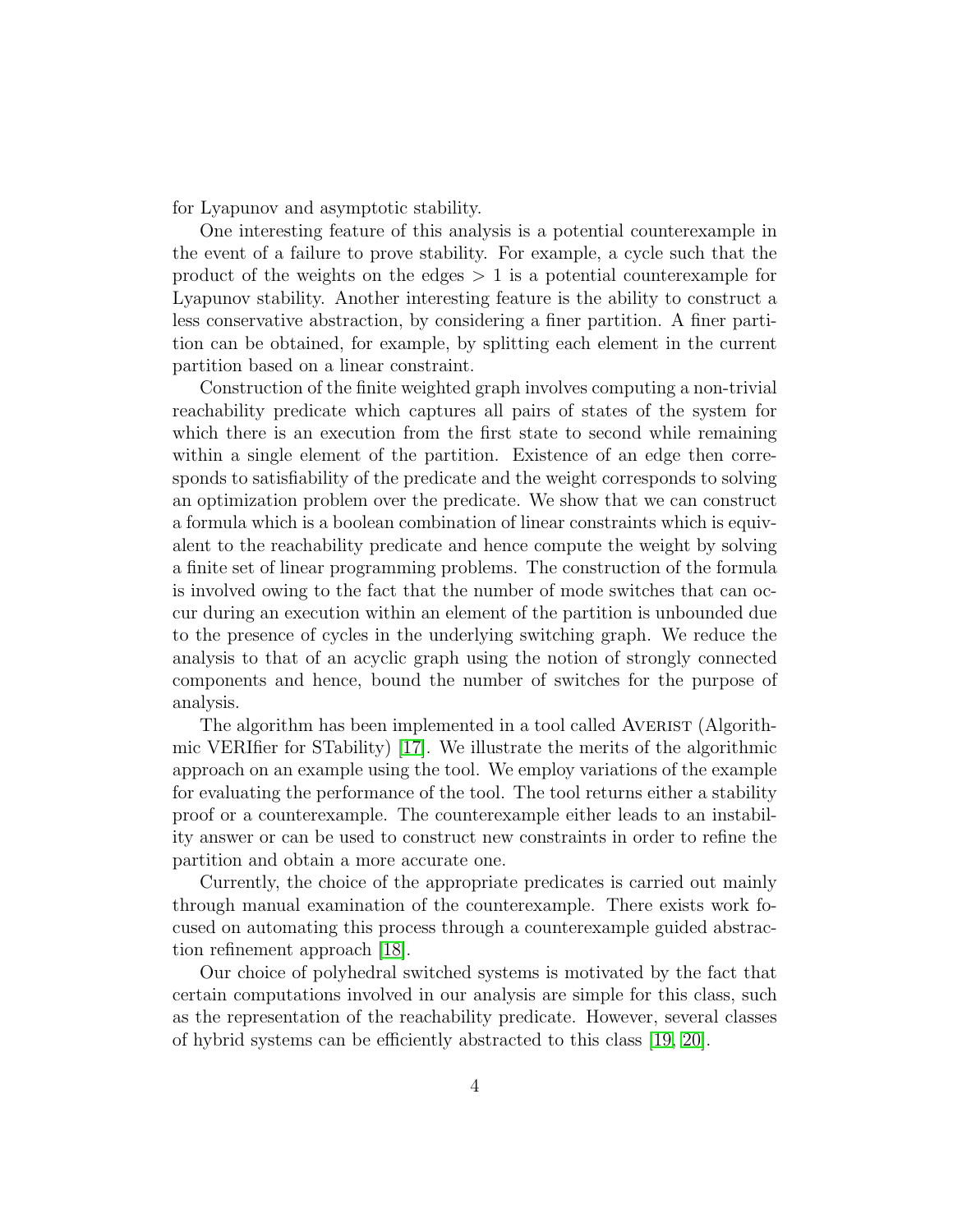A preliminary version of this paper, appeared in [\[21\]](#page-33-6). In comparison to the former version, this work contains more detailed explanations, complete proofs and elaborate experiments. In particular, the replacement of executions by piecewise executions in stability definitions is justified in here by stating Proposition [2](#page-10-0) and adding its proof. Proposition [3](#page-13-0) and its proof appear only as an observation in the previous work. The equivalence in terms of stability between a polyhedral switched system and its normal form is proved in detail. Proofs of Theorem [7](#page-18-0) and Theorem [8](#page-18-1) are included. Also Algorithm [1](#page-22-0) for abstraction construction and Algorithm [2](#page-24-0) for scaling computation are added, accompanied by details of the functions contained in them. Table [1](#page-31-4) with experimental results does not appear in the preliminary version.

## 2. Preliminaries

Let  $\mathbb{R}, \mathbb{R}_{\geqslant 0}$ , and N denote the set of reals, non-negative reals and natural numbers, respectively. Given a function  $F$ , we use  $\text{dom}(F)$  to denote the domain of F. Given a set  $A \subseteq \text{dom}(F)$ , we denote by  $F|_{A}$ , the restriction of F to the domain A.

Sequences: A sequence domain is a either a finite subset of N of the form  $\{0, 1, \ldots, n\}$  for some  $n \in \mathbb{N}$  or the infinite set N. A sequence over a set A is a function  $S: D \to A$ , where D is a sequence domain. The length of a sequence S, denoted  $len(S)$ , is the least upper bound of the elements in  $\text{dom}(S)$ , that is,  $\text{last}(\text{dom}(S))$ . S is also represented by enumerating its elements as in  $S(0)S(1)$ ...

Intervals, time domain and interval domain: An interval is a closed convex subset of R. A time domain is an interval I such that  $\text{first}(I) = 0$ . The concatenation of a time domain  $I_2$  to a finite time domain  $I_1$  is the time domain I, denoted  $I_1 \circ I_2$ , given by  $I_1 \cup (I_2 + \{\text{last}(I_1)\})$ . An *interval domain* is a finite or infinite sequence of intervals  $\iota = I_0 I_1 \cdots$  such that  $\text{first}(I_0) = 0$ ,  $\texttt{last}(I_i) = \texttt{first}(I_{i+1})$  for  $0 \leq i < \texttt{len}(\iota)$ , and if  $\texttt{dom}(\iota)$  is infinite, then for every  $n \in \mathbb{N}$ , there exists  $m \in \mathbb{N}$  such that  $n \in I_m$ . We denote by  $\llbracket \iota \rrbracket$ the interval  $\bigcup_{i\in\text{dom}(\iota)}\iota(i)$ . The concatenation of an interval domain  $\iota_2$  to an interval domain  $\iota_1$  with  $\text{dom}(\iota_1) < +\infty$ , denoted  $\iota_1 \circ \iota_2$ , is the interval domain  $\iota$  whose domain is  $\text{dom}(\iota_1) \cup (\text{dom}(\iota_2) + \text{len}(\iota_1)),$  and  $\iota(i) = \iota_1(i)$  if  $i \in \text{dom}(\iota_1),$ and is  $\iota_2(i - \text{len}(\iota_1)) + {\text{last}(\iota_1(\text{len}(\iota_1)))}$ , otherwise.

Splitting of sequences, intervals and interval domains: Sequences  $S_1$  and  $S_2$  form a splitting of a sequence S, denoted  $S = S_1 \circ S_2$ , if  $S_1(\text{len}(S_1)) =$  $S_2(0)$ , len $(S) = \text{len}(S_1) + \text{len}(S_2)$ , and  $S(i) = S_1(i)$  if  $i \in \text{dom}(S_1)$ , and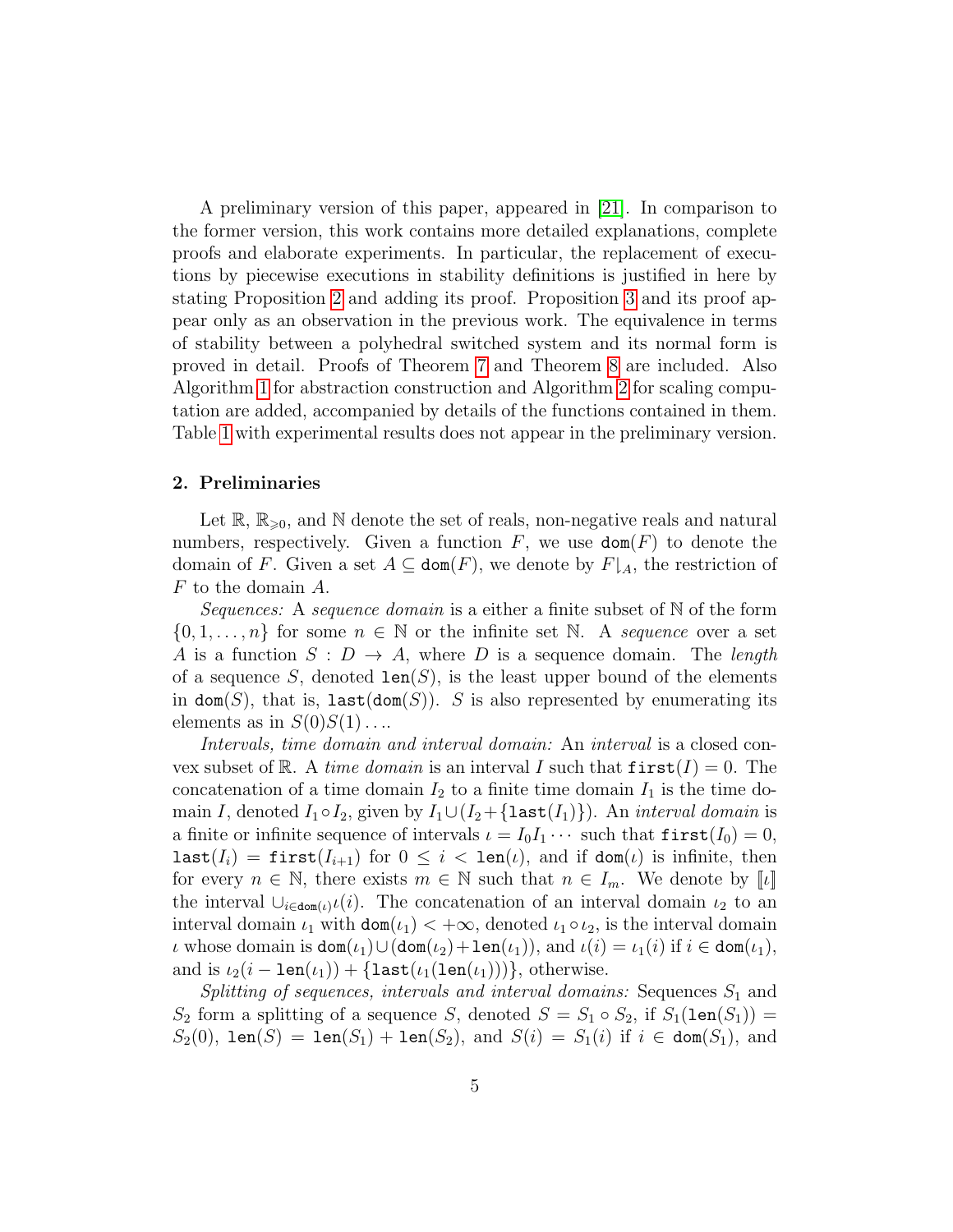$S_2(i-\text{len}(S))$ , otherwise. Note that for a given index of S, there is a unique way to split it into two sequences.

Intervals  $I_1$  and  $I_2$  form a splitting of an interval I, denoted  $I = I_1 \circ$  $I_2$ , if last( $I_1$ ) = first( $I_2$ ), and  $I = I_1 \cup I_2$ . Interval domains  $\iota_1$  and  $\iota_2$ form a splitting of an interval domain  $\iota$ , denoted  $\iota = \iota_1 \circ \iota_2$ , if  $\text{len}(\iota) =$  $\text{len}(\iota_1) + \text{len}(\iota_2)$ , and  $\iota(i) = \iota_1(i)$  if  $i < \text{len}(\iota_1)$  and  $\iota(i) = \iota_2(i - \text{len}(\iota_1)) + \iota_2(i - \text{len}(\iota_2))$  $\{last(\iota_1(len(\iota_1)))\})$  otherwise.

*Euclidean space:* The *n*-dimensional Euclidean space is given by  $\mathbb{R}^n$ . We use |x| to denote the infinity norm of  $x \in \mathbb{R}^n$  and  $x \cdot y$  to denote the dot product of  $x, y \in \mathbb{R}^n$ . Given  $\epsilon \in \mathbb{R}_{\geqslant 0}$ , we use  $B_{\epsilon}(x)$  to denote an open ball around x of radius  $\epsilon$ , that is,  $B_{\epsilon}(x) = \{y \mid |x-y| < \epsilon\}$ . A set  $S \subseteq \mathbb{R}^{n}$  is open if for every  $x \in S$ , there exists a  $\delta > 0$  such that  $B_{\delta}(x) \subseteq S$ ; and a set  $S \subseteq \mathbb{R}^{n}$  is closed if  $\mathbb{R}^n \setminus S$  is open. Note that open sets are closed under arbitrary union and closed sets are closed under arbitrary intersection. Hence, given any set  $S \subseteq \mathbb{R}^n$ , the *interior* of S, denoted  $\mathring{S}$ , is the largest open subset of S; and the *closure* of S, denoted  $\overline{S}$  is the smallest closed set containing S. Given sets  $X, Y \subseteq \mathbb{R}^n$ ,  $X + Y$  denotes the Minkowski sum  $\{x + y \mid x \in X, y \in Y\}$ . Given a set  $X \subseteq \mathbb{R}^n$ , we use chull(X) to denote the smallest convex set containing X.

Convex polyhedral sets: A linear constraint is an expression of the form  $a \cdot x + b \sim 0$ , where  $a \in \mathbb{R}^n$ ,  $x = (x_1, \dots, x_n)$  is a tuple of variables,  $b \in \mathbb{R}$  and relation  $\sim \in \{ \leq, \leq, = \}.$  It is called *homogeneous* if  $b = 0$ . The set defined by a linear constraint  $c \equiv a \cdot x + b \sim 0$ , denoted  $\llbracket c \rrbracket$ , is the set of valuations  $v = (v_1, \ldots, v_n) \in \mathbb{R}^n$ , such that  $a \cdot v + b \sim 0$  holds. A *half-space* is a set defined by a linear constraint with inequality relation and a hyperplane is a set defined by a linear constraint with equality, so it has dimension  $n-1$ . Note that a half-space is either of the two parts into which a hyperplane divides the space. We denote the set of all hyperplanes of space  $\mathbb{R}^n$  by hyper $(n)$ . Given a set  $p \in \mathbb{R}^n$  of dimension lower than n, plane(p) is the intersection of all hyperplanes which contain p,  $\texttt{plane}(p) = \bigcap_{h \in \texttt{hyper}(n), p \subseteq h} h$ , while in case of dimension equal to *n*,  $plane(p) = \mathbb{R}^n$ . A convex polyhedral set is an intersection of finitely many half-spaces and hyperplanes; it is said to be pointed if the half-spaces and hyperplanes are defined by homogenous linear constraints and elementary if the linear constraints defining the half-spaces only use the relation  $\{<\}$ . We will use polysets  $(X)$  to denote the set of all convex polyhedral subsets of  $X$ , and cpolysets $(X)$  to denote the set of compact convex polyhedral sets. In case of  $X = \mathbb{R}^n$  we denote  $\texttt{polyses}(n)$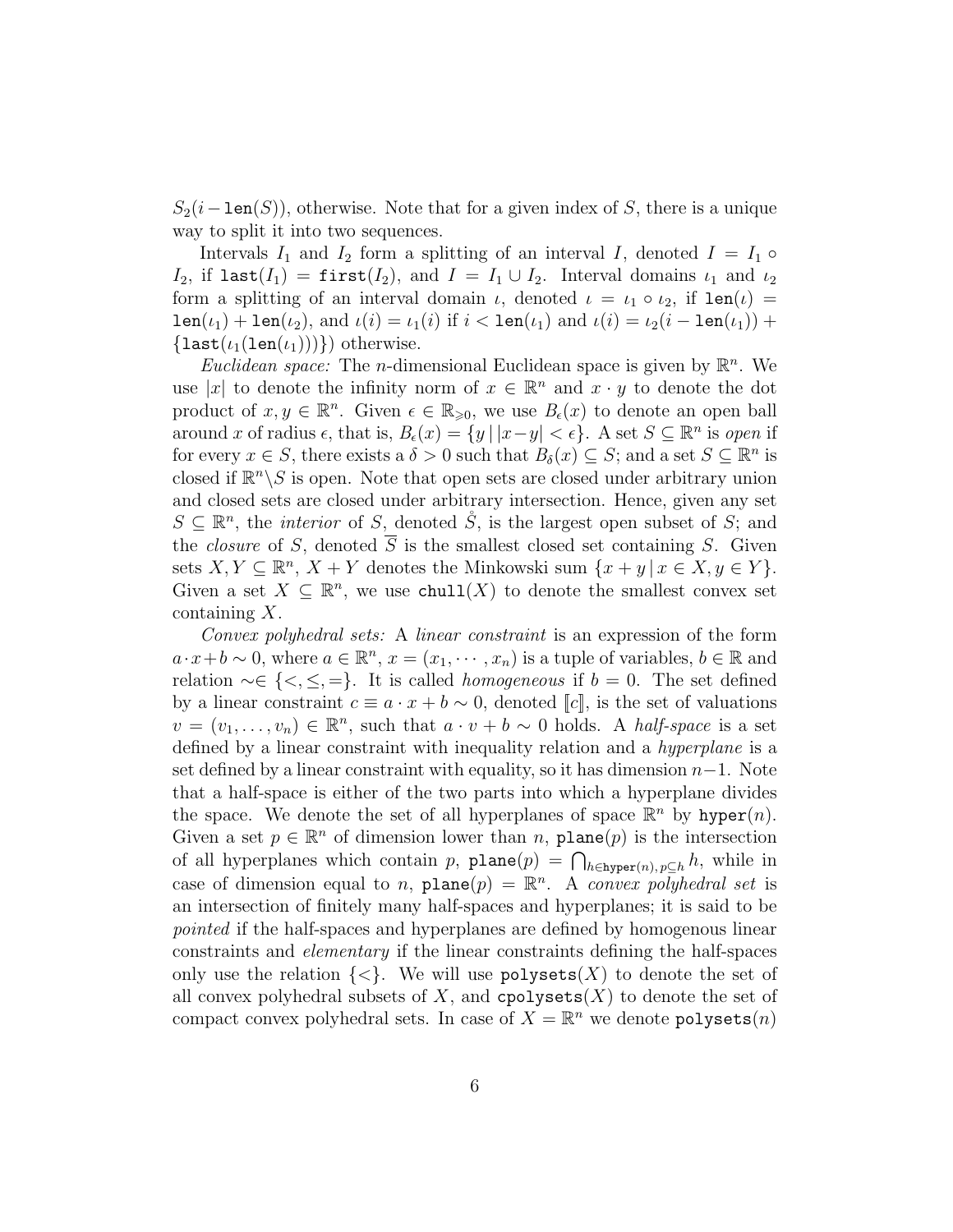and cpolysets $(n)$ .

A partition  $\mathcal{P}$  of  $S \subseteq \mathbb{R}^n$  into convex polyhedral sets is a finite set of convex polyhedral sets  $\{P_1, \cdots, P_k\}$  such that  $\bigcup_{i=1}^k P_i = S$  and for each  $i \neq j$ ,  $P_i \cap P_j = \emptyset$ . An elementary partition is a partition in which all the convex polyhedral sets are elementary; the sets are referred to as elements.

Linear, piecewise-linear and differentiable functions: A trajectory  $\eta$  is a function from a time domain  $\overline{D}$  to  $\mathbb{R}^n$  for some n. A trajectory  $\eta$  is said to be *linear* if there exist  $a, b \in \mathbb{R}^n$ , such that for every  $t \in \text{dom}(\eta)$ ,  $\eta(t) = at + b$ ; and *piecewise-linear* if there exists an interval domain  $\iota$  such that  $[\![\iota]\!] = \text{dom}(\eta)$  and  $\eta|_{\iota(i)}$  is linear for every  $i \in \text{dom}(\iota)$ . A trajectory  $\eta$  is said to be differentiable if its derivative exists at all point of the domain, and the derivative of  $\eta$  is denoted by  $\dot{\eta}$ .

Graphs and weighted graphs: A graph  $\mathcal G$  is a pair  $(V, E)$ , where V is a finite set of vertices and  $E \subseteq V \times V$  is a finite set of edges. Cardinality of the graph is denoted as  $|\mathcal{G}|$  and corresponds to the number of nodes. A path of a graph is a finite or infinite sequence of vertices  $\pi = v_0v_1 \dots$  such that  $(v_i, v_{i+1})$  is an edge for each  $i < \text{len}(\pi)$ . Let  $\text{paths}(\mathcal{G})$  denote the set of paths of  $\mathcal G$ . A cycle is a finite path where the first and the last vertices are the same; and it is simple if all the vertices except the last are distinct.

A weighted graph  $\mathcal{G} = (V, E, \mathbf{w})$  where  $(V, E)$  is a graph and  $\mathbf{w}: E \to$  $\mathbb{R}_{\geq 0} \cup \{+\infty\}$  is a weighting function on the edges. The weight of a finite path  $\pi$  is  $\mathbf{w}(\pi) = \prod_{i \in \text{dom}(\pi)} \mathbf{w}(\pi(i))$ . Given a set of vertices  $V' \subseteq V$ , we use  $\mathcal{G}[V']$  to represent  $(V', E \cap V' \times V', \mathbf{w}|_{V' \times V'})$ .

A strongly connected component  $\operatorname{scc}$  of a graph  $\mathcal G$  is a set of vertices  $V'$ of G such that for every  $v_1, v_2 \in V'$ , there is a path in  $\mathcal{G}[V']$  from  $v_1$  to  $v_2$ . A strongly connected component is maximal if there is no bigger strongly connected component containing it. Let  $\mathsf{sec}(\mathcal{G})$  denote the set of maximal strongly connected components of G. Note that  $\mathsf{scc}(G)$  is a partition of the vertices of G. The quotient graph  $\mathcal{G}/\text{sec}$  is a graph where the set of vertices is  $\mathsf{scc}(\mathcal{G})$  and the edges correspond to pairs  $(C_1, C_2) \in \mathsf{scc}(\mathcal{G})$  such that there exist  $c_1 \in C_1$  and  $c_2 \in C_2$  with  $(c_1, c_2)$  an edge of  $\mathcal{G}$ . Note that the quotient graph is an acyclic graph.

Satisfiability Modulo Theory (SMT): An SMT formula  $\varphi(x)$  over linear real arithmetic is a boolean combination of linear constraints over the variable in x. We will refer to it simply as an SMT formula from now on. A valuation  $v \in \mathbb{R}^n$  is said to *satisfy* an SMT formula  $\varphi(x)$ , denoted  $v \models \varphi(x)$ , over variables  $x = (x_1, \ldots, x_n)$ , if the constraint obtained by substituting  $v_i$  to  $x_i$ is true. An SMT formula  $\varphi(x)$  is *satisfiable* if there exists a valuation which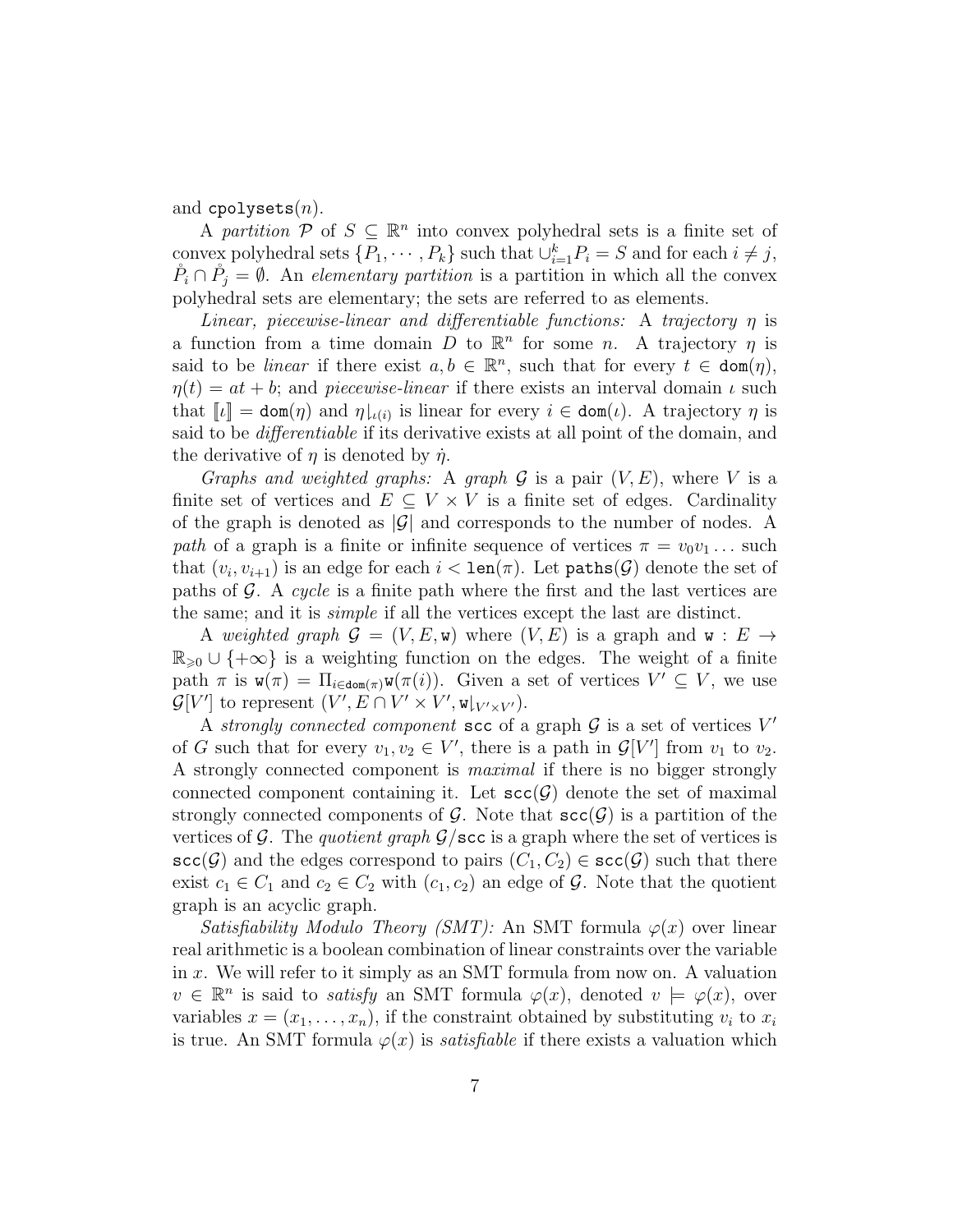satisfies it. Checking satisfiability of an SMT formula over linear arithmetic is decidable and there exist efficient tools [\[22\]](#page-33-7) to compute it.

The following observation will be used later.

**Proposition 1.** Given a polyhedral set  $P \in \text{polyses}(n)$  defined by the linear constraints  $a_i \cdot x \sim b_i$  for  $1 \leq i \leq k$ , an n-tuple of variables  $x =$  $(x_1, \ldots, x_n)$  and a variable t, the set of all valuations for x and t satisfying the constraints  $x/t \in P$  can be represented by the following SMT formula:  $\bigwedge_{i=1}^k a_i \cdot x \sim b_i t.$ 

## 3. Polyhedral Switched Systems

A switched system [\[1\]](#page-31-0) models supervisory control in which the supervisor observes the state of the system and switches between a finite number of operational modes of the system. In each mode, the continuous state evolves according to a pre-assigned continuous dynamics and satisfies certain invariant conditions. Mode switch occurs when certain guards are satisfied, and in particular, the continuous state remains the same during the switch. We focus on the class of switched systems in which the continuous dynamics is specified using polyhedral differential inclusions, and the invariants and guards are specified using convex polyhedral sets.

**Definition 1.** An *n*-dimensional *polyhedral switched system* (*PSS*) is a tuple  $\mathcal{H} = (Q, E, X, F, I, G)$ , where:

- $Q$  is a finite set of control modes or locations;
- $E \subseteq Q \times Q$  is a finite set of edges;
- $X = \mathbb{R}^n$ , for some *n*, is the continuous state space;
- $F: Q \to \text{cpolysets}(n)$  is the flow function;
- $I: Q \rightarrow \text{polyses}(n)$  is the invariant function; and
- $G: E \to \text{polyses}(n)$  is the guard function.

**Notation 1.** We will denote each of the elements in a  $PSS \mathcal{H}$ , with  $\mathcal{H}$  as a subscript, for instance, the invariant function will be referred to as  $I_{\mathcal{H}}$ .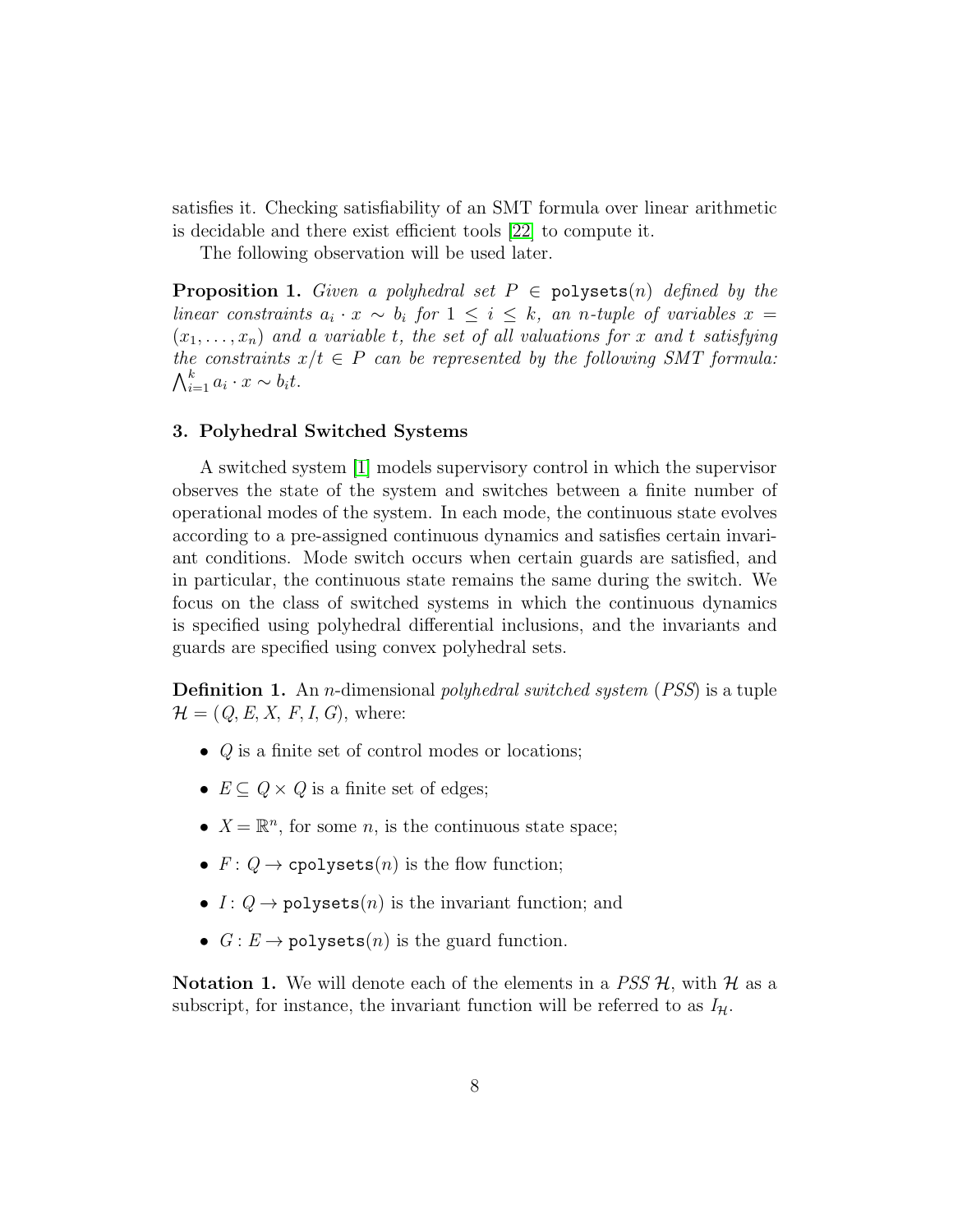Figure [1](#page-9-0) shows an automaton which represents a 2-dimensional polyhedral switched system with 5 modes,  $q_1, q_2, q_3, q_4$  and  $q_5$ . The continuous state space corresponds to  $X = \mathbb{R}^2$  and  $(x, y)$  represents the continuous state of the system. Every mode  $q_i$  is related to a convex polyhedral set  $I_i$  which is the invariant, that is  $I(q_i) = I_i$ . The continuous state belongs to  $I_i$  in mode  $q_i$ . Also every mode  $q_i$  is related to a compact convex polyhedral set  $F_i$  which specifies the flow function,  $F(q_i) = F_i$ . The derivative with respect to time of the continuous state,  $(\dot{x}, \dot{y})$  belongs to  $F_i$  when in mode  $q_i$ . The edges of the system correspond to the arrows between the modes. These edges are tagged with predicates of the form  $(x, y) \in G_i$  where  $G_i$  are convex polyhedral sets determined by the guard function. The predicates determine the condition when a switch between modes can be committed. Figure [2a](#page-9-1) and Figure [2b](#page-9-1) are two graphical instances of the PSS in Figure [1.](#page-9-0) The invariants are determined as follows,  $I_1 = \{(x, y) \in X : x > 0, y > 0\}, I_2 = \{(x, y) \in X : x < 0, y > 0\},$  $I_3 = \{(x, y) \in X : x < 0, y < 0\}, I_4 = \{(x, y) \in X : x > 0, y < 0\}$  and  $I_5 = \{(x, y) \in X : x - 2y > 0, y > 0\}.$  The polyhedra  $F_i$  are determined by the convex combination of the vectors depicted in Figure [2.](#page-9-1) Observe that in Figure [2](#page-9-1) the difference between the stable and unstable instances arises from the description of  $F_5$ . This corresponds to the flow of the system in the wedge-shaped region  $I_5$ . The 3 different guards tagging the edges are determined by the following predicates in both instances,  $G_1 = \{(x, y) : x =$ 0,  $G_2 = \{(x, y) : y = 0\}$ , and  $G_3 = \{(x, y) : x - 2y \ge 0\}$ .

The switched system starts in a location  $q$  and a continuous state  $x$ . In a mode q, the continuous state evolves inside  $I(q)$  such that the differential of the evolution at anytime lies within  $F(q)$ . The mode can switch from  $q_1$  to  $q_2$ if  $(q_1, q_2)$  is an edge of the system and the continuous state at the switching satisfies the guard associated with the edge. Switched systems differ from a hybrid system in that the continuous state does not change in a switched system during a mode switch.

#### 3.1. Semantics

Next, we present the semantics of a polyhedral switched system as a set of executions of the system.

**Definition 2.** An execution  $\sigma$  of a PSS  $\mathcal{H} = (Q, E, X, F, I, G)$  of dimension *n* is a triple  $(\iota, \eta, \gamma)$ , such that:

•  $\iota$  is an interval domain;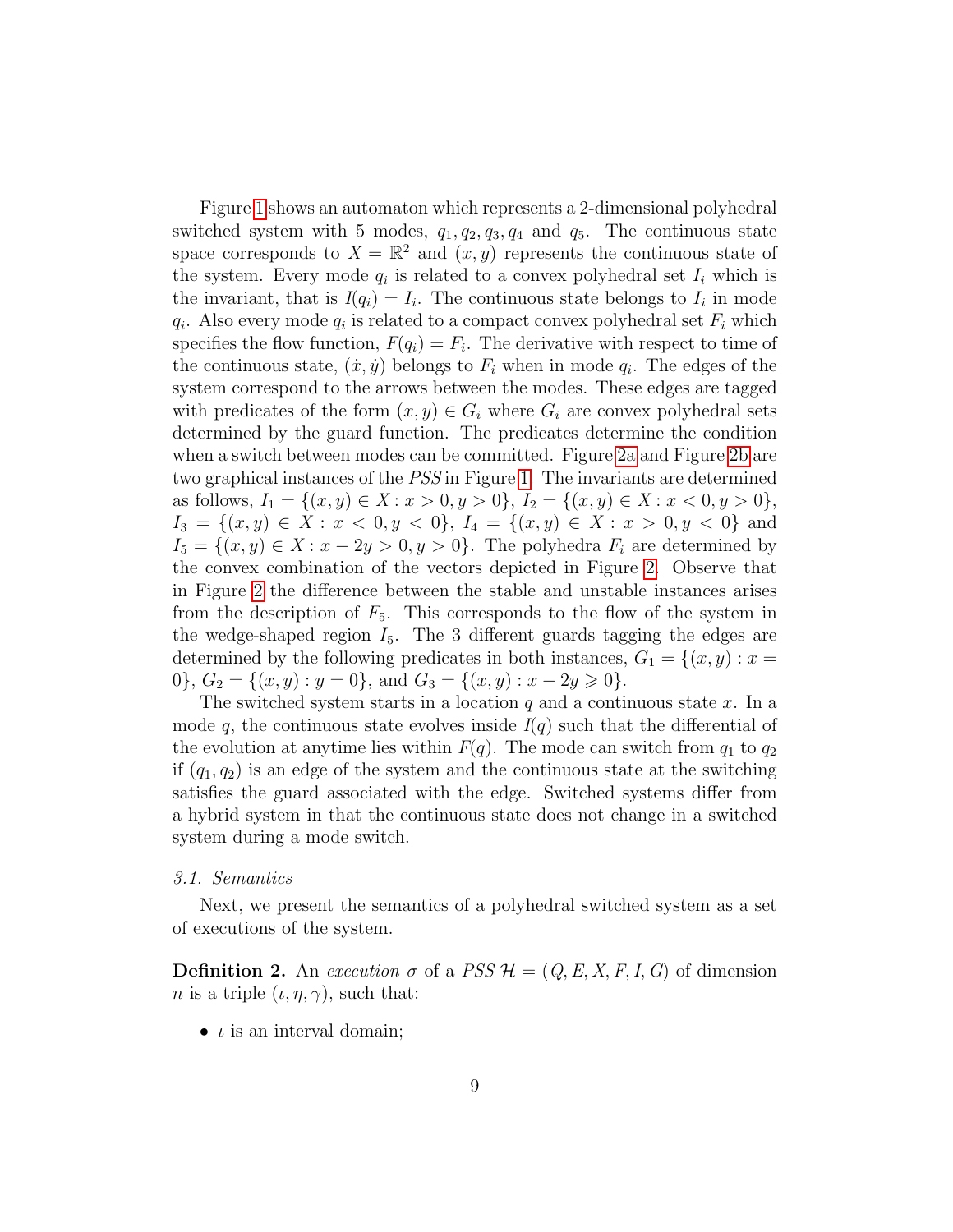<span id="page-9-0"></span>

Figure 1: Polyhedral switched system automaton

<span id="page-9-1"></span>

Figure 2: Instances of polyhedral switched system in Figure [1](#page-9-0)

- $\eta : \llbracket \iota \rrbracket \to X$  such that for each  $i \in \text{dom}(\iota)$ ,  $\eta \downharpoonright_{\iota(i)}$  is a differentiable function;
- $\gamma : \text{dom}(\iota) \to Q$  such that:
	- for all i ∈ dom(ι), for all t ∈ ι(i), η(t) ∈ I(γ(i)) and ˙η(t) ∈ F(γ(i)); – for all 0 ≤ i < len(ι), (γ(i), γ(i + 1)) ∈ E and η(last(ι(i))) ∈  $G((\gamma(i), \gamma(i+1))).$

We denote the set of all executions of  $H$  by  $\text{exec}(\mathcal{H})$ . The intersection between an execution  $\sigma = (\iota, \eta, \gamma)$  and a set  $A \subseteq X$  is defined as  $\sigma \cap A =$  $\{\eta(t) \mid t \in \llbracket \iota \rrbracket\} \cap A$ , and extended to  $\texttt{exec}(\mathcal{H}) \cap A = \cup_{\sigma \in \texttt{exec}(\mathcal{H})} (\sigma \cap A)$ .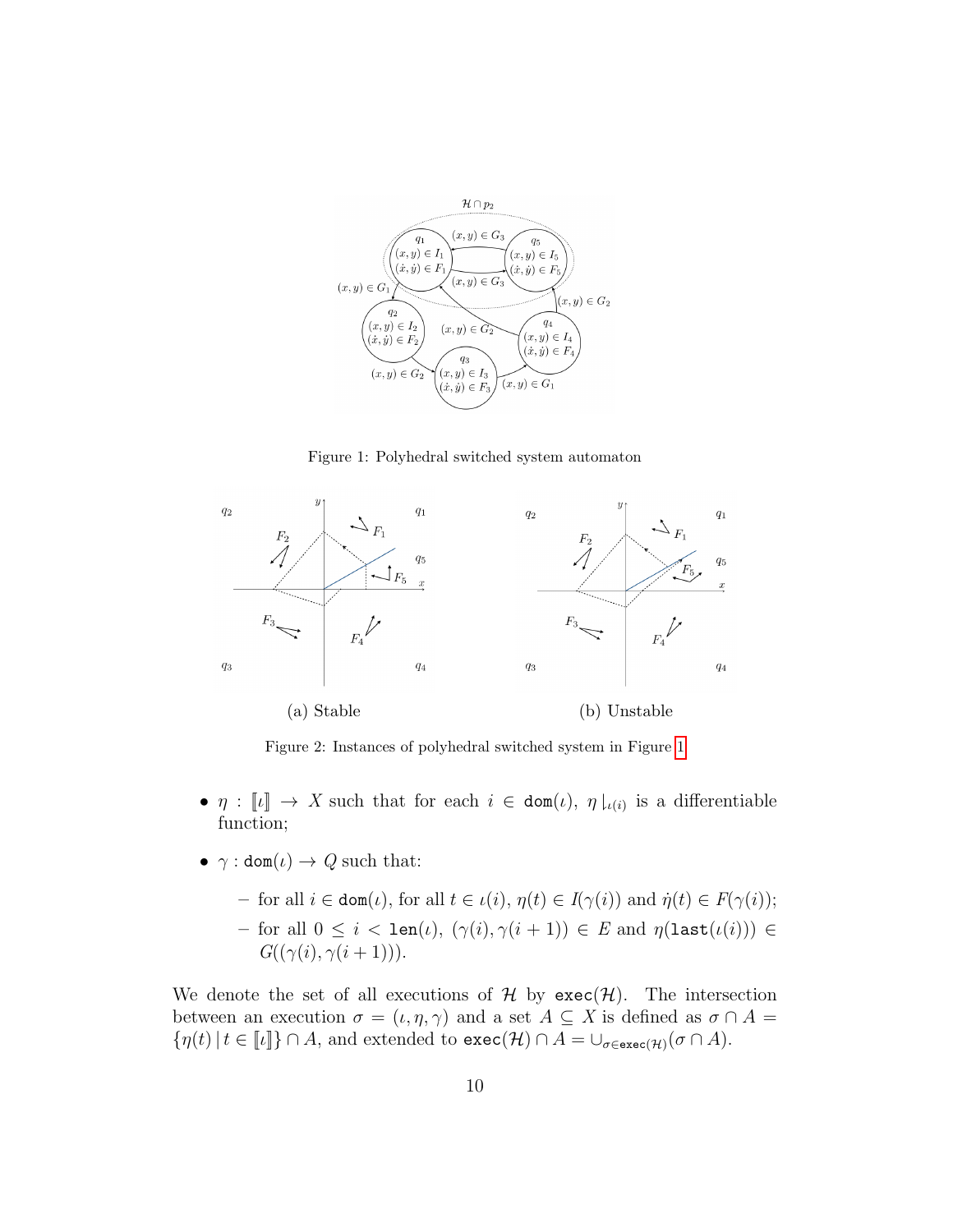**Definition 3.** An execution  $\sigma = (\iota, \eta, \gamma)$  of H is said to be *complete* if  $dom(\eta) = [0, \infty)$ ; otherwise, it is called *finite*.

Every execution of the *PSS* in Figure [1](#page-9-0) evolves inside  $I_i$  when located in control mode  $q_i$  by following some of the vectors in  $F_i$ . Notice that the invariants of locations  $q_1$  and  $q_5$  are overlapped and in the overlapped region, which coincides with the wedge-shaped region, the polyhedral set determining the dynamics consists of the convex hull of the polyhedra  $F_1$  and  $F_5$ . In Figure [2,](#page-9-1) two sample finite executions are shown. They correspond to the dotted lines.

**Notation 2.** We will use  $\text{fs}(\sigma)$  to refer to the first state  $(\gamma(0), \eta(0))$ . If  $\sigma$  is finite, we will use  $\text{ls}(\sigma)$  to refer to the last state  $(\gamma(\text{len}(\gamma)), \eta(\text{last}([\lceil \iota \rceil)))$ . Given an execution  $\sigma_i$ , its components will be referred to as  $(\iota_i, \eta_i, \gamma_i)$ .

## 3.2. Piecewise-linear executions and Splitting

**Definition 4.** An execution  $\sigma = (\iota, \eta, \gamma)$  is said to be *piecewise-linear* if  $\eta$ is piecewise linear.

We denote the set of all piecewise-linear executions of  $\mathcal H$  by  $\mathsf{pwe}$  xec $(\mathcal{H})$ . The next proposition states that if there exists an execution of  $H$  between two states, then there also exists a piecewise linear execution between the states.

<span id="page-10-0"></span>**Proposition 2.** [Lemma 1 in [\[23\]](#page-33-8)] Let  $\mathcal{H}$  be a polyhedral switched system. Given any finite execution  $\sigma \in \text{exec}(\mathcal{H})$ , there exists a piecewise-linear execution  $\sigma' \in \text{pwesec}(\mathcal{H})$  such that  $\text{fs}(\sigma) = \text{fs}(\sigma')$  and  $\text{ls}(\sigma) = \text{ls}(\sigma')$ .

#### Definition 5. (Splitting of an execution)

Executions  $\sigma_1 = (\iota_1, \eta_1, \gamma_1)$  and  $\sigma_2 = (\iota_2, \eta_2, \gamma_2)$  form a splitting of an execution  $\sigma = (\iota, \eta, \gamma)$ , denoted  $\sigma = \sigma_1 \circ \sigma_2$ , if the following hold:

- $\iota = \iota_1 \circ \iota_2;$
- $\eta_1(t) = \eta(t)$  for all  $t \in \text{dom}(\eta_1)$ , and  $\eta_2(t) = \eta(t + \text{last}(\text{dom}(\eta_1)))$  for all  $t \in \text{dom}(\eta_2)$ .
- $\gamma_1(i) = \gamma(i)$  for all  $i \in \text{dom}(\gamma_1)$ , and  $\gamma_2(i) = \gamma(i + \text{len}(\gamma_1))$  for all  $i \in \text{dom}(\gamma_2)$ .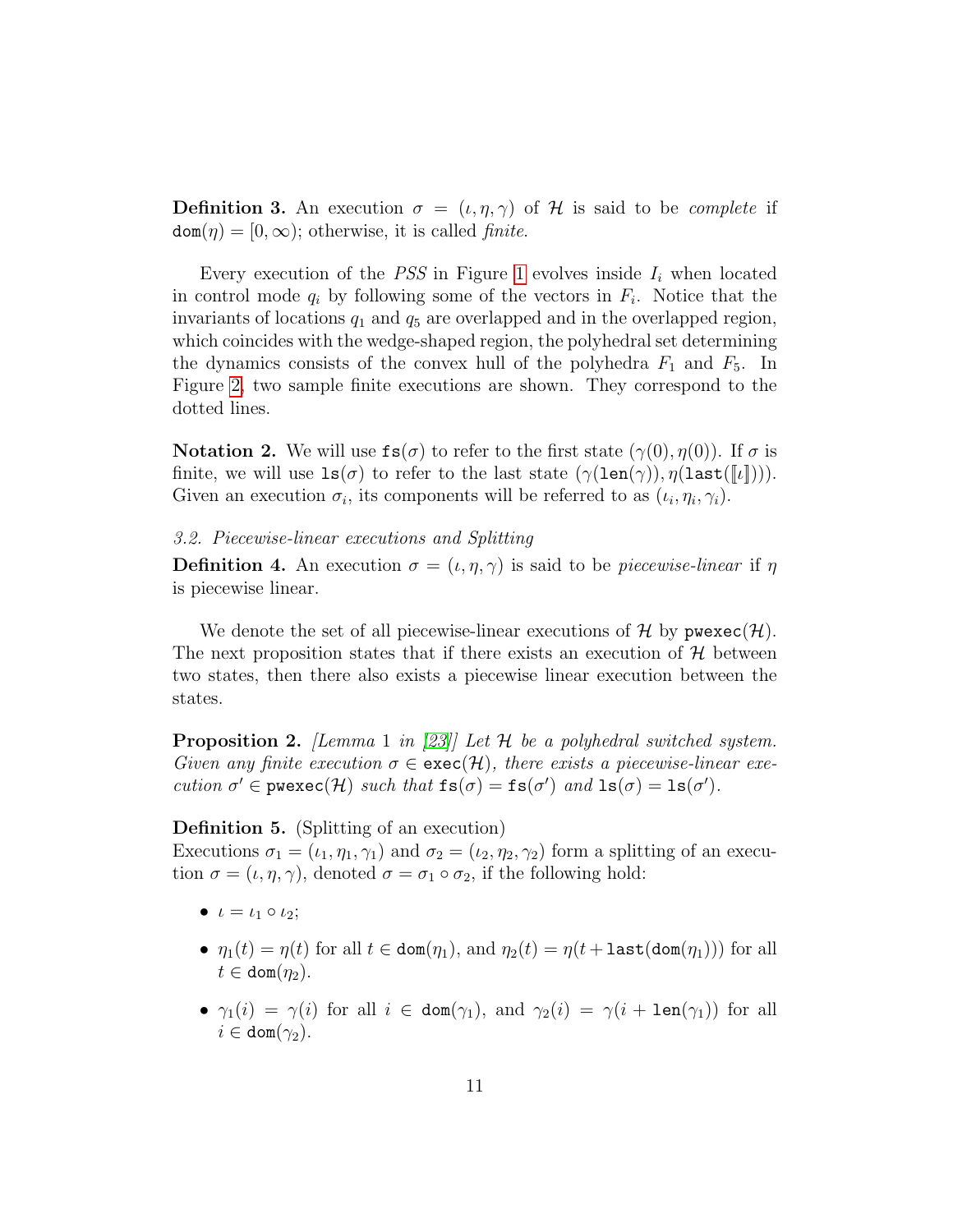Note that the splitting predicate is associative, that is, if  $\sigma = (\sigma_1 \circ \sigma_2) \circ \sigma_3$ holds, then so does  $\sigma = \sigma_1 \circ (\sigma_2 \circ \sigma_3)$ . Hence, we will denote a splitting of a an execution  $\sigma$  into a finite sequence of executions  $\sigma_1 \sigma_2 \dots \sigma_k$  as  $\sigma =$  $\sigma_1 \circ \sigma_2 \circ \ldots \circ \sigma_k$ , without the parentheses.

An infinite sequence  $\sigma_1 \sigma_2 \cdots$  is a splitting of a complete execution  $\sigma$ , denoted  $\sigma = \sigma_1 \circ \sigma_2 \circ \ldots$ , if there exists an infinite sequence of complete executions  $\sigma'_2, \sigma'_3, \ldots$  such that  $\sigma = \sigma_1 \circ \sigma'_2, \sigma'_i = \sigma_i \circ \sigma'_{i+1}$  for  $i \geq 2$ .

# <span id="page-11-0"></span>3.3. Functions on switched systems

Let us fix a  $PSS \mathcal{H} = (Q, E, X, F, I, G)$  of dimension n. The underlying graph of a hybrid system  $H$ , denoted  $\mathcal{UG}(\mathcal{H})$ , is the pair of the set of locations and the set of edges  $(Q, E)$ .

Given a set  $p \subseteq \mathbb{R}^n$ , define  $\mathcal{H} \cap p$  to be the *PSS*  $(Q_p, E_p, X_p, F_p, I_p, G_p)$ , where:

- $Q_p = \{q \in Q \mid p \subset I(q)\},\$
- $E_p = \{ (q_1, q_2) \in (Q_p \times Q_p) \cap E \mid p \subseteq G((q_1, q_2)) \},\$
- $F_p(q) = F(q) \cap \text{plane}(p)$  for each  $q \in Q_p$ ,
- $I_p(q) = p$  for each  $q \in Q_p$ , and
- $G_n(e) = p$ , for each  $e \in E_n$ .

Let  $\mathtt{reach}(\mathcal{H}, p)$  denote the set of pairs  $(q_1, q_2) \in Q_p \times Q_p$  such that there exists a path in  $\mathcal{UG}(\mathcal{H}\cap p)$  from  $q_1$  to  $q_2$ .

By considering the polyhedral switched system in Figure [1,](#page-9-0)  $H$ , and the polyhedral set  $p_2 = \{(x, y) : y > 0, x - 2y > 0\}$ , observe the PSS  $\mathcal{H} \cap p_2$ enclosed by a dotted line.

#### 4. Stability: Lyapunov and Asymptotic

In this section, we define two classical notions of stability in control theory, and state preliminary results about the stability of polyhedral switched systems.

**Definition 6.** A point  $x \in \mathbb{R}^n$  is an *equilibrium point* of an *n*-dimensional *PSS*, if every execution  $\sigma \in \text{exec}(\mathcal{H})$  with  $\eta(0) = x$  satisfies  $\eta(t) = x$  for all  $t \in \text{dom}(\eta)$ .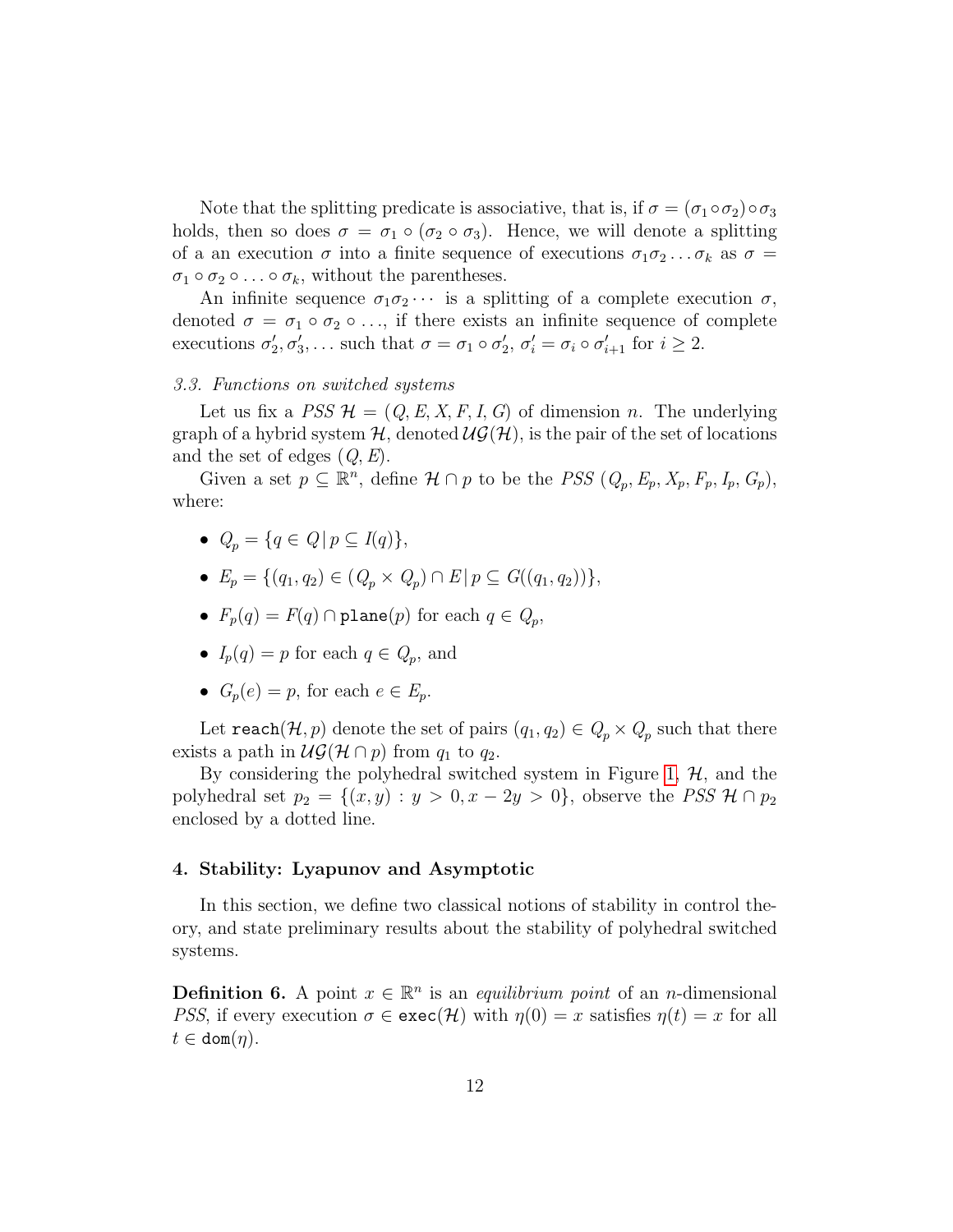We will assume without loss of generality that the origin  $\theta$ , is the equilibrium point. In the case of the equilibrium point is not  $0$ , we can apply a translation to the equilibrium point and every guard and invariant in the PSS by the vector from the equilibrium point to the origin. This translation does not affect to the dynamical behaviour with respect to the equilibrium.

Remark 1. The stability verification algorithm described in the paper does not require the input system to have  $\overline{0}$  as an equilibrium point. However, if the algorithm deduces that the system is stable, then it also implies that  $\theta$ is an equilibrium point.

Intuitively, Lyapunov stability captures the notion that the executions of the system starting close to the equilibrium point remain close to it. Asymptotic stability, in addition, requires that executions starting in a small enough neighborhood around the equilibrium point converge to it.

Given  $\epsilon, \delta \in \mathbb{R}_{\geq 0}$  and a set of executions  $\Sigma$ , let the predicate  $\texttt{lyap}(\Sigma, \epsilon, \delta)$ denote the fact that for every execution  $\sigma \in \Sigma$  with  $\eta(0) \in B_\delta(\overline{0}), \eta(t) \in B_\epsilon(\overline{0})$ for every  $t \in \text{dom}(\eta)$ .

**Definition 7.** A set of executions  $\Sigma$  of a *PSS*  $\mathcal{H}$  is said to be *Lyapunov* stable with respect to  $\overline{0}$ , if for every real  $\epsilon > 0$ , there exists a real  $\delta > 0$  such that  $\texttt{lyap}(\Sigma, \epsilon, \delta)$ .

Given an execution  $\sigma$ , it is said to converge to 0, denoted conv $(\sigma, \bar{0})$ , if for every real  $\epsilon > 0$ , there exists a  $T \in \text{dom}(\eta)$ , such that  $\eta(t) \in B_{\epsilon}(\overline{0})$  for every  $t \geq T$ . Further, we denote by  $\text{asymp}(\Sigma, \delta)$  the fact that every complete execution  $\sigma \in \Sigma$  with  $\eta(0) \in B_\delta(0)$  satisfies conv $(\sigma, \overline{0})$ .

**Definition 8.** A set of executions  $\Sigma$  of a *PSS H* is said to be *asymptotically* stable with respect to  $\overline{0}$ , if it is Lyapunov stable with respect to  $\overline{0}$  and there exists a  $\delta > 0$  such that  $\text{asymp}(\Sigma, \delta)$ .

A polyhedral switched system  $\mathcal H$  is said to be Lyapunov (asymptotically) stable if  $\mathsf{exec}(\mathcal{H})$  is Lyapunov (asymptotically) stable with respect to 0. We observe in Figure [2a](#page-9-1) a stable PSS while in Figure [2b,](#page-9-1) with different dynamics in  $q_5$ , an unstable *PSS*.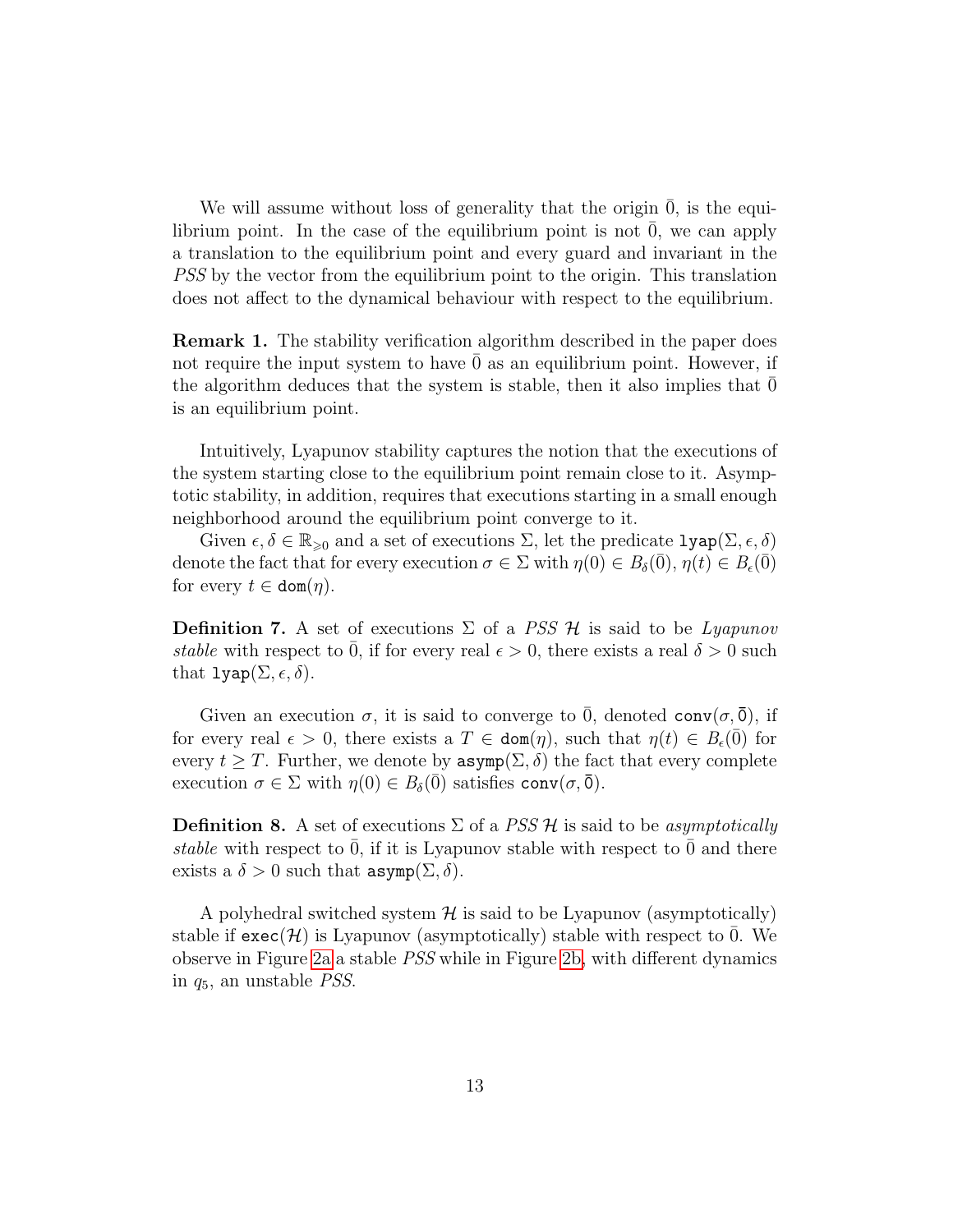#### 4.1. Some properties of stability

Next, we prove some properties about stability. The first property states that the Lyapunov stability of a system depends on the executions in a small neighborhood around 0 of the system.

<span id="page-13-0"></span>**Proposition 3.** A set of executions  $\Sigma$  is Lyapunov stable if and only if there exists an  $\epsilon' > 0$  such that for every  $0 < \epsilon < \epsilon'$ , there exists a  $\delta > 0$  for which lyap( $\Sigma, \epsilon, \delta$ ) holds.

In a small enough neighborhood around  $\overline{0}$ , the executions of a PSS are determined by the homogenous linear constraints of the guards and the invariants. Hence, we can assume that the system is in a normal form as stated in the next proposition.

**Definition 9.** A polyhedral switched system is in *normal form* if the invariants and the guards of the system are pointed.

Consider a polyhedral switched system  $\mathcal{H} = (Q_{\mathcal{H}}, E_{\mathcal{H}}, X, F_{\mathcal{H}}, I_{\mathcal{H}}, G_{\mathcal{H}})$  and an equilibrium point  $x \in X$ , we define a PSS in normal form  $\mathcal{H}'$  based on it, as the tuple  $(Q_{\mathcal{H}'}, E_{\mathcal{H}'}, X, F_{\mathcal{H}'}, I_{\mathcal{H}'}, G_{\mathcal{H}'})$ , where  $Q_{\mathcal{H}'} = \{q \in Q_{\mathcal{H}} : x \in I(q)\},\$  $E_{\mathcal{H}'} = \{e \in E_{\mathcal{H}} : x \in \overline{G(e)}\},\ F_{\mathcal{H}'}(q) = F_{\mathcal{H}}(q),\ I_{\mathcal{H}'}(q) = \{\alpha y : y \in I_{\mathcal{H}}(q), \alpha > \alpha\}$ 0} and  $G_{\mathcal{H}}(e) = {\alpha y : y \in G_{\mathcal{H}}(e), \alpha > 0}$ . Observe that the local behaviour close to 0 of both systems is analogous, it is the same as the behaviour of  $\mathcal H$ restricted to  $B_{\epsilon}(0)$  for a small enough  $\epsilon$  value.

<span id="page-13-1"></span>**Proposition 4.** Let  $\mathcal{H}$  be a polyhedral switched system and  $\mathcal{H}'$  be the polyhedral switched system in normal form based on H. Then, there exists a value  $\epsilon > 0$  such that

$$
\text{exec}(\mathcal{H}) \cap B_{\epsilon}(\bar{0}) = \text{exec}(\mathcal{H}') \cap B_{\epsilon}(\bar{0}).
$$

**PROOF.** It is enough to fix an  $\epsilon$ -ball around the origin such that the invariants and guards of the *PSS*  $H$  not containing 0 are out of the ball. Fix  $\epsilon > 0$  such that  $B_{\epsilon}(\bar{0}) \cap I_{\mathcal{H}}(q) = \emptyset$  for every  $q \in Q_{\mathcal{H}}$  with  $I_{\mathcal{H}}(q)$  not pointed and  $B_{\epsilon}(\overline{0}) \cap G_{\mathcal{H}}(q_1, q_2) = \emptyset$  for every pair  $(q_1, q_2) \in E_{\mathcal{H}}$  such that  $G_{\mathcal{H}}(q_1, q_2)$  not pointed. Consider  $\sigma \in \textsf{exec}(\mathcal{H}) \cap B_{\epsilon}(0)$ . Then,  $\sigma = (\iota, \eta, \gamma)$ where  $\iota$  is an interval domain;  $\eta : [\iota] \to \mathbb{R}^n$  such that for each  $i \in \text{dom}(\iota)$ ,  $\eta \downharpoonright_{\iota(i)}$  is a differentiable function.  $\gamma$ : dom $(\iota) \rightarrow Q_{\mathcal{H}}$  is such that for all  $i \in \text{dom}(\iota), I_H(\gamma(i))$  is pointed. Then,  $\gamma : \text{dom}(\iota) \to Q_{H'}$ . For all  $i \in \text{dom}(\iota)$ ,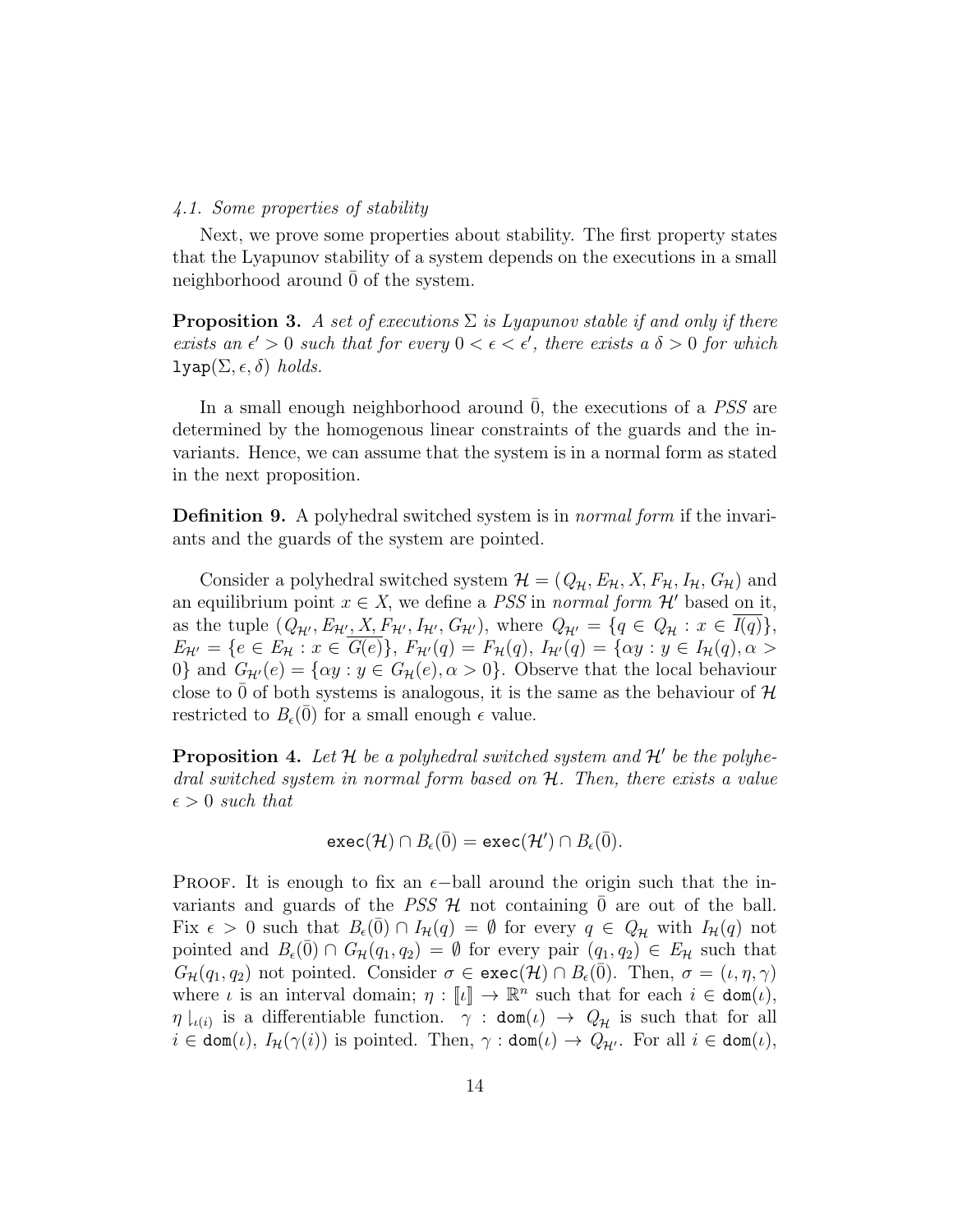for all  $t \in \iota(i)$ ,  $\eta(t) \in I_{\mathcal{H}}(\gamma(i)) \cap B_{\epsilon}(\overline{0})$  and  $\dot{\eta}(t) \in F_{\mathcal{H}}(\gamma(i))$ . By construction of the normal PSS H' based on H,  $I_H(\gamma(i)) \subseteq I_{\mathcal{H}}(\gamma(i))$  and hence  $I_{\mathcal{H}}(\gamma(i)) \cap B_{\epsilon}(\overline{0}) \subseteq I_{\mathcal{H}'}(\gamma(i)) \cap B_{\epsilon}(\overline{0})$ . Let us denote  $A = \cup_{j \in \text{dom}(\iota)} \{I_{\mathcal{H}}(\gamma(j))$ :  $\overline{0} \notin I_{\mathcal{H}}(\gamma(j))\}.$  We know that  $I_{\mathcal{H}'}(\gamma(i)) = \{\alpha x : x \in I_{\mathcal{H}}(\gamma(i)), \alpha > 0\} \subseteq$  $I_H(\gamma(i)) \cup A$ , which implies that  $I_{H'}(\gamma(i)) \cap B_{\epsilon}(\overline{0}) \subseteq (I_H(\gamma(i)) \cup A) \cap B_{\epsilon}(\overline{0}).$ And this last expression, by definition of  $\epsilon$ , is equal to  $I_{\mathcal{H}}(\gamma(i)) \cap B_{\epsilon}(0)$ . Therefore,  $I_{\mathcal{H}}(\gamma(i)) \cap B_{\epsilon}(\overline{0}) = I_{\mathcal{H}'}(\gamma(i)) \cap B_{\epsilon}(\overline{0})$ . By construction of  $\mathcal{H}',$  $F_{\mathcal{H}}(\gamma(i)) = F_{\mathcal{H}'}(\gamma(i))$ . For all  $0 \leq i < \text{len}(i)$ ,  $(\gamma(i), \gamma(i+1)) \in E_{\mathcal{H}}$  and  $\eta(\texttt{last}(\iota(i))) \in G_{\mathcal{H}}((\gamma(i), \gamma(i+1))) \cap B_{\epsilon}(\overline{0}), \text{ where } G_{\mathcal{H}}((\gamma(i), \gamma(i+1))) \text{ is }$ pointed. Then,  $G_{\mathcal{H}}((\gamma(i), \gamma(i+1))) \cap B_{\epsilon}(0) = G_{\mathcal{H}}((\gamma(i), \gamma(i+1))) \cap B_{\epsilon}(0)$ , by construction of the normal  $PSS$  H' based on H. Hence,  $\sigma \in \text{exec}(\mathcal{H}') \cap B_{\epsilon}(\bar{0})$ . On the other hand, if we consider  $\sigma \in \text{exec}(\mathcal{H}') \cap B_{\epsilon}(\overline{0})$ , by an analogous reasoning,  $\sigma \in \text{exec}(\mathcal{H}) \cap B_{\epsilon}(\overline{0})$  is obtained.

**Proposition 5.** Given a polyhedral switched system H, the polyhedral switched  $system \mathcal{H}'$  in normal form based on  $\mathcal{H}$ , is such that:

- $\mathcal H$  is Lyapunov stable if and only if  $\mathcal H'$  is Lyapunov stable.
- $\mathcal H$  is asymptotically stable if and only if  $\mathcal H'$  is asymptotically stable.

PROOF. For a system in normal form it is enough to prove stability in a small neighborhood to the origin [\[24\]](#page-33-9). Suppose  $\mathcal H$  is Lyapunov stable. By Proposition [4,](#page-13-1) we fix  $\epsilon > 0$  such that  $\textsf{exec}(\mathcal{H}) \cap B_{\epsilon}(\overline{0}) \subseteq \textsf{exec}(\mathcal{H}')$ . We know that there exists  $\delta > 0$  such that  $lyap(exec(\mathcal{H}), \epsilon, \delta)$ . Then, by construction of  $\mathcal{H}'$ , it is clear that  $l$ **yap**( $\mathsf{exec}(\mathcal{H}')$ , $\epsilon$ , $\delta$ ) and that for every  $\epsilon' = w\epsilon > 0$ we can choose  $\delta' = w\delta$ , which satisfies  $lyap(exec(\mathcal{H}'), \epsilon', \delta')$ . Therefore, we infer that  $\mathcal{H}'$  is Lyapunov stable. Now, suppose  $\mathcal{H}'$  is Lyapunov stable. Choose  $\epsilon' > 0$  such that  $\text{exec}(\mathcal{H}) \cap B_{\epsilon'}(\overline{0}) \subseteq \text{exec}(\mathcal{H'})$ . For every  $\epsilon < \epsilon'$  we know that there exists  $\delta > 0$  such that  $l$ yap(exec( $\mathcal{H}'$ ),  $\epsilon$ ,  $\delta$ ). Since  $\texttt{exec}(\mathcal{H}) \cap B_{\epsilon'}(\bar{0}) \subseteq \texttt{exec}(\mathcal{H}'), \text{ for every } \epsilon < \epsilon' \text{ we have } \texttt{lyap}(\texttt{exec}(\mathcal{H}), \epsilon, \delta).$ Then, by Proposition [3,](#page-13-0)  $\textsf{exec}(\mathcal{H})$  is Lyapunov stable. Next, we need to prove the second point, about asymptotic stability. Suppose first  $\mathcal{H}'$  is asymptotically stable. Then, by definition, there exists  $\delta > 0$  such that  $\texttt{asymp}(\texttt{exec}(\mathcal{H}'), \delta)$  is satisfied. Also, by Proposition [4,](#page-13-1) there exists  $\epsilon > 0$  such that  $\textsf{exec}(\mathcal{H}) \cap B_{\epsilon}(\bar{0}) \subseteq \textsf{exec}(\mathcal{H}')$ . In addition, since Lyapunov stability of  $\mathcal{H}'$  implies Lyapunov stability of  $\mathcal{H}$ , it is known that there exists  $\delta_{\epsilon} > 0$  such that  $\text{lyap}(\text{exec}(\mathcal{H}), \epsilon, \delta_{\epsilon})$ . Therefore, every execution  $\sigma \in \text{exec}(\mathcal{H})$  starting from  $B_{\delta_{\epsilon}}(\vec{0})$  remains in  $B_{\epsilon}(\vec{0})$ , which implies that  $\sigma \in \text{exec}(\mathcal{H}')$ . Therefore,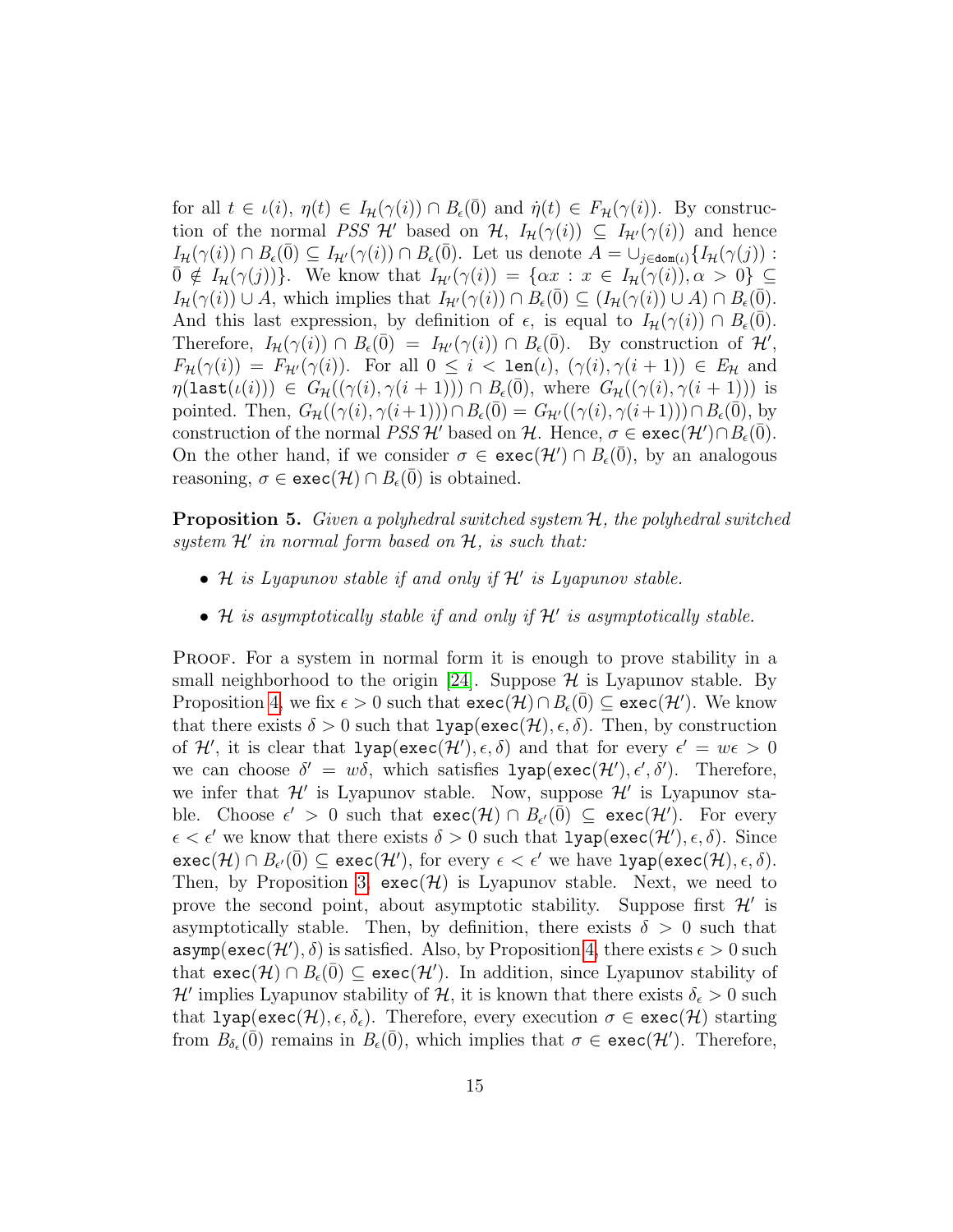in the case of  $\delta_{\epsilon} \leq \delta$ ,  $\sigma$  satisfies  $\text{conv}(\sigma, \overline{0})$  since  $B_{\epsilon}(\overline{0}) \subseteq B_{\epsilon}(\overline{0})$ , which implies that  $\text{asymp}(\text{exec}(\mathcal{H}), \delta_{\epsilon})$ . While in the case of  $\delta_{\epsilon} > \delta$ ,  $\sigma$  does not satisfy conv $(\sigma, \bar{0})$ . Then, consider  $\sigma$  that, in addition, starts from  $B_{\delta}(\bar{0})$ . These kind of executions satisfy  $conv(\sigma, \overline{0})$  and consequently asymp(exec(H),  $\delta$ ). Now, for the case of  $H$  is asymptotically stable, the proof is analogous.

From now on, we will assume that the *PSS* is in normal form. The *PSS* in Figure [2](#page-9-1) are in normal form.

The next lemma states that the stability of a polyhedral switched system is determined completely by the stability of the set of piecewise-linear executions of the system.

**Lemma 6.** Let  $H$  be a polyhedral switched system. Then:

- exec(H) is Lyapunov stable if and only if  $\mathsf{pwexec}(\mathcal{H})$  is Lyapunov stable.
- exec(H) is asymptotically stable if and only if  $\mathsf{pwexe}(H)$  is asymptotically stable.

PROOF. Suppose  $\text{exec}(\mathcal{H})$  is Lyapunov (asymptotically) stable, it is clear that pwexec(H) is Lyapunov (asymptotically) stable since pwexec(H)  $\subseteq$  $exec(\mathcal{H}).$ 

Next, suppose that  $\mathsf{pwexec}(\mathcal{H})$  is Lyapunov stable. We prove that this implies  $\textsf{exec}(\mathcal{H})$  is Lyapunov stable. Suppose that  $\textsf{exec}(\mathcal{H})$  is not Lyapunov stable, then there exists an  $\epsilon > 0$  such that for every value  $\delta > 0$  there exists an execution  $\sigma \in \text{exec}(\mathcal{H})$  starting from  $B_{\delta}(0)$  which at some time  $T > 0$  goes out from  $B_{\epsilon}(\overline{0})$ , that is, it is such  $\eta(0) \in B_{\delta}(\overline{0})$  and  $\eta(T) \notin$  $B_{\epsilon}(0)$ . The restriction of  $\sigma$  to the time interval  $[0, T]$  is a finite execution in  $H$ . By applying Proposition [2,](#page-10-0) construct a piecewise-linear execution  $\sigma' \in \text{pwe}$  xec $(\mathcal{H})$  such that  $\text{fs}(\sigma) = \text{fs}(\sigma')$  and  $\text{ls}(\sigma) = \text{ls}(\sigma')$ . This means that for every  $\delta > 0$ , there exists a piecewise-linear execution  $\sigma' \in \text{pwesec}(\mathcal{H})$ starting from  $B_\delta(0)$  and at time  $T > 0$  goes out of  $B_\epsilon(0)$ , which contradicts the fact that  $\mathsf{pwexec}(\mathcal{H})$  is Lyapunov stable.

Finally, we prove that  $\mathsf{pwexec}(\mathcal{H})$  is asymptotically stable implies  $\mathsf{exec}(\mathcal{H})$ is asymptotically stable. Suppose that  $\text{asymp}(p \text{we} \text{xec}(\mathcal{H}), \delta)$  holds. We will show that  $\text{asym}(e \text{xec}(\mathcal{H}), \delta)$  holds. Let  $\sigma$  be an execution in H with  $\eta(0) \in B_\delta(0)$ . Suppose that conv $(\sigma, \overline{0})$  does not hold. Then there exists  $\delta' > 0$ , such that the trajectory η does not eventually remain inside  $B_{\delta'}(\bar{0})$ .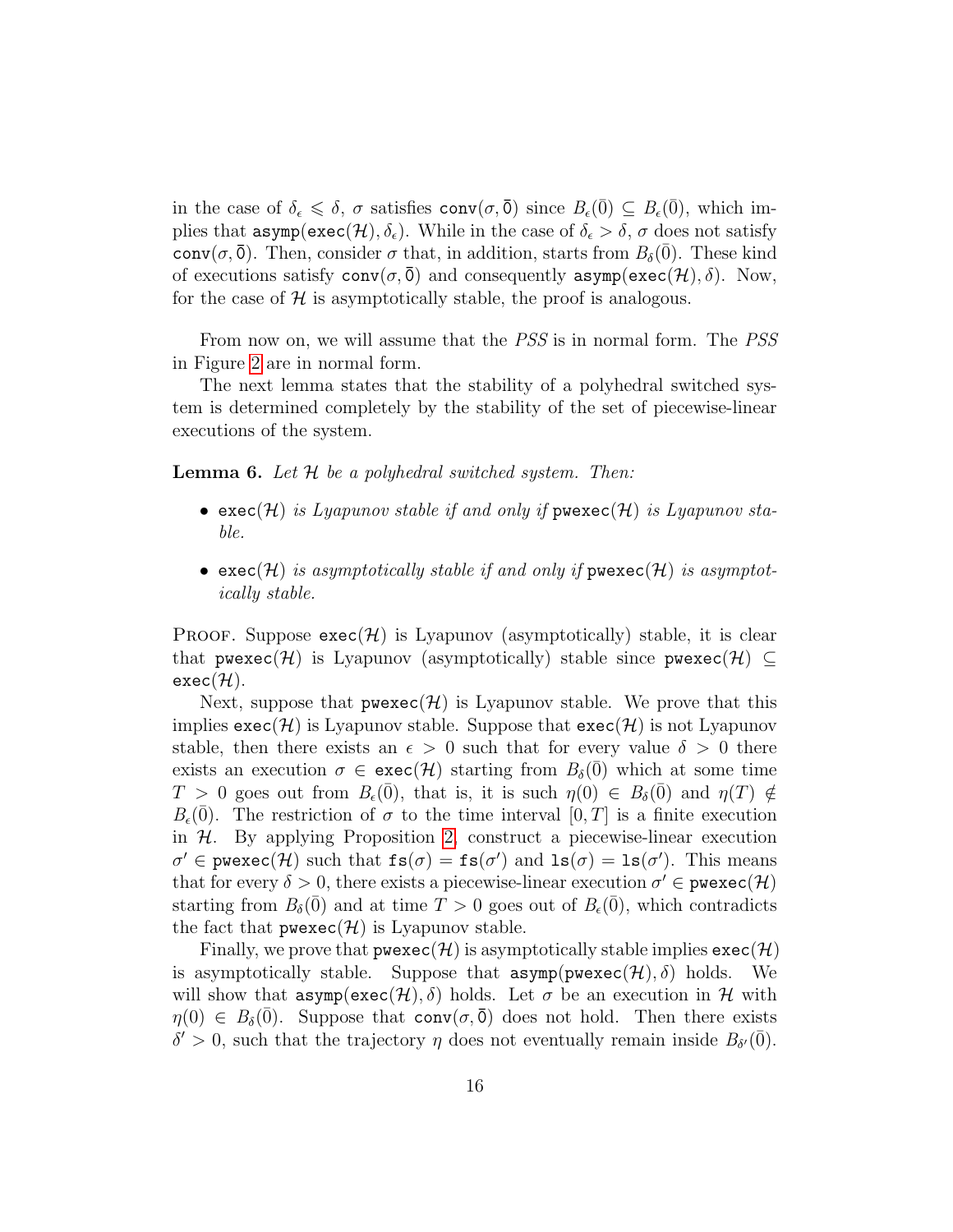Choose an infinite sequence of diverging times  $t_0 = 0 < t_1 < t_2 < \cdots$ such that  $\eta(t_i) \notin B_{\delta'}(\bar{0})$ . Construct a piecewise-linear execution  $\sigma'$  of H using Proposition [2](#page-10-0) by replacing  $\sigma$  in each of the intervals  $[t_i, t_{i+1}]$  by a piecewise-linear execution. Then  $conv(\sigma', \overline{0})$  does not hold, which contradicts asymp( $\text{pwexec}(\mathcal{H}), \delta$ ).

## 5. Stability verification procedure

In this section, we present an algorithmic approach for verifying stability of PSSs. This is an extension of the algorithms in [\[25\]](#page-34-0) for piecewise constant derivative systems and in [\[24\]](#page-33-9) for two dimensional rectangular switched systems. The verification procedure consists of two parts:

- 1. Extracting a finite weighted graph from the PSS using an elementary partition of the state-space.
- 2. Analyzing the graph for deducing stability.

We discuss the two parts in detail in the following. However, we will defer the computational aspects to the next section.

#### <span id="page-16-0"></span>5.1. Formal definition of the graph

The graph construction takes as input an elementary partition of the state-space and a polyhedral switched system, and outputs a finite weighted graph. The graph captures the sequence of elements the executions of the system traverse using the notion of an almost-inside element execution.

**Definition 10.** Let  $\mathcal{H}$  be a PSS and  $\mathcal{P}$  an elementary partition of its state space. Given an element p of  $P$ , a p-execution is an execution  $\sigma$  such that  $\eta(t) \in p$  for every  $0 < t <$  last $(\text{dom}(\eta))$ . An *element execution* is an execution which is a *p*-execution for some element  $p$  of  $\mathcal{P}$ .

The weights in the graph correspond to scalings of executions which measure the relative distance of the end-points of the executions to the origin. Given a finite execution  $\sigma$ , its scaling, denoted scaling( $\sigma$ ) is given by:

$$
\texttt{scaling}(\sigma) = \frac{|\eta(\texttt{last}(\texttt{dom}(\eta)))|}{|\eta(0)|}.
$$

The vertices of the graph correspond to location-element pairs, edges between two location-element pairs correspond to the presence of an element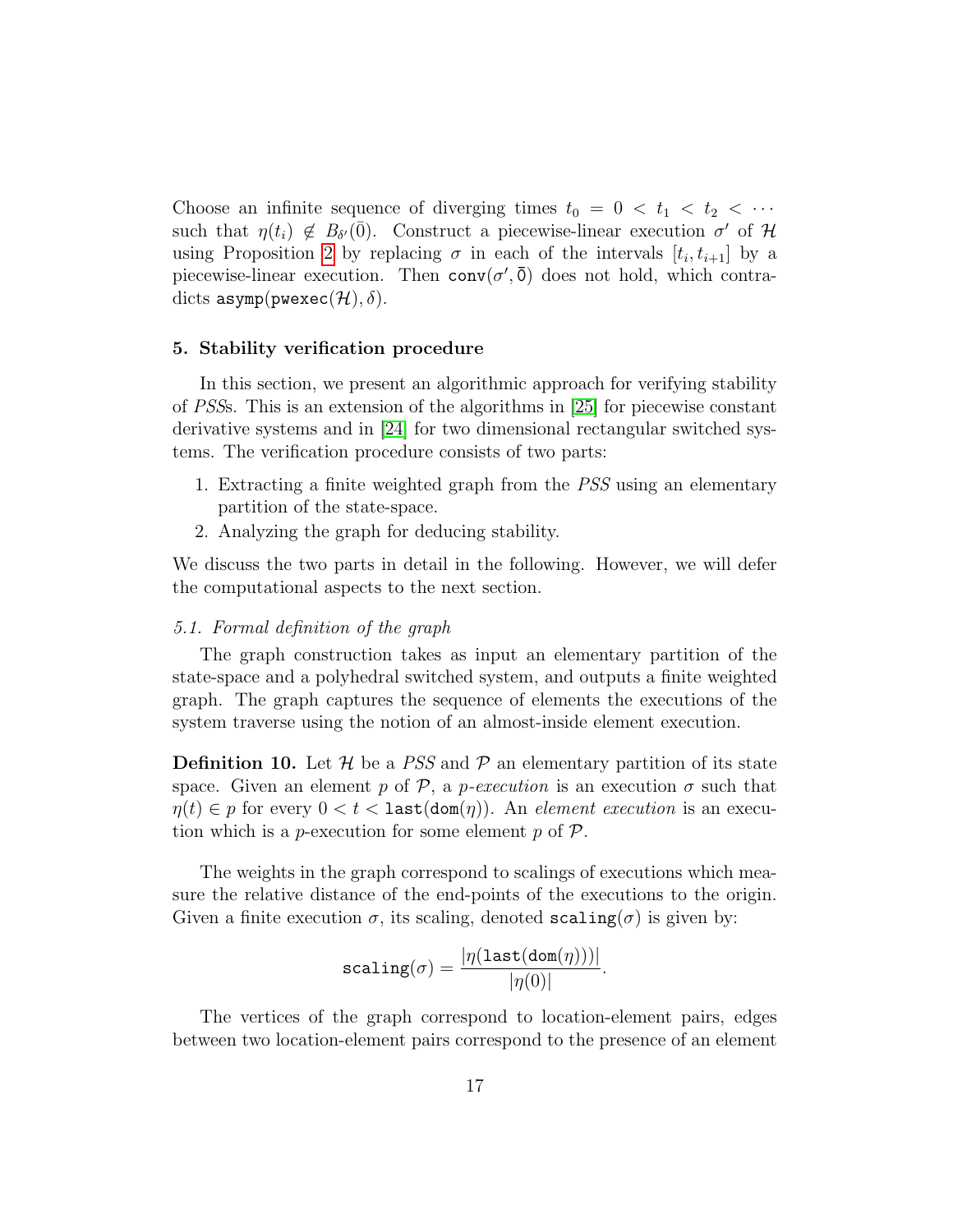<span id="page-17-0"></span>

Figure 3: Weighted graph

execution from the first location-element pair to the second, and weights on edges correspond to an upper-bound on the scaling of the executions corresponding to the edge.

Let us fix a  $PSS \mathcal{H} = (Q, E, X, F, I, G)$  in normal form, and an element partition  $P$  of the state space. We will assume that every element p of the partition  $P$  is such that for each invariant or guard r, p is either contained in r or is disjoint from r. Given  $q_1, q_2 \in Q$  and  $p_1, p_2 \in \mathcal{P}$ , let  $\text{ai}(\sigma, (q_1, p_1), (q_2, p_2))$ denote the fact that  $\sigma$  is an element execution from a state in  $(q_1, p_1)$  to a state in  $(q_2, p_2)$ .

The weighted graph  $\mathcal{G} = (V, E, \mathbf{w})$  is determined by H and P, denoted as  $\mathcal{G}(\mathcal{H}, \mathcal{P})$  and it is defined as follows:

- 1. The set of vertices V is given by  $Q \times \mathcal{P}$ ;
- 2. The set of edges  $E \subseteq V \times V$  is given by  $\{((q_1, p_1), (q_2, p_2)) | \exists \sigma, \text{ai}(\sigma,$  $(q_1, p_1), (q_2, p_2))\};$
- 3. The weighting function w is given by the supremum of a set of scaling values as follows,  $w(((q_1, p_1), (q_2, p_2))) = \sup\{\texttt{scaling}(\sigma) | \exists \sigma, \texttt{ai}(\sigma,$  $(q_1, p_1), (q_2, p_2))\}.$

A weighted graph is represented in Figure [3.](#page-17-0) It is constructed by considering the PSS  $\mathcal{H}$  in Figure [2a](#page-9-1) and an element partition  $\mathcal{P}$ . The element partition, depicted in Figure [5a,](#page-30-0) consists of the following polyhedral sets,  $p_1 = \{(x, y) : x > 0, y = 0\}, p_2 = \{(x, y) : x - 2y > 0, y > 0\}, p_3 = \{(x, y) : x > 0, y > 0\}$  $x - 2y = 0, y > 0$ ,  $p_4 = \{(x, y) : x - 2y < 0, x > 0\}$ ,  $p_5 = \{(x, y) : x = 0\}$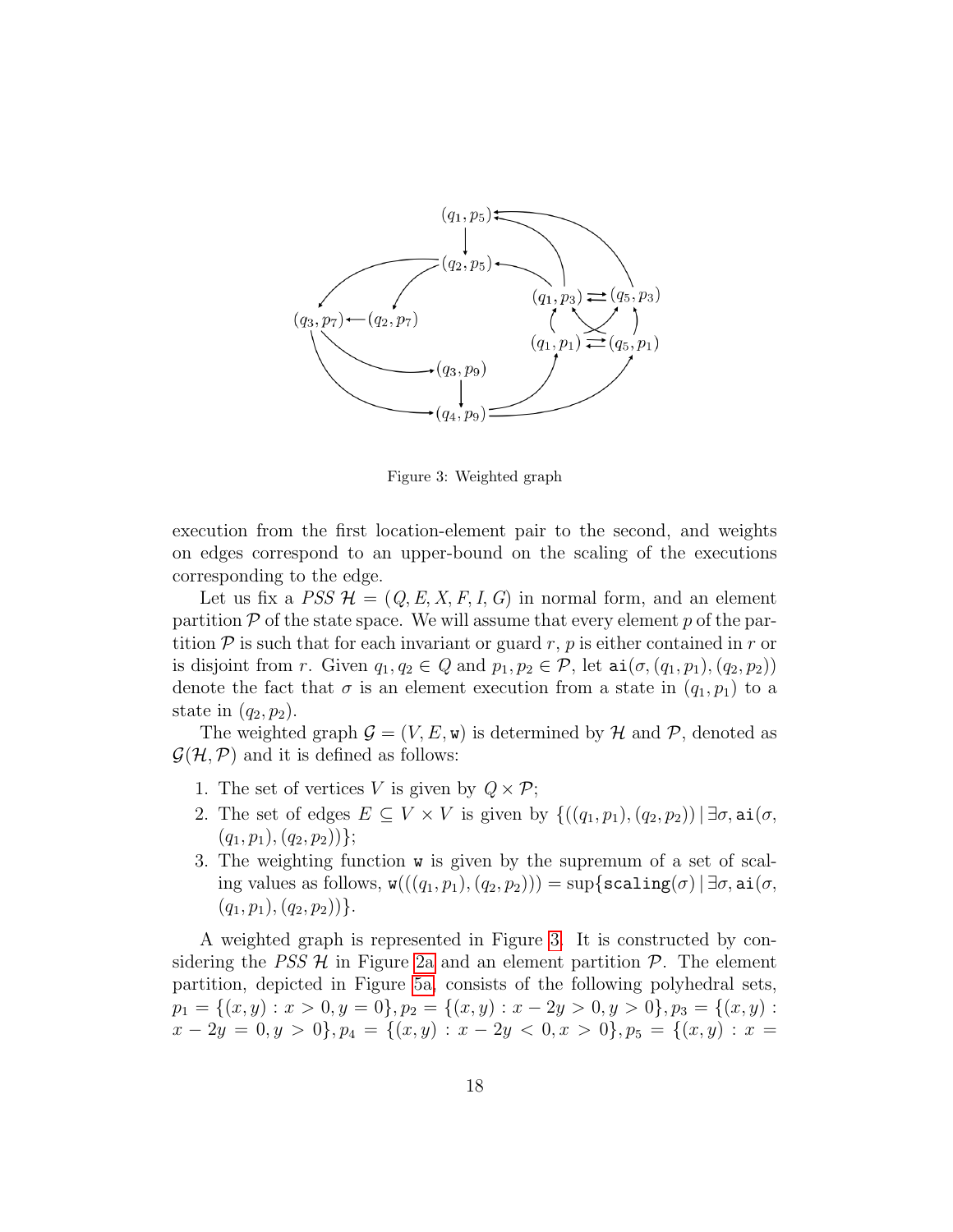$0, y > 0$ ,  $p_6 = \{(x, y) : x < 0, y > 0\}$ ,  $p_7 = \{(x, y) : x < 0, y = 0\}$ ,  $p_8 =$  $\{(x,y): x < 0, y < 0\}, p_9 = \{(x,y): x = 0, y < 0\}$  and  $p_{10} = \{(x,y): x < 0, y < 0\}$  $x > 0, y < 0$ . For clarity, the weighted graph is depicted only for the elements  $p_1, p_3, p_5, p_7$  and  $p_9$ , since they are enough to abstract the *PSS*. The set of vertices for  $\mathcal{G}(\mathcal{H}, \mathcal{P})$  corresponds to the pairs  $(q_1, p_1), (q_5, p_1), (q_1, p_3),$  $(q_5, p_3), (q_1, p_5), (q_2, p_5), (q_2, p_7), (q_3, p_7), (q_3, p_9), (q_4, p_9),$  and the edges are  $((q_1, p_1), (q_5, p_1)), ((q_5, p_1), (q_1, p_1)), ((q_5, p_1), (q_5, p_3)), ((q_1, p_1), (q_5, p_3)),$  $((q_5, p_1), (q_1, p_3)), ((q_1, p_1), (q_1, p_3)), ((q_5, p_3), (q_1, p_3)), ((q_1, p_3), (q_5, p_3)), ((q_5, p_3),$  $(q_1, p_5)$ ),  $((q_1, p_3), (q_1, p_5))$ ,  $((q_1, p_3), (q_2, p_5))$ ,  $((q_1, p_5), (q_2, p_5))$ ,  $((q_2, p_5), (q_3, p_7))$ ,  $((q_2, p_5), (q_2, p_7)), ((q_2, p_7), (q_3, p_7)), ((q_3, p_7), (q_3, p_9)), ((q_3, p_7), (q_4, p_9)), ((q_3, p_9),$  $(q_4, p_9)$ ,  $((q_4, p_9), (q_1, p_1))$  and  $((q_4, p_9), (q_5, p_1))$ . The computation of the weight values associated with the edges will be presented later.

## 5.2. Stability Criteria

The weighted graph  $\mathcal{G} = (V, E, \mathbf{w})$  is analysed for the satisfaction of the following properties:

- P1 For every edge  $e \in E$ ,  $\mathbf{w}(e) \in \mathbb{R}_{\geq 0}$ .
- P2 Every simple cycle  $\pi$  of  $\mathcal G$  is such that  $\mathbf w(\pi) \leq 1$ .
- P3 Every simple cycle  $\pi$  of  $\mathcal G$  is such that  $w(\pi) < 1$ .

In addition, we need to verify the following property:

P4 For every element  $p \in \mathcal{P}$ , there exists no complete execution  $\sigma$  such that  $\eta(t) \in p$ , for all  $t \in [0,\infty)$  and  $\text{conv}(\sigma,\overline{0})$  does not hold.

The following theorems characterize the criteria for stability in terms of the above properties.

<span id="page-18-0"></span>**Theorem 7.** (Lyapunov stability) If Conditions  $[PI]$  and  $[P2]$  hold for  $\mathcal{G}$ , then  $H$  is Lyapunov stable.

<span id="page-18-1"></span>**Theorem 8.** (Asymptotic stability) If Conditions  $[PI]$ ,  $[PS]$  and  $[PI]$  hold for  $\mathcal G$ , then  $\mathcal H$  is asymptotically stable.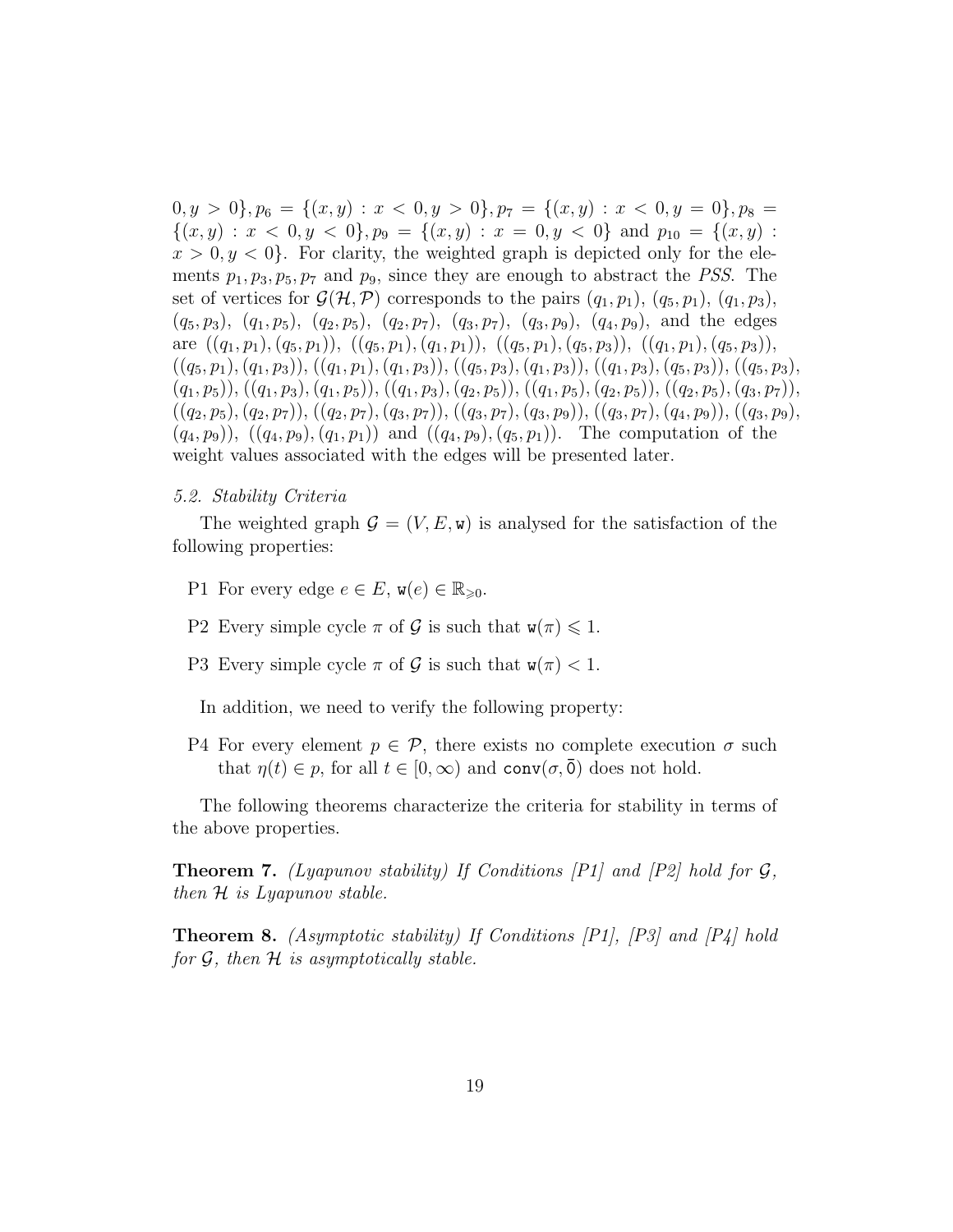#### 5.3. Correctness of the stability criteria

Below, we provide insights into the correctness of the theorems. It relies crucially on the following decomposition of the executions into element executions.

**Lemma 9.** Let  $H$  be a polyhedral switched system and  $P$  an elementary partition. For every execution  $\sigma \in \text{exec}(\mathcal{H})$ , there exists a finite or infinite sequence  $\sigma_0\sigma_1\ldots$  of executions in  $\textsf{exec}(\mathcal{H})$  such that for each i,  $\sigma_i$  is a pexecution for some  $p \in \mathcal{P}$ , and  $\sigma = \sigma_0 \circ \sigma_1 \circ \ldots$ 

**PROOF.** Consider  $\sigma \in \text{exec}(\mathcal{H})$ . We know  $\sigma = (\iota, \eta, \gamma)$  and  $\forall i \in \text{dom}(\iota)$  and  $\forall t \in \iota(i), \eta(t) \in I(\gamma(i))$ . The polyhedral set  $I(\gamma(i))$  is divided into  $k_i$  finite parts by partition  $P$ ,  $\{I(\gamma(i)) \cap p_1, \ldots, I(\gamma(i)) \cap p_{k_i}\}$ . Then, the interval  $\iota(i)$ can be separated into  $k_i$  time intervals,  $\{u(i)_1, \ldots, u(i)_{k_i}\}$  such that  $\eta(t) \in p_j$ for every  $t \in \iota(i)_j$  and  $1 \leq j \leq k_i$ . Let us denote  $\mathtt{last}(\mathtt{dom}(\iota))$  as l and assign to the interval set  $\{\iota(1)_1, \ldots, \iota(1)_{k_1}, \iota(2)_1, \ldots, \iota(2)_{k_2}, \ldots, \iota(l)_1, \ldots, \iota(l)_{k_l}\}\$ the indexes from 1 to  $k = \sum_{1 \leq j \leq l} k_j$ . We define the set of executions  $\sigma_j =$  $(\iota_j, \eta_j, \gamma_j)$  for  $1 \leq j \leq k$  such that:

- $\iota_j = \iota(1)_j$  if  $1 \le j \le k_1$ ,  $\iota_j = \iota(2)_j$  if  $k_1 < j \le k_1 + k_2$ , ... and  $\iota_j = \iota(l)_j$ if  $k_{l-1} < j \leq k_l$ ,
- $\eta_i(t) = \eta(t)$  for all  $t \in \text{dom}(\eta_i)$ , and  $\eta_{i+1}(t) = \eta(t + \text{last}(\text{dom}(\eta_i)))$  for all  $t \in \text{dom}(\eta_{i+1})$ .
- $\gamma_i(1)$  is equal to  $\gamma(1)$  if  $1 \leq j \leq k_1$ ,  $\gamma(2)$  if  $k_1 < j \leq k_1 + k_2$ , and so on, till being equal to  $\gamma(\text{dom}(\iota))$  if  $k_{l-1} < j \leq k_l$ .

Hence, the execution  $\sigma$  is split into a set of p-executions in  $\text{exec}(\mathcal{H})$ ,  $\sigma =$  $\sigma_1 \circ \ldots \circ \sigma_k$ .

PROOF OF THEOREM [7.](#page-18-0) A sufficient condition for proving Lyapunov stability is to establish a global bound on the scaling of all executions of the system. This is precisely what conditions [P1] and [P2] capture. Consider  $\sigma \in \text{exec}(\mathcal{H})$  being a p-execution, hence there exist  $q_1, q_2 \in Q$  such that  $a$ i $(\sigma,(q_1,p),(q_2,p))$  with scaling $(\sigma) \leq w((q_1,p),(q_2,p))$ .  $w((q_1,p),(q_2,p)) \in$  $\mathbb{R}_{\geqslant 0}$  because of condition [P1], and corresponds to an edge in  $\mathcal G$  which is finite; therefore we can define

$$
b1 = \max_{e \in E} \mathbf{w}(e)
$$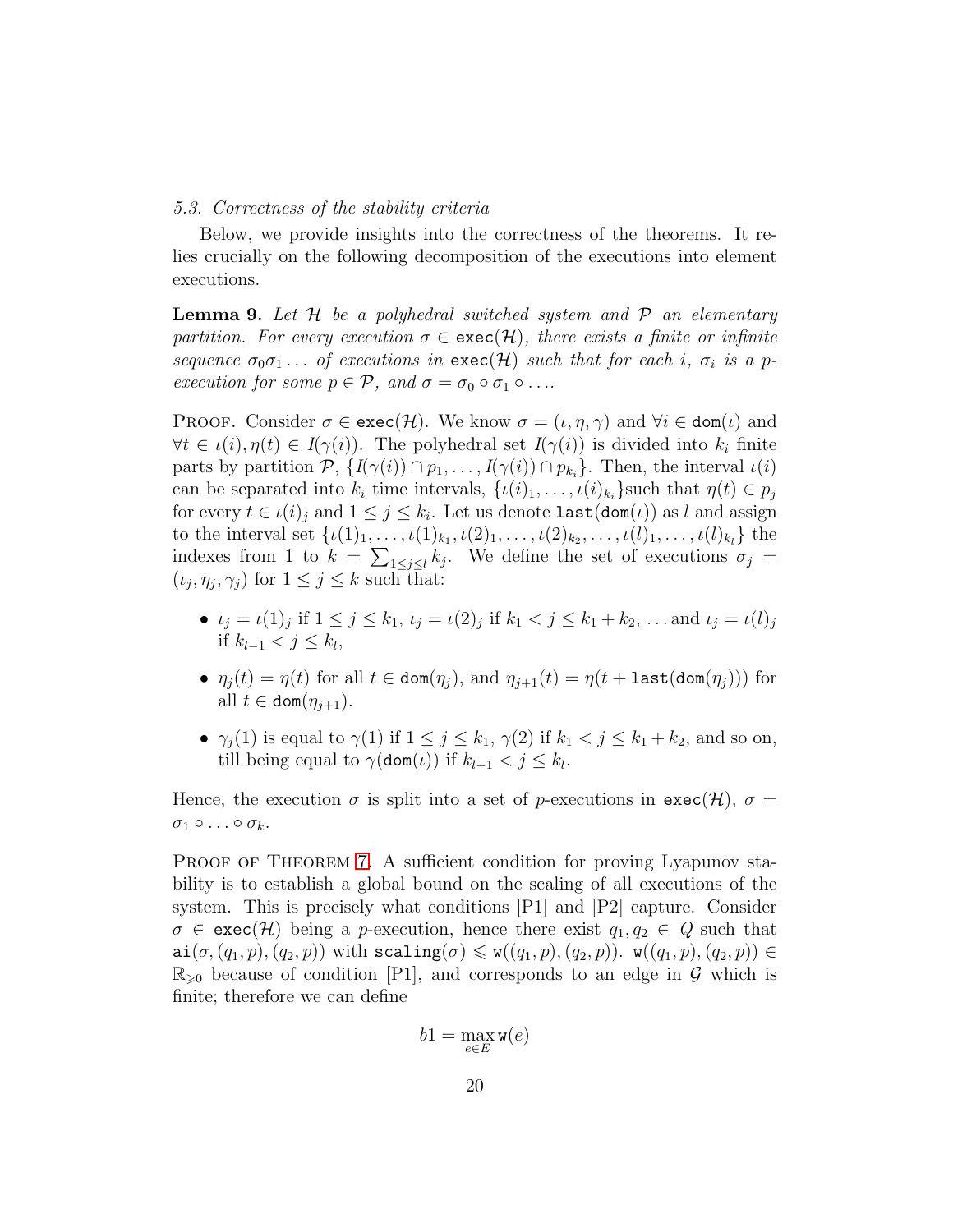as the bound of p-executions. Consider  $\sigma \in \text{exec}(\mathcal{H})$  such that  $\sigma = \sigma_0 \circ \sigma_1 \circ \ldots$ where for every *i*,  $\sigma_i$  is  $p_i$ -execution for some  $p_i \in \mathcal{P}$ . Then there exists  $q_i \in Q$  for all i such that  $\text{ai}(\sigma_i, (q_i, p_i), (q_{i+1}, p_{i+1}))$  with  $\text{scaling}(\sigma_i) \leq$  $\mathbf{w}((q_i, p_i), (q_{i+1}, p_{i+1}))$ . Now we distinguish between  $\sigma$  finite or complete. Let us consider  $\sigma$  finite of length k, which implies  $\mathbf{w}(\sigma) = \prod^{k}$  $i=0$  $w((q_i, p_i), (q_{i+1}, p_{i+1})).$ Since condition [P1] establishes that  $w((q_i, p_i), (q_{i+1}, p_{i+1})) \in \mathbb{R}_{\geq 0}$  and the number of simple paths in  $\mathcal G$  is bounded we define

$$
b_2 = \max_{\substack{\sigma \in \text{exec}(\mathcal{H}) \\ \sigma \text{ finite}}} \mathbf{w}(\sigma).
$$

In case of  $\sigma$  complete,  $\mathbf{w}(\sigma) = \prod_{n=1}^{\infty}$  $i=0$  $w((q_i, p_i), (q_{i+1}, p_{i+1}))$  and due to the fact of  $G$  is finite,  $\sigma$  is abstracted by a finite number of simple paths and a finite set of cycles, getting  $w(\sigma) = \prod$  $\prod_{\pi \text{ cycle}} \mathsf{w}(\pi) \cdot \prod_{\pi \text{ simple}}$  $\pi$  simple path  $w(\pi)$  where the first term in the product is less than or equal to 1 because of condition  $[P2]$  and the second one belongs to  $\mathbb{R}_{\geqslant 0}$  because of condition [P1]. Then, we define

$$
b_3=\max_{\substack{\sigma\in\text{exec}(\mathcal{H})\\\sigma\text{ infinite}}}\mathtt{w}(\sigma)\in\mathbb{R}_{\geqslant 0}.
$$

Finally, by choosing  $B = \max\{b_1, b_2, b_3\}$ , we claim that for every  $\sigma \in$  $\textsf{exec}(\mathcal{H}), \mathbf{w}(\sigma) \leq B, \text{ it means that } |\eta(t)| \leq B \cdot |\eta(0)| \text{ for all } t \in \textsf{dom}(\eta),$ hence  $\forall \epsilon \geq 0$ , 1yap(exec $(\mathcal{H}), \epsilon, \frac{\epsilon}{B}$ ) holds.

PROOF OF THEOREM [8.](#page-18-1) First, note that Condition [P3] implies Condition [P2], hence, [P1] and [P3] together imply Lyapunov stability. It remains to show that every complete execution converges to 0. If the execution eventually enters an element  $p$  and remains within it, then Condition  $[P4]$  guarantees convergence. Hence, let us consider the case where the execution, say  $\sigma$ , can be split into an infinite sequence of element executions, that is, corresponds to an infinite path  $\pi$  in the graph. An infinite path  $\pi$  corresponds to a splitting of a finite set of finite paths,  $\pi_1, \ldots, \pi_k$ , and an infinite set of simple cycles,  $\pi_{k+1}, \pi_{k+2}, \ldots$  Note that the indices do not represent the order of the splitting and  $k$  varies from 0 to the total number of simple paths in the graph  $\mathcal G$ . Let b be an upper bound on the weight of all simple paths, it is  $b =$  $\max_{\pi \in \texttt{paths}(\mathcal{G})} \mathbf{w}(\sigma)$ . From Condition [P3], we know that the weight of  $len(\pi) < \infty$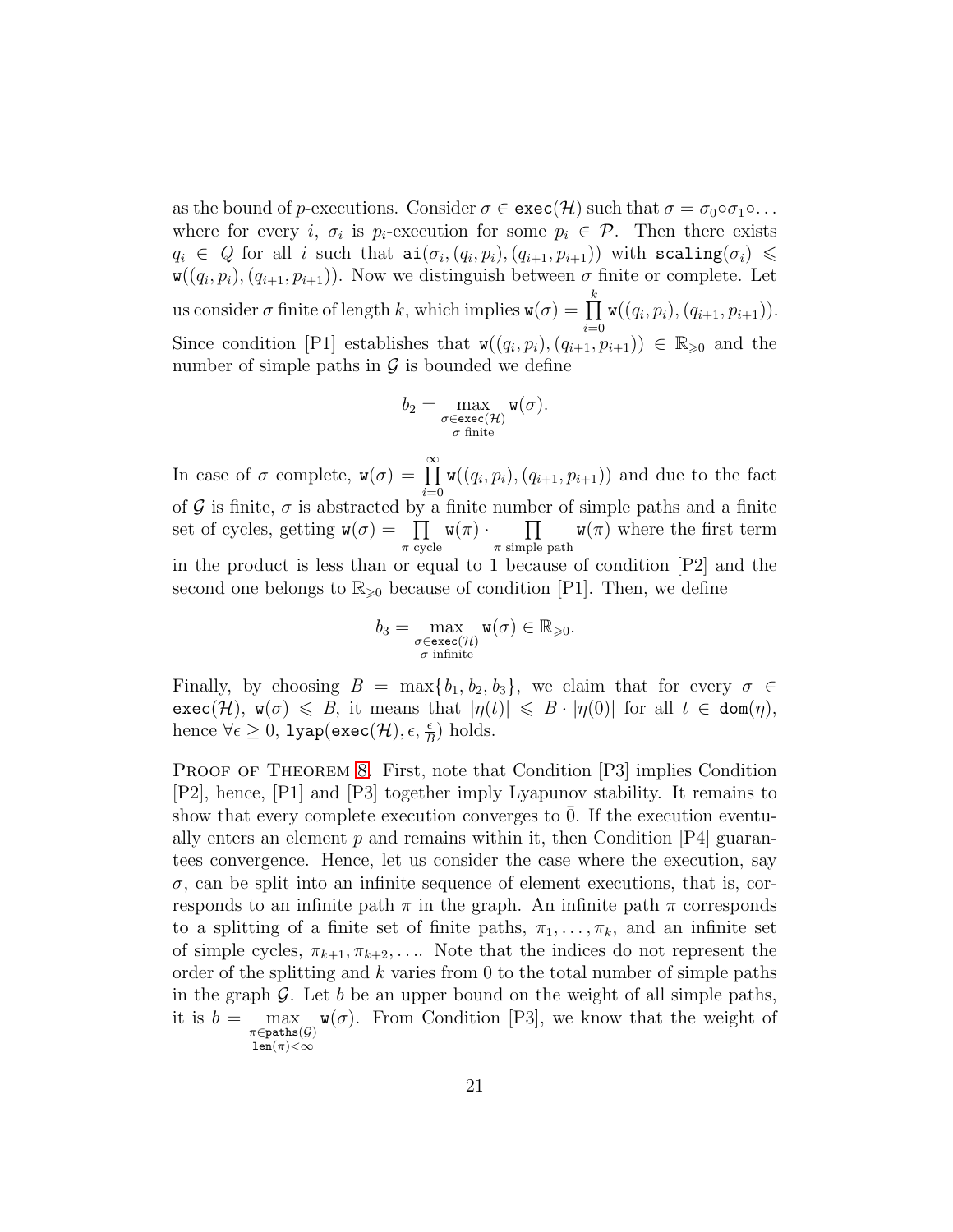each simple cycle is  $\lt 1$ . Since the number of simple cycles in the graph G is finite, there exists  $\epsilon > 0$  such that the weight of each simple cycle is  $< 1 - \epsilon$ . Every prefix of the infinite path  $\pi$  is conformed by the finite paths,  $\pi_1, \ldots, \pi_k, \pi_{k+1}, \ldots, \pi_{k+m}$  for some  $m \in \mathbb{N}$ , which has weight less than or equal to  $b^k(1-\epsilon)^m$ . The weight goes to 0 as m increases. Hence, the scaling of  $\sigma$  converges to 0. Therefore,  $\sigma$  converges to  $\overline{0}$ .

# 5.4. Verifying Conditions [P1-P4]

Given the graph G, conditions [P1-P3] can be efficiently verified in  $O(|V||E|)$ complexity where |V| and |E| are the number of vertices and edges in  $\mathcal{G}$ , respectively. Verifying Condition [P1] consists of iterating over the edges and checking if the values of the weights is  $\lt +\infty$ , which is of complexity  $O(|E|)$ . Conditions [P2] and [P3] can be transformed into checking for cycles whose sum of weights is negative by replacing the weight in an edge e by  $-\log(\mathbf{w}(e))$ . Negative cycles can be detected, for example, by Bellman-Ford algorithm [\[26\]](#page-34-1), whose worst-case performance is  $O(|V||E|)$  for V and E being the vertices and edges in  $\mathcal{G}$ .

Note that any complete execution which remains within a partition element p will eventually enter a strongly connected component of  $\mathcal{H} \cap p$  and stay there. It will not converge if 0 is in the convex hull of the flows associated with the locations in that component or there exists a vector in the convex hull which points into  $p$  from the origin (and hence diverges). Hence, Condition [P4] is equivalent to checking:

P4' For each 
$$
C \in \text{scc}(\mathcal{UG}(\mathcal{H} \cap p)), \bar{0} \notin \text{chull}(\bigcup_{q \in C} F(q)) \wedge \text{chull}(\bigcup_{q \in C} F(q)) \cap
$$
  
 $p = \emptyset$ ,

where  $\mathcal{H} \cap p$  is computed in  $O(|V| + |E|)$  and the search for all strongly connected components in  $\mathcal{H} \cap p$  is performed by the Tarjan's algorithm with Nuutila's modifications [\[27\]](#page-34-2) in  $O(|V_p| + |E_p|)$  complexity time, where  $V_p$  and  $E_p$  are the vertices and edges in  $\mathcal{UG}(\mathcal{H} \cap p)$ , respectively.

In the case of Condition  $[P2]$  is not satisfied, the finite abstract graph  $\mathcal G$ could be too coarse for proving stability and a tighter abstraction needs to be constructed. A finer abstraction comes out by adding new predicates to the state space partition. This addition can be either an automatic random process or a counterexample based approach. Both approaches are refinement strategies. The automatic random process creates predicates which partition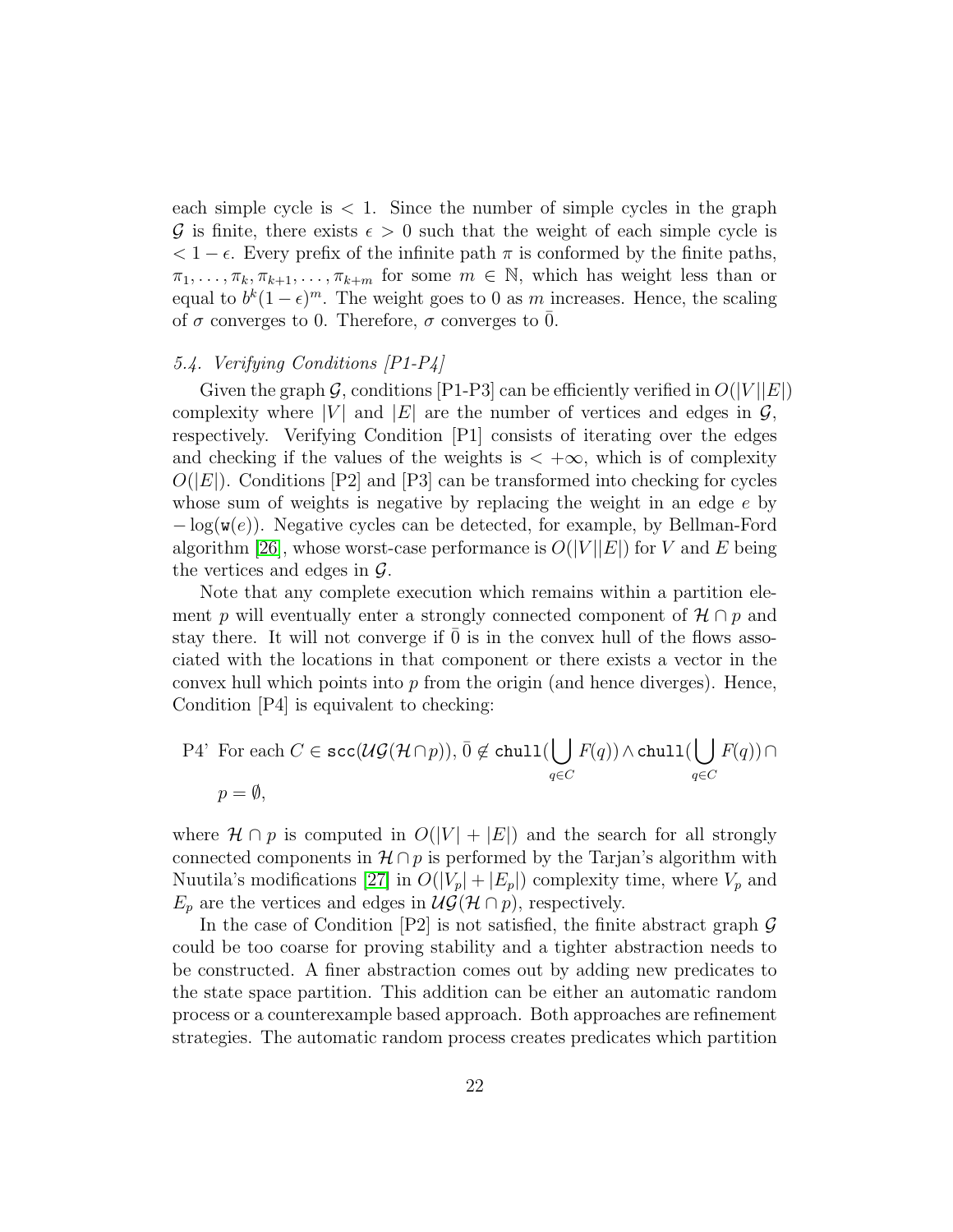<span id="page-22-0"></span>Algorithm 1 Weighted graph construction

```
Require: A PSS H and an elementary partition PEnsure: The weighted graph \mathcal{G}1: for each location q in Q and element p in \mathcal{P} do<br>2: if p \subset I(q) then
 2: if p \subseteq I(q) then<br>3: ADDNODE((q,
 3: ADDNODE((q, p), \mathcal{G})<br>4: end if
       end if
 5: end for
 6: for element p in P do<br>7: Q' := \text{Quotient} G7: \mathcal{G}' := \text{QuotientGraph}(\mathcal{H}, p)8: for (q_1, p_1) and (q_2, p_2) in G do<br>9: if ADJACENT(p_1, p) and AD
          if ADJACENT(p_1, p) and ADJACENT(p_2, p) then
10: w := -\infty<br>11: for each p
11: for each pair of nodes C_1, C_2 in \mathcal{G}' do
12: \Pi := \text{SIMPLEPATHs}(C_1, C_2, \mathcal{G}')13: for \pi in \Pi do
14: w_{\pi} := \text{Scaling}(p_1, p_2, p, \pi, \mathcal{H})15: w := \text{MAX}(w, w_{\pi})16: end for
17: end for
18: if q_1 in \text{ENTER}(p_1, C_1) and q_2 in \text{EXT}(p_2, C_2) then
19: ADDEDGE(((q_1, p_1), (q_2, p_2), p, w), \mathcal{G})<br>20: end if
             end if
21: end if
22: end for
23: end for
```
uniformly the state-space. Another refinement strategy is an algorithmic technique which constructs predicates based on the counterexample. The theoretical foundations and results related to the refinement techniques are presented in [\[18\]](#page-33-3).

## 6. Weighted graph construction

Here, we present in detail the weighted graph construction. Algorithm [1](#page-22-0) describes the full procedure and Algorithm [2](#page-24-0) is the most intricate function in the graph construction. Algorithm [2](#page-24-0) determines the existence of edges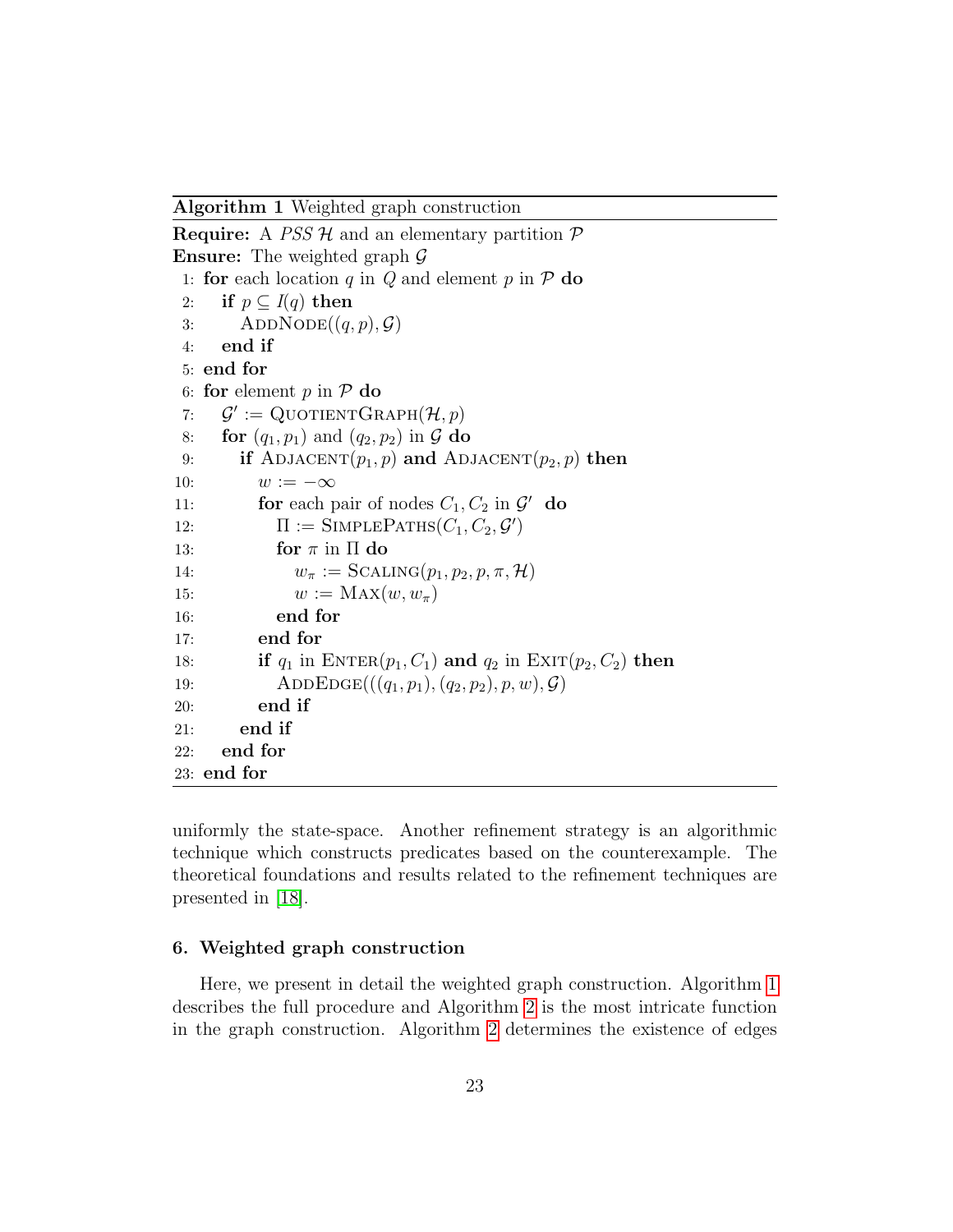between vertices and computes the weights associated with them.

# 6.1. Algorithm 1

Given a PSS  $H$  and an elementary partition  $P$ , Algorithm [1](#page-22-0) outputs a weighted graph G. This graph G corresponds to the graph  $\mathcal{G}(\mathcal{H}, \mathcal{P})$  defined in Subsection [5.1.](#page-16-0) We enumerate the functions involved in Algorithm [1.](#page-22-0)

- 1. ADDNODE $((q, p), \mathcal{G})$  adds the node  $(q, p)$  to the graph  $\mathcal{G}$ .
- 2. QUOTIENTGRAPH $(H, p)$  constructs the quotient graph  $\mathcal{UG}(H \cap p)/$ scc, where  $\mathcal{UG}(\mathcal{H}\cap p)$  corresponds to the underlying graph of the PSS  $\mathcal{H}\cap p$ as defined in Subsection [3.3.](#page-11-0)
- 3. ADJACENT $(p', p)$  takes as inputs two elements  $p', p \in \mathcal{P}$  and returns True if they are adjacent and False otherwise. An element  $p'$  is adjacent to p if p' belongs to the boundary of p, that is if  $p' \subset \overline{p}$  and  $p' \cap \mathring{p} = \emptyset$ .
- 4. SIMPLEPATHS $(C_1, C_2, \mathcal{G}')$  provides all the simple paths in the graph  $\mathcal{G}'$ starting from the node  $C_1$  and ending at the node  $C_2$ .
- 5. SCALING( $p_1, p_2, p, \pi, \mathcal{H}$ ) computes the relation between points in  $p_1$  and  $p_2$  such that there exists a *p*-execution evolving by following the dynamics involved in the path  $\pi$  and it will be explained in detail later.
- 6. MAX $(w, w_\pi)$  computes the maximum of the two rational values w and  $w_{\pi}$ .
- 7. ENTER $(p_1, C_1)$  takes as input an element  $p_1$  and a strongly connected component  $C_1$  of  $\mathcal{UG}(\mathcal{H}\cap p)/\text{sec}$ . It consists of three subfunctions. The first one proceeds to search the locations  $q$  in the strongly connected component  $C_1$  such that  $p_1$  is contained in the closure of the invariant set  $I(q)$ . These locations are stored into a list  $l_1$ . The second function lists into  $l_2$  the set of locations  $q \in l_1$  such that the vector field  $F(q)$  can define a execution which enters in  $p$ . Finally, the third function outputs the locations in  $l_2$  such that there exists an edge in the subgraph  $\mathcal{H} \cap p_1$ to them.
- 8. EXIT $(p_2, C_2)$  takes as input an element p and a strongly connected component  $C_2$  of  $\mathcal{UG}(\mathcal{H} \cap p)/\text{sec}$ . It requires three steps. The first one identifies the locations  $q$  in the strongly connected component  $C_2$ such that  $p_2 \subseteq I(q)$ . They are stored into a list  $l_1$ . The second step lists into  $l_2$  the locations  $q \in l_1$  such that the dynamics determined by the vector field  $F(q)$  can exit from the element p. Then, the third step selects from  $l_2$  the locations which form an edge in the subgraph  $\mathcal{H} \cap p_2$ from them.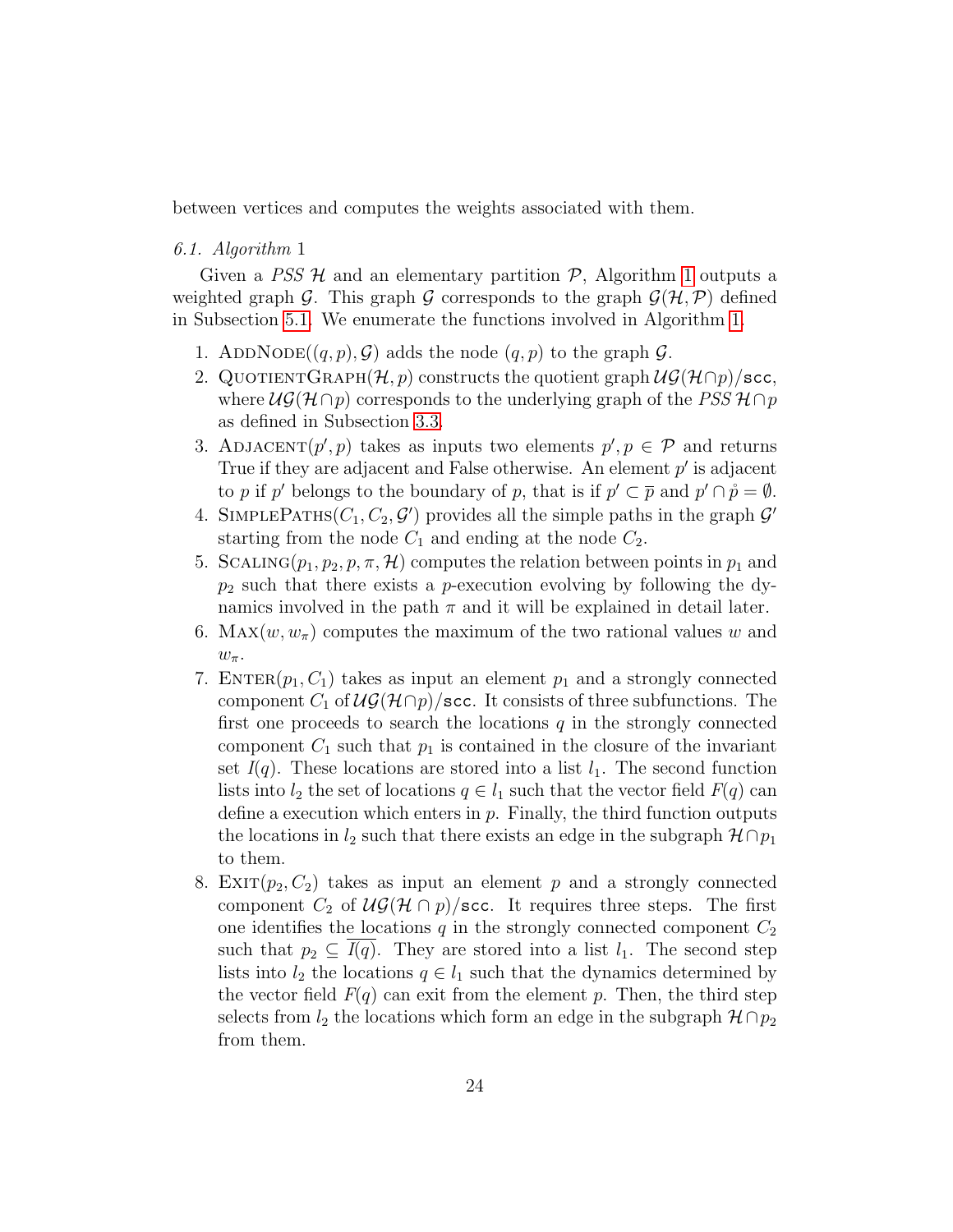<span id="page-24-0"></span>Algorithm 2 Scaling function

```
Require: Three elements p_1, p_2, p, a sequence of sets of locations \pi =
    (C_0, \ldots, C_k) and a PSS H
Ensure: Scaling w_{\pi}1: d := \text{COLLECTDYNAMICS}(C_0, \mathcal{H})2: D := \text{ConvexHull}(d)3: R := \text{REACHRELATION}(p_1, p, D)4: for i = 1, ..., k - 1 do<br>5: d := \text{COLLECTDYNA}5: d := \text{COLLECTD</del>text{YNAMICS}}(C_i, \mathcal{H})6: D := \text{ConvexHull}(d)7: r := \text{REACHRELATION}(p, p, D)8: R := \text{COMPOSE}(R, r)9: end for
10: d := \text{COLLECTDYNAMICS}(C_k, \mathcal{H})11: D := \text{ConvexHull}(d)12: r := \text{REACHRELATION}(p, p_2, D)13: R := \text{COMPOSE}(R, r)14: w_{\pi} := \text{OPTIMIZATION}(R)
```
The input to Algorithm [1](#page-22-0) is a  $PSS\mathcal{H}$  and an elementary partition  $\mathcal{P}$ , and the output is a weighted graph. The nodes of the weighted graph are pairs of a location and an element. Hence, the algorithm iterates over locations and elements. If a pair of a location q and an element  $p$  is such that the element is contained in the invariant  $I(q)$  of the location, this pair is added as a node to the graph. Next, the edges and the weights associated with them will be computed by iterating over the elements of the elementary partition. For the element  $p$ , the quotient graph over the strongly connected components of  $\mathcal{H} \cap p$  is constructed. Then, for every pair of nodes  $C_1$  and  $C_2$  in the quotient graph, all the simple paths connecting them are added into Π (line 12 in Algorithm [1\)](#page-22-0). For each simple path in Π, the scaling is computed. Such a computation is performed by the function Scaling, whose inputs are a pair of elements  $p_1$  and  $p_2$  (both adjacent to p), the element p, the selected simple path and the initial  $PSS \mathcal{H}$ . Observe that the edges are to be between nodes determined by a pair of location in  $\mathcal{H}$  and element in  $\mathcal{P}$ . Therefore, one step is to set the enter and exit locations in order to pair the locations with the elements  $p_1$  and  $p_2$  respectively. The enter locations correspond to the locations in the strongly connected component of  $\mathcal{H} \cap p$  associated with  $C_1$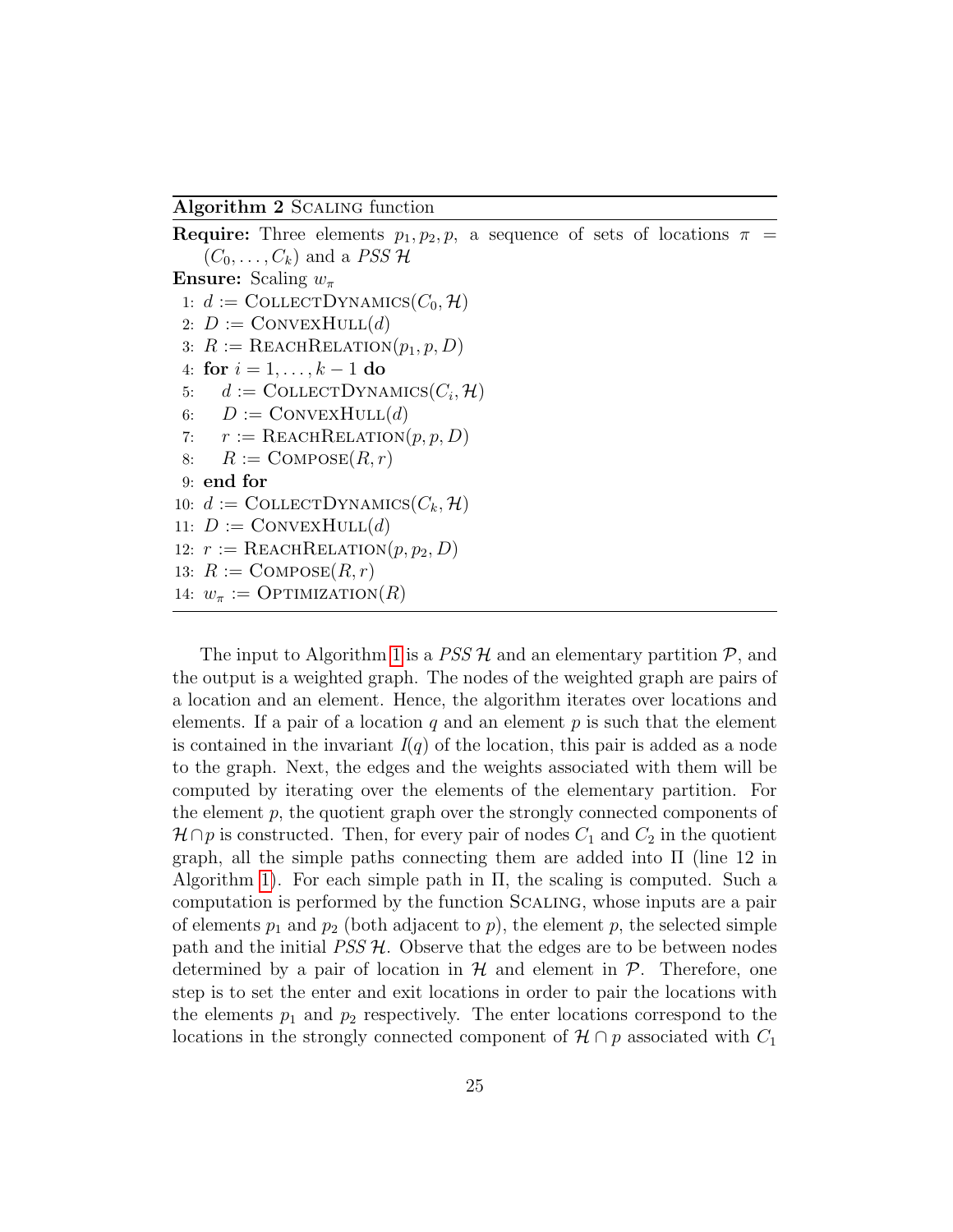such that an execution can travel from  $p_1$  to the invariants in  $C_1$ , while exit locations are those in the strongly connected component of  $\mathcal{H} \cap p$  associated with  $C_2$  such that there exists an execution evolving from each of the location invariants to the adjacent element  $p_2$ . Therefore, for each enter location  $q_1$ and exit location  $q_2$  there exists an edge of the form  $((q_1, p_1), (q_2, p_2))$  in the weighted graph  $G$ . It remains to compute the weight. Each edge of the form  $((q_1, p_1), (q_2, p_2))$  have the same weight for the same triple of elements  $p_1, p_2$  and p, irrespective of the locations  $q_1$  and  $q_2$ . The maximum of the scaling over all the simple paths will be the weight linked to and edge of the form  $((q_1, p_1), (q_2, p_2))$  in case of  $q_1$  is a location which allows to enter the component  $C_1$  and  $q_2$  is a location which allows to exit from the component  $C_2$ .

# 6.2. Algorithm 2

Next, we explain in detail the function  $SCALING(p_1, p_2, p, \pi, \mathcal{H})$ , described in Algorithm [2.](#page-24-0) Algorithm [2](#page-24-0) takes as input three elements  $p_1, p_2, p \in \mathcal{P}$  and a PSS  $H$ , then it computes the relation between points in  $p_1$  and  $p_2$  such that there exists a p-execution evolving by following the dynamics involved in the path  $\pi$ . It consists of five functions:

- 1. COLLECTDYNAMICS(C, H) collects all the flows  $F(q)$  in the PSS  $H$ , where  $q \in C$ , into a list.
- 2. CONVEXHULL $(d)$  takes as input a list of flows, say d, and computes the convex hull polyhedron of these flows.
- 3. REACHRELATION( $p_1, p, D$ ) returns a polyhedron which represents the relation between points from element  $p_1$  travelling to points in element p by following any vector dynamics contained in the polyhedron D. A detailed description on the relation polyhedron construction is exposed later.
- 4. COMPOSE $(R, r)$  composes two given reach relations, R and r by returning a new one, such that if  $(x, y) \in R$  and  $(y, z) \in r$ , then  $(x, z)$ will be contained in the composed reach relation.
- 5. OPTIMIZATION(R) returns the pair element in R which maximizes the scaling, that is the pair  $(x, y) \in R$  with maximum value  $|y|/|x|$ .

The input to the Algorithm [2,](#page-24-0) that is the scaling function, is three elements,  $p_1, p_2$  and p, a *PSS H* and a sequence of sets of locations or components in  $\mathcal{H}, \pi = (C_0, \ldots, C_k)$ . The output is a rational value. It constructs a composed reach relation polyhedral set by iterating over the sets of locations.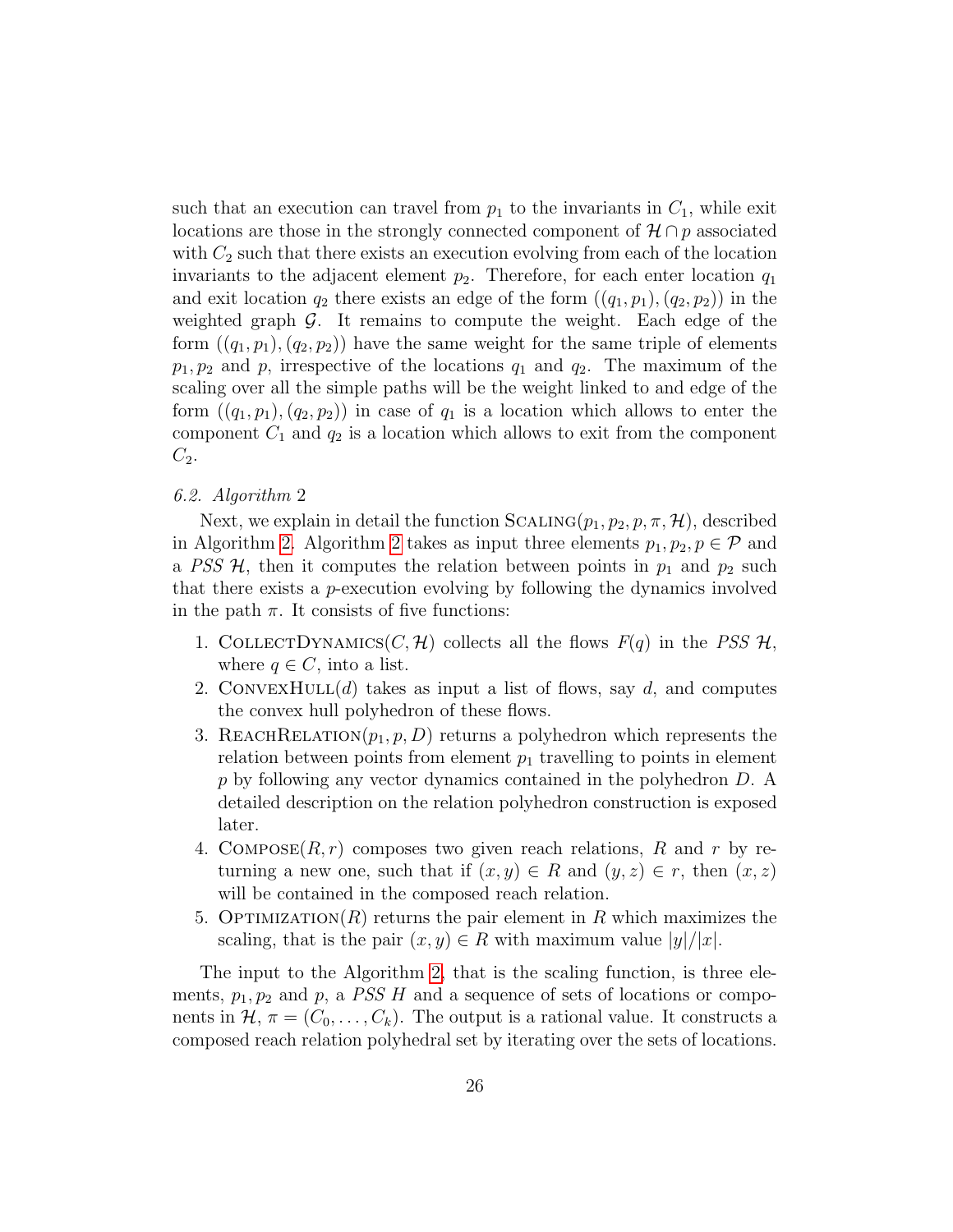For each set of locations  $C_i$  in  $\pi$ , the flows determined by them are collected into a list d. After, the convex hull of the collected flows is computed and called D. Then the reach relation polyhedral set is constructed for the pair of corresponding elements,  $p_1, p$  for  $C_0, p, p_2$  for  $C_k$  and  $p, p$  for the rest of components. All the computed reach relation polyhedra are composed into the polyhedron R. Finally, an optimization is performed over the composed relation polyhedron  $R$  in order to obtain the maximum scaling between an initial point in  $p_1$  and a final point in  $p_2$  for a *p*-execution. This is the scaling value returned by  $SCALING(p_1, p_2, p, \pi, \mathcal{H})$ .

Illustration. We illustrate the main steps in Algorithm [1.](#page-22-0) Consider the polyhedral switched system  $H$  depicted in Figure [1,](#page-9-0) and the partition  $P$  de-fined at the end of Section [5.1.](#page-16-0) The weighted graph  $\mathcal{G}(\mathcal{H}, \mathcal{P})$  is represented in Figure [3.](#page-17-0) We pick one of the elements in the partition, for instance  $p_2 = \{(x, y) \in \mathbb{R}^2 : x - 2y > 0, y > 0\}.$  The element  $p_2$  is contained in the invariant of two different modes of the  $PSS$ . The function QUOTIENT-GRAPH( $\mathcal{H}, p_2$ ) constructs first  $\mathcal{UG}(\mathcal{H} \cap p_2)$  as defined in Subsection [3.3.](#page-11-0) This subgraph is circled by a dotted line in Figure [1.](#page-9-0) Then, the quotient graph obtained from  $\mathcal{UG}(\mathcal{H} \cap p_2)$  returns just one strongly connected component, which consists of the locations  $q_1$  and  $q_5$ . The adjacent elements to  $p_2$  contained in the partition  $P$ , defined in Subsection [5.1,](#page-16-0) are  $p_1$  and  $p_3$ . Let us consider  $p_1$  as the initial adjacent element and  $p_3$  as the final adjacent element. We explain in the following subsection how to define the polyhedral set which represents the relation between points in  $p_1$  and  $p_3$  such that there exists an execution starting at a point in  $p_1$ , ending in  $p_3$  and evolving through the element  $p_2$ .

## 6.3. Reach Relation polyhedron

Here, we present a detailed description of the polyhedral construction implemented in REACHRELATION $(p_1, p_2, D)$ . This function constructs a polyhedron which represents the relation between points from the element  $p_1$ travelling to points in the element  $p_2$  by following some of the dynamics described in the polyhedron D. Consider  $d_1$  and  $d_2$  the affine dimensions of elements  $p_1$  and  $p_2$  respectively. To perform such construction, three different sets are defined:

• A polyhedral set which duplicates the initial polyhedron  $p_1$ . It consists of a polyhedron of affine dimension  $2d_1$  where the new variables are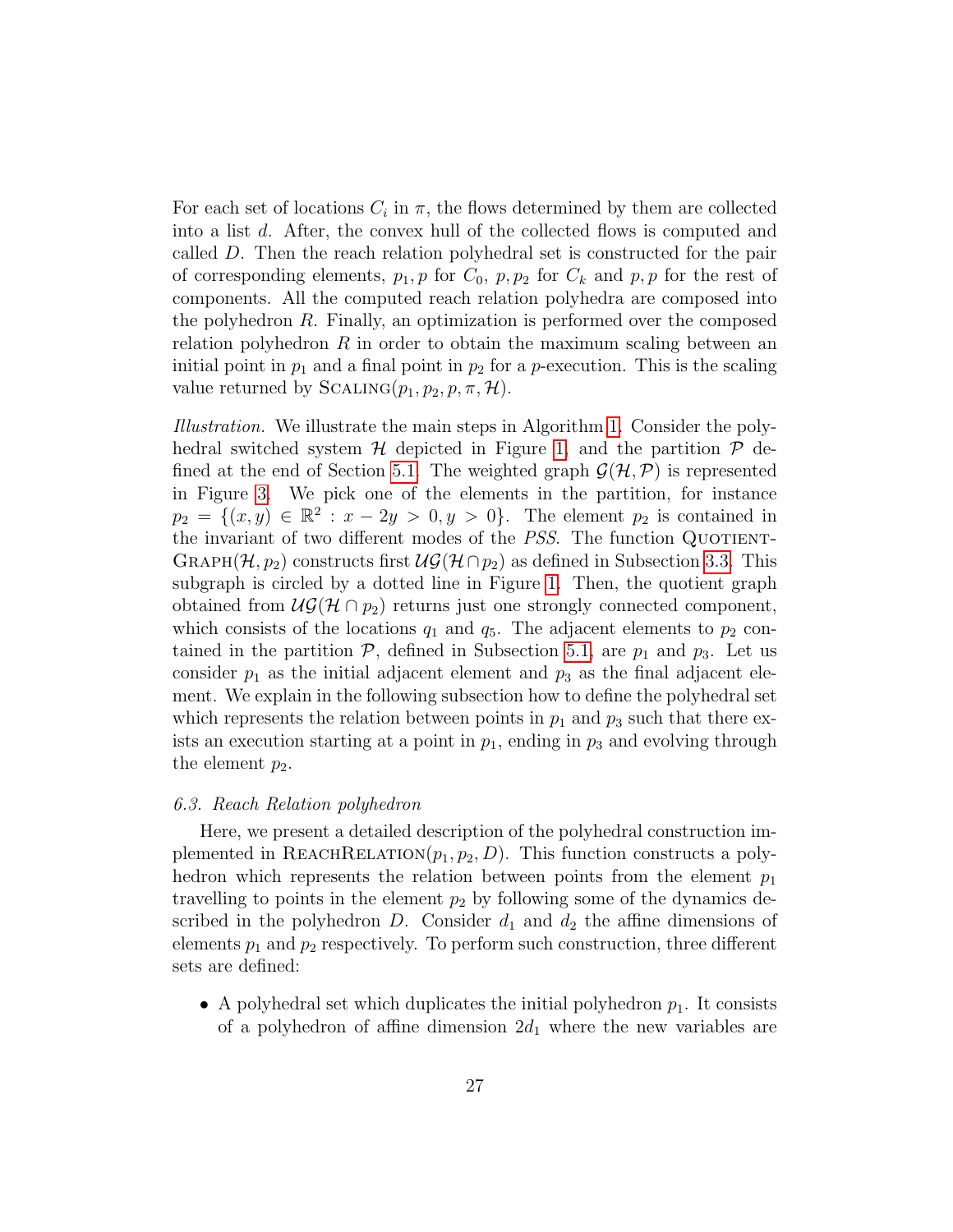constrained in the same fashion as the old ones and equalized to them. The new polyhedral set for an element defined as  $\{x \in \mathbb{R}^n : a_1 \cdot x \sim \}$  $0, ..., a_m \cdot x \sim 0$ } is  $\{(x, y) \in \mathbb{R}^{2n} : a_1 \cdot x \sim 0, ..., a_m \cdot x \sim 0, a_1 \cdot y \sim$  $0, \ldots, a_m \cdot y \sim 0, x = y$ .

- A new dynamical polyhedron duplicates the dimension of the initial dynamic polyhedron, D, preserving the coefficients of the constraints in the second half part of the new coefficients and adding constraints to equalize the half first variables to zero. Each dynamical polyhedron of the form  $\{x \in \mathbb{R} : a_1 \cdot x \sim 0, \ldots, a_m \cdot x \sim 0\}$  becomes  $\{(x, y) \in \mathbb{R}^{2n} : a_1 \cdot x \sim 0, \ldots, a_m \cdot x \sim 0\}$  $a_1 \cdot y \sim 0, \ldots, a_m \cdot y \sim 0, x = \overline{0}$ .
- A polyhedral set based on the final polyhedron  $p_2$ . It will be one with affine dimension  $2d_2$ , where the first half part of the coefficients in the new constraints are whatever value and the second half part of the coefficients correspond to the ones in the old constraints. Consider a final polyhedron  $p_2$  of the form  $\{x \in \mathbb{R}^n : a_1 \cdot x \sim 0, \ldots, a_m \cdot x \sim 0\},\$ then the new polyhedral set is defined as follows,  $\{(x, y) \in \mathbb{R}^{2n} : a_1 \cdot y \sim$  $0, \ldots, a_m \cdot y \sim 0$ .

Now, by considering Figure [5a,](#page-30-0) we construct the relation polyhedron for the elements  $p_1$  and  $p_3$  such that there exists a  $p_2$ -execution evolving through the list of dynamics in the strongly connected component formed by locations  $q_1$  and  $q_5$  in the PSS of Figure [1.](#page-9-0) The involved dynamics are determined by the sets  $F_1$  and  $F_5$ . We define these sets for the stable system in Figure [2a,](#page-9-1)  $F_1 = \{(x, y) : x + y < 0, x + 2y > 0\}$  and  $F_5 = \{(x, y) : x < 0, x + 2y > 0\},$ so  $d = \{F_1, F_5\}$ . Then, we have all the ingredients for constructing the relation polyhedron REACHRELATION $(p_1, p_3, D)$ . Let us first construct the duplicated polyhedron for  $p_1$ . It will be defined as

$$
P_1 = \{(x, y, z, t) : x > 0, y = 0, z > 0, t = 0, z = x, t = y\}.
$$

Then, the duplicated polyhedron for the final element  $p_3$  is

$$
P_2 = \{(x, y, z, t) : z - 2t = 0, t > 0\}.
$$

For the polyhedra  $F_1$  and  $F_5$  representing the dynamics, the following duplicated sets are computed,  $\{(x, y, z, t) : x = 0, y = 0, z + t < 0, z + 2t > 0\}$  and  $\{(x, y, z, t) : x = 0, y = 0, z < 0, z + 2t > 0\}$  respectively. The convex hull generated by them is determined as

$$
D = \{(x, y, z, t) : x = 0, y = 0, z + 2t > 0, z < 0\}.
$$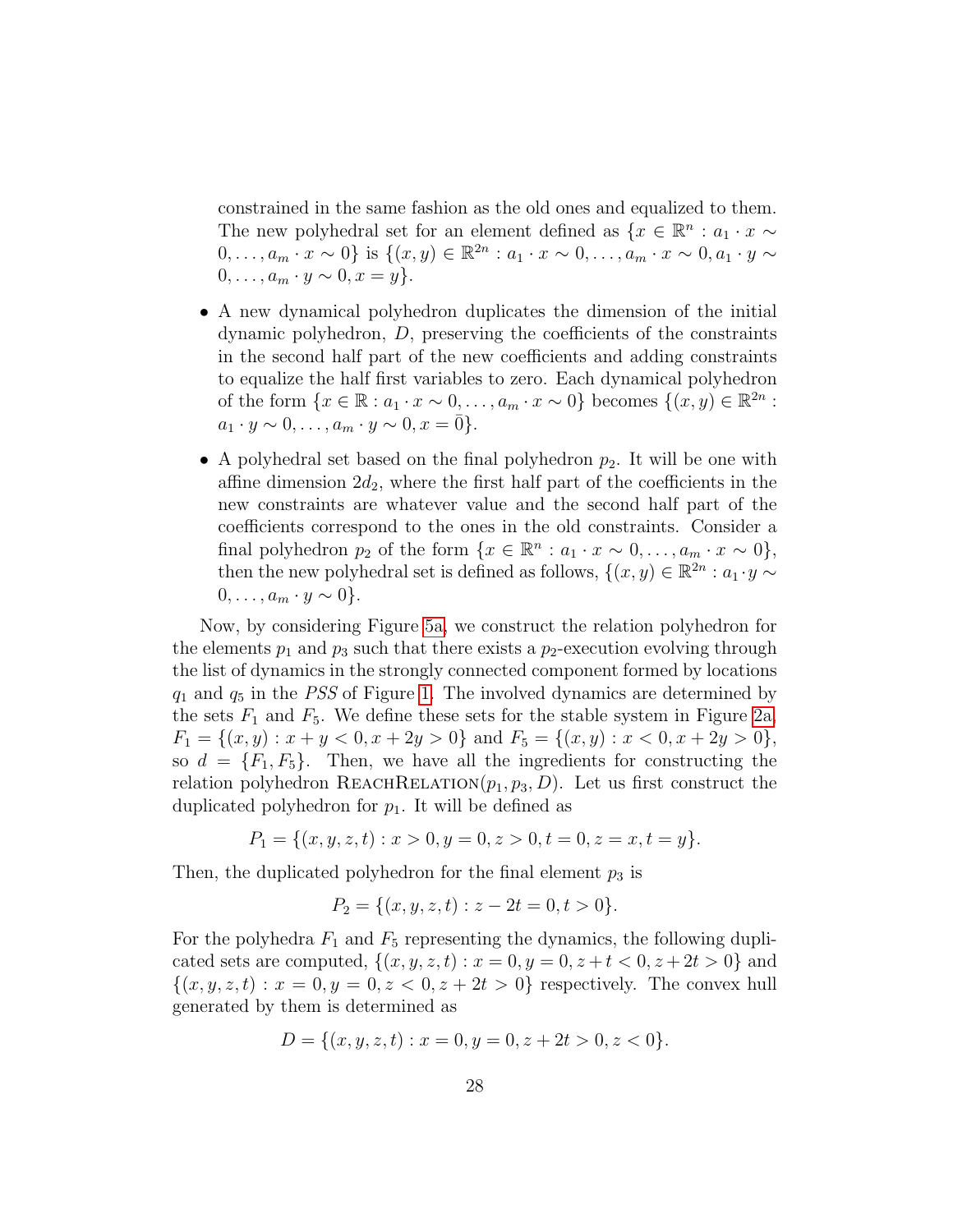Finally, the relation polyhedron returned by the function REACHRELATION  $(p_1, p_3, D)$  will be the one constructed by considering the initial polyhedron  $P_1$ , the final polyhedron  $P_2$  and the dynamics polyhedron  $\{(x, y, z, t) : z$  $2t = 0, y = 0, x - z > 0, z > 0, -x + 2z > 0$ .

## 7. Implementation

The stability verification procedure has been implemented in Python and integrated in a tool called AVERIST (Algorithmic VERIfier for STa-bility) [\[21,](#page-33-6) [17\]](#page-33-2), which can be found in [software.imdea.org/projects/](software.imdea.org/projects/averist/index.html) [averist/index.html](software.imdea.org/projects/averist/index.html). It uses the Parma Polyhedral Library (PPL) [\[28\]](#page-34-3) to deal with polyhedral operations, the NetworkX Python package [\[29\]](#page-34-4) to manage and analyse graphs and the GLPK library [\[30\]](#page-34-5) for solving optimization problems.

The experiments have been performed on Mac OS X 10.10 with processor 2.8 GHz Intel Core i5 and 8GB 1600 MHz DDR3 memory. They are performed, first, to demonstrate the feasibility of the approach and, second, to evaluate the running times. Comparison with stability verification tools is not possible because, as far as we know, the unique stability-verification available tool works only for switched linear and non-linear systems [\[31\]](#page-34-6).

We illustrate the algorithm on an example which has been verified using AVERIST. The switched system is shown in Figure [4](#page-29-0) and a pictorial illustration of the system when the value of the variable  $z = 1$  is shown in Figure [5b.](#page-30-0) The system executions do not diverge while remaining in any single cell, and as we will see from the proof of stability given by the tool, the system does not have any infinite executions. Hence, the scaling associated with any execution is bounded and the system is both Lyapunov and asymptotically stable.

Part of the graph constructed by the algorithm is shown in Figure [5b.](#page-30-0) It has a cycle with weight  $> 1$ . The same is returned by the tool. However, observe that the path  $e_1$  to  $e_2$  to  $e_3$  is infeasible even if both the edges  $e_1$ to  $e_2$  and  $e_2$  to  $e_3$  are feasible. We add the constraint  $x + y = 0$  shown by the dotted line in Figure [5b](#page-30-0) to the partition to create a finer partition. This breaks the cycle and AVERIST returns that the system is stable.

We have experimented with variations of the example described in Figure [4,](#page-29-0) considering different flow functions, and we extend it to some 4 and 5 dimensional examples. Our results are summarized in Table [1.](#page-31-4) Stability refers to Lyapunov stability. Here, Exp refers to the experiment number,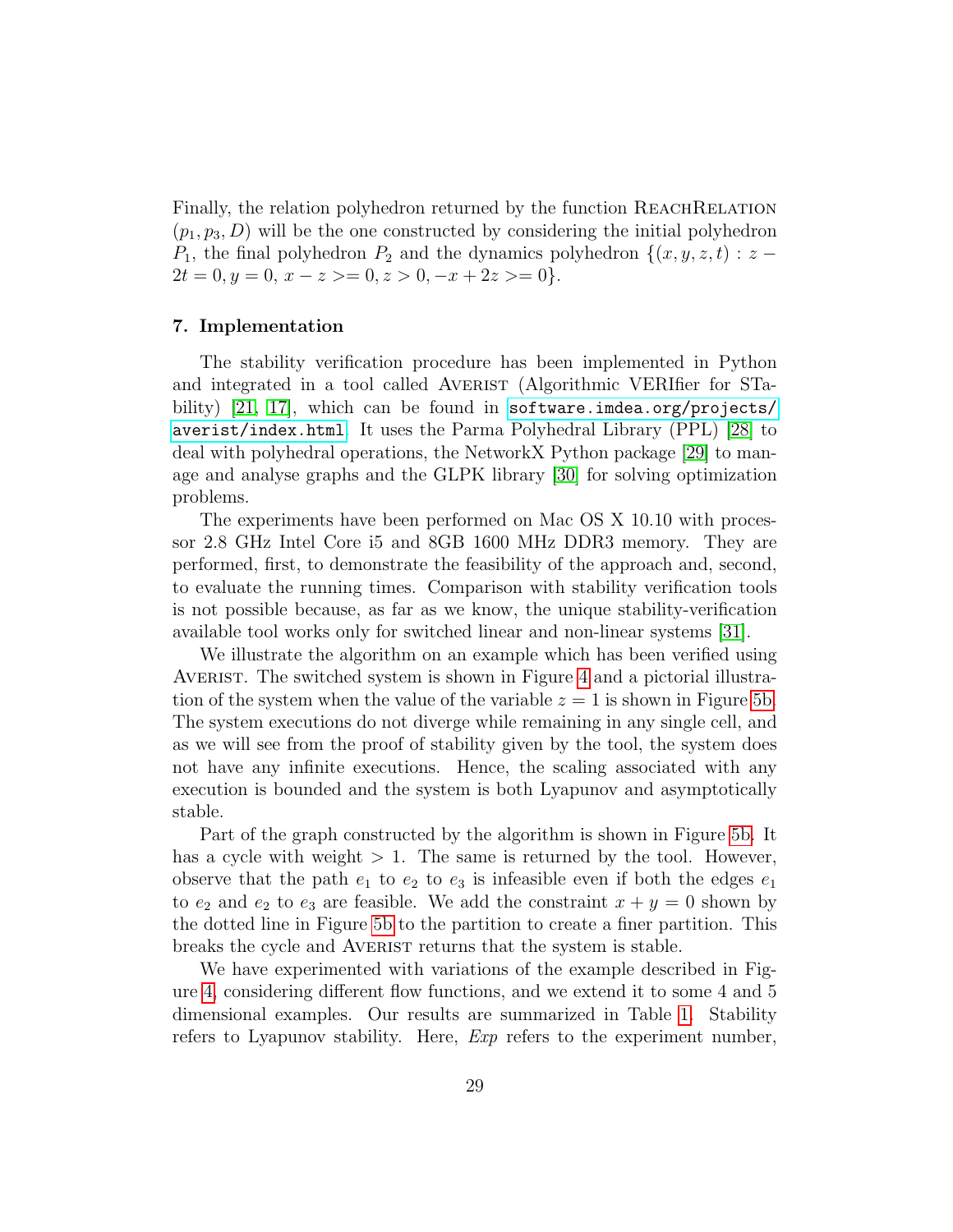<span id="page-29-0"></span>

Figure 4: Switched System Example

dim to the dimension of the concrete *PSS*. Answer is the verification answer, which can be stable  $(S)$ , unstable  $(NS)$  or inconclusive  $(IN)$ . Ref refers to the number of abstraction refinements performed before termination, Size refers to the number of nodes of the final weighted graph. The time for constructing the final weighted graph  $\mathcal G$  time and verification Ver time is shown along with the total time Time. All the times are in seconds.

Observe that the increment of the time with respect to the dimension of the PSS for constructing the weighted graph increments polynomially with respect to the number of abstraction refinements. The time increment with respect to the size of the abstraction is sharper but still not exponential. When comparing the time for the weighted graph construction with the verification time, it is recognizable that the weighted graph construction is a crucial step in terms of computability. There is a remarkable total time increment in the case of increasing the number of refinements when considering the same dimension of the PSS. This points to the need of decreasing the number of refinements. In the future, we will develop heuristics to address this.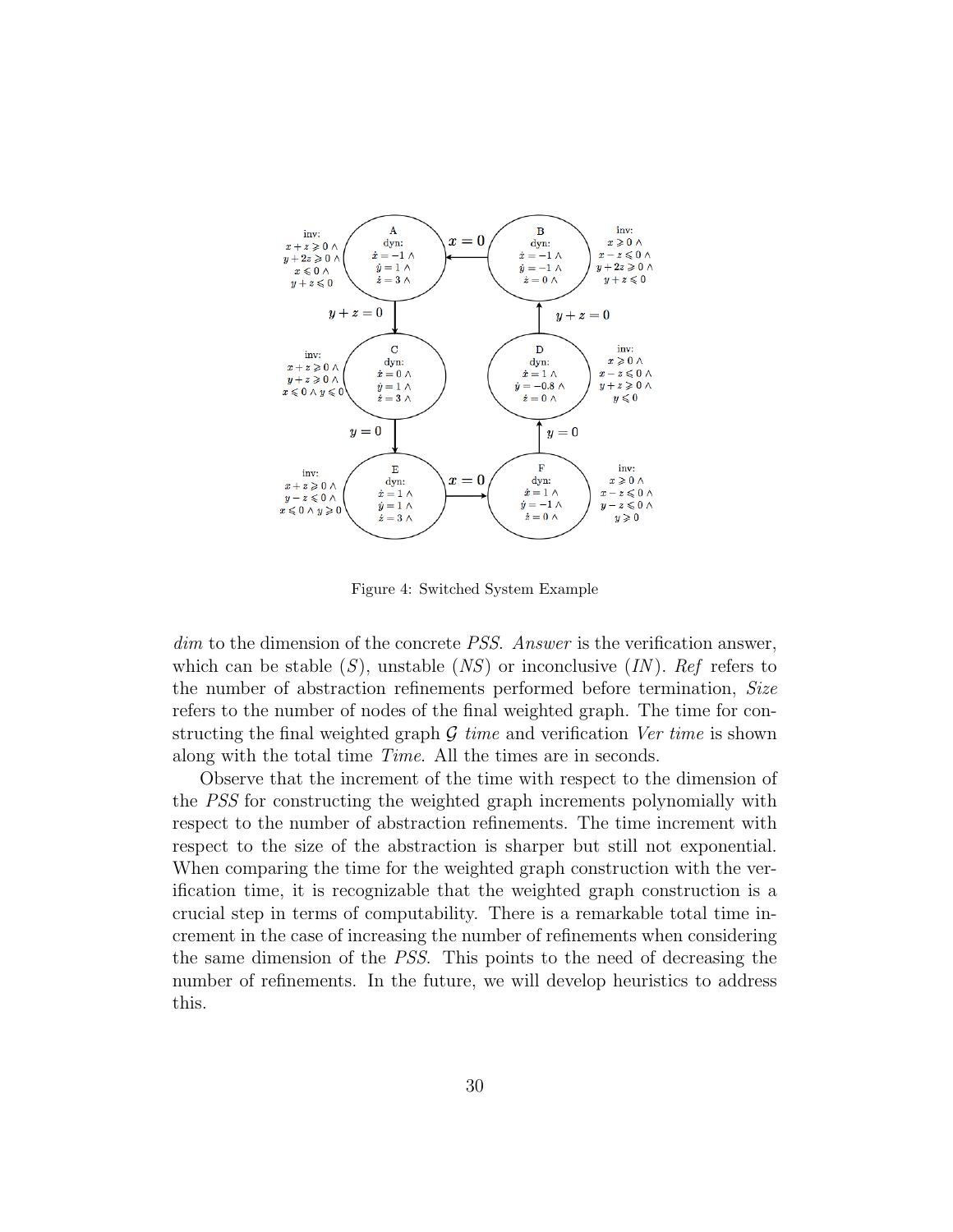<span id="page-30-0"></span>

Figure 5

#### 8. Conclusions

We investigated an algorithmic approach to stability verification of polyhedral switched systems. Our method relies on constructing a finite weighted graph abstracting the system using a finite partition of the state-space as a parameter. In the event of a failure to infer stability from the graph, our algorithm provides insights into the reasons for the failure in terms of a counterexample. In addition, a qualitatively better approximation of the system can be constructed by feeding a finer partition as input to the procedure. The benefits of the approach are illustrated through the analysis of an example using the tool implementing the approach.

Our method can be extended to more complex dynamics provided that the reachability predicate, involved in deducing the existence of edges and computing the weights, can be effectively computed. In the case of linear and non-linear dynamics, the reachability predicate cannot be computed exactly, however, over-approximations using tools such as SpaceEx [\[32\]](#page-34-7) can be computed. Another direction for future work includes exploring the possibility of automatically refining the partitions by analyzing the counterexample returned by the procedure [\[33\]](#page-34-8).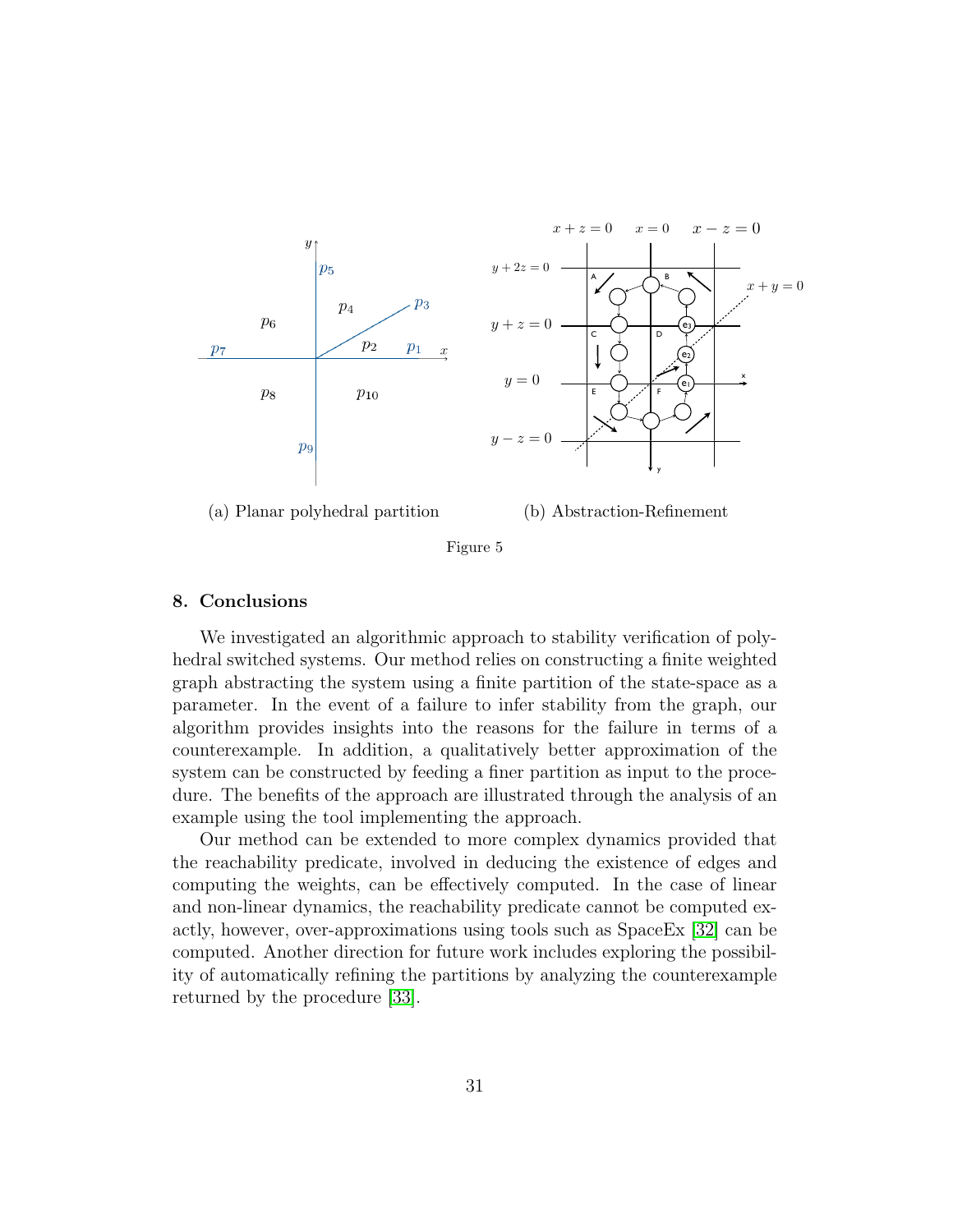<span id="page-31-4"></span>

| Exp            | Dim            | Answer         | Ref            | Size | time<br>$\mathcal G$<br>$\left( s\right)$ | Ver time $(s)$ | Time<br>(s) |
|----------------|----------------|----------------|----------------|------|-------------------------------------------|----------------|-------------|
| 1              | 3              | S              | 1              | 60   | 5.56                                      | 0.001          | 6.05        |
| $\overline{2}$ | 3              | S              | 3              | 83   | 5.09                                      | 0.006          | 23.6        |
| 3              | $\overline{3}$ | $\cal S$       | 3              | 82   | 7.43                                      | 0.001          | 19.85       |
| $\overline{4}$ | 3              | S              | $\overline{7}$ | 122  | 28.62                                     | 0.003          | 98.71       |
| 5              | $\overline{3}$ | $\overline{S}$ | 9              | 142  | 24.83                                     | 0.003          | 135.39      |
| 6              | 3              | S              | 11             | 166  | 37.45                                     | 0.009          | 208.47      |
| $\overline{7}$ | 3              | $\mathit{NS}$  | $\mathbf{1}$   |      | $\overline{0}$                            | $\overline{0}$ | 0.27        |
| 8              | 3              | $\cal S$       | 10             | 143  | 32.27                                     | 0.006          | 206.04      |
| 9              | 3              | S              | 11             | 157  | 42.07                                     | 0.009          | 239.39      |
| 10             | 3              | $\overline{S}$ | 16             | 202  | 138.08                                    | 0.049          | 1256.9      |
| 11             | $\overline{4}$ | $\cal S$       | 3              | 341  | 285.94                                    | 0.019          | 708.23      |
| 12             | $\overline{4}$ | $\cal S$       | $\overline{7}$ | 601  | 819.87                                    | 0.037          | 3154.2      |
| 13             | 5              | S              | 3              | 1365 | 4288.73                                   | 0.147          | 11939.06    |
| 14             | 3              | IN             | 10             | 115  | 20.46                                     | 0.04           | 111.43      |
| 15             | $\overline{3}$ | IN             | 10             | 65   | 7.71                                      | 0.01           | 226.98      |
| 16             | 3              | $\cal S$       | 3              | 74   | 7.94                                      | 0.001          | 14.33       |
| 17             | 3              | $\overline{S}$ | 3              | 74   | 9.74                                      | 0.001          | 17.72       |
| 18             | 3              | $\cal S$       | 3              | 74   | 7.7                                       | 0.001          | 14.57       |
| 20             | 3              | $\cal S$       | 3              | 74   | 7.66                                      | 0.001          | 14.5        |
| 21             | 3              | $\cal S$       | 3              | 74   | 7.53                                      | 0.001          | 13.66       |

Table 1: Experimental results

#### References

- <span id="page-31-0"></span>[1] D. Liberzon, Switching in Systems and Control, Boston : Birkhäuser, 2003.
- <span id="page-31-1"></span>[2] T. A. Henzinger, The Theory of Hybrid Automata, in: Proceedings of the IEEE Symposium on Logic in Computer Science, 1996, pp. 278–292.
- <span id="page-31-2"></span>[3] H. Lin, P. J. Antsaklis, Stability and stabilizability of switched linear systems: A survey of recent results, IEEE Trans. Automat. Contr. 54 (2) (2009) 308–322.
- <span id="page-31-3"></span>[4] E. D. Sontag, Input to state stability: Basic concepts and results, in: Nonlinear and Optimal Control Theory, Springer, 2006, pp. 163–220.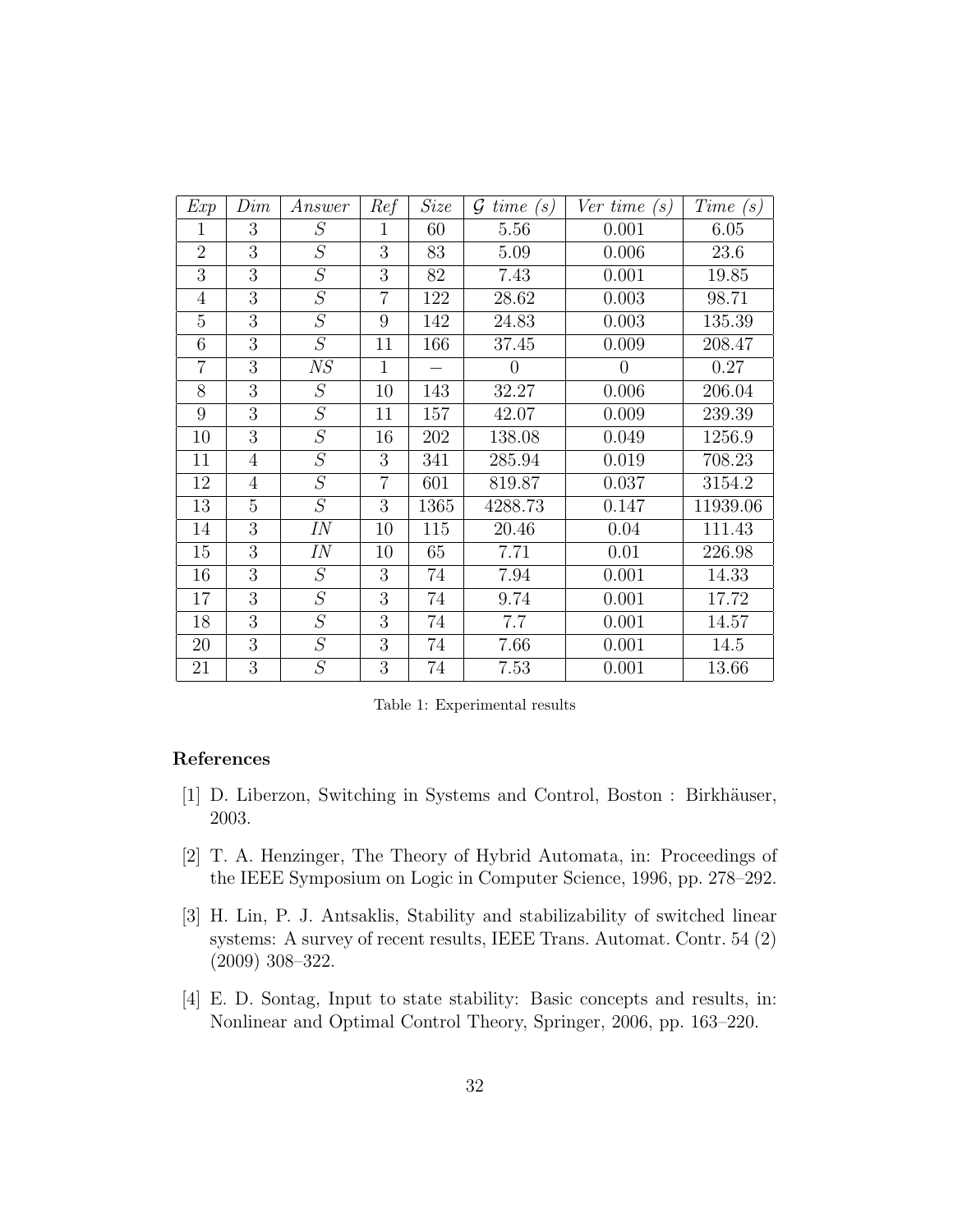- <span id="page-32-0"></span>[5] R. Goebel, R. Sanfelice, A. Teel, Hybrid dynamical systems, IEEE Control Systems, Control Systems Magazine 29 (2009) 28–93.
- <span id="page-32-1"></span>[6] J. C. Geromel, P. Colaneri, Stability and stabilization of continuoustime switched linear systems, SIAM J. Control Optim. 45 (5) (2006) 1915–1930.
- <span id="page-32-2"></span>[7] J. P. Hespanha, Uniform stability of switched linear systems: extensions of lasalle's invariance principle., IEEE Trans. Automat. Contr. 49 (4) (2004) 470–482.
- <span id="page-32-3"></span>[8] P. Mason, U. V. Boscain, Y. Chitour, Common polynomial lyapunov functions for linear switched systems., SIAM J. Control and Optimization 45 (1) (2006) 226–245.
- <span id="page-32-4"></span>[9] P. A. Parrilo, Structure Semidefinite Programs and Semialgebraic Geometry Methods in Robustness and Optimization, PhD thesis, California Institute of Technology, Pasadena, CA, May, 2000.
- <span id="page-32-5"></span>[10] A. Papachristodoulou, S. Prajna, On the construction of Lyapunov functions using the sum of squares decomposition, in: Conference on Decision and Control, 2002.
- <span id="page-32-6"></span>[11] E. Möhlmann, O. Theel, Stabhyli: a tool for automatic stability verification of non-linear hybrid systems, in: Proceedings of the International Conference on Hybrid Systems: Computation and Control, ACM, New York, NY, USA, 2013, pp. 107–112.
- <span id="page-32-7"></span>[12] J. Kapinski, J. V. Deshmukh, S. Sankaranarayanan, N. Arechiga, Simulation-guided Lyapunov Analysis for Hybrid Dynamical Systems, in: Proceedings of the 17th International Conference on Hybrid Systems: Computation and Control, HSCC '14, ACM, 2014, pp. 133–142.
- <span id="page-32-8"></span>[13] H. Dierks, S. Kupferschmid, K. Larsen, Automatic Abstraction Refinement for Timed Automata, in: Proceedings of Formal Modeling and Analysis of Timed Systems, 2007, pp. 114–129.
- <span id="page-32-9"></span>[14] P. Prabhakar, S. Duggirala, S. Mitra, M. Viswanathan, Hybrid automata-based cegar for rectangular hybrid automata, in: Proceedings of the International Conference on Verification, Model Checking, and Abstract Interpretation, 2013.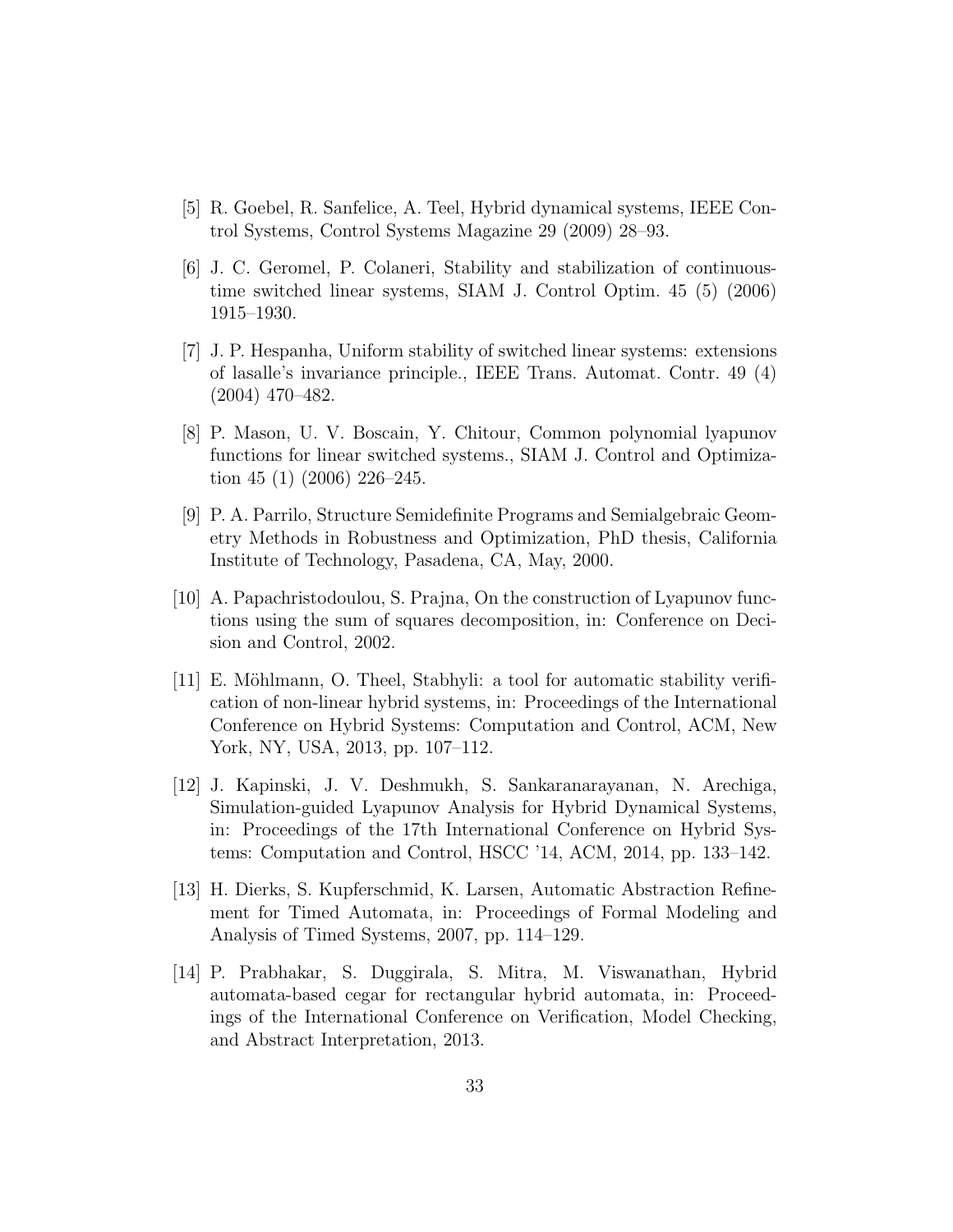- <span id="page-33-0"></span>[15] R. Alur, T. Dang, F. Ivancic, Counter-Example Guided Predicate Abstraction of Hybrid Systems, in: Proceedings of the International Conference on Tools and Algorithms for the Construction and Analysis of Systems, 2003, pp. 208–223.
- <span id="page-33-1"></span>[16] E. Clarke, A. Fehnker, Z. Han, B. Krogh, J. Ouaknine, O. Stursberg, M. Theobald, Abstraction and Counterexample-Guided Refinement in Model Checking of Hybrid Systems, International Journal on Foundations of Computer Science 14 (4) (2003) 583–604.
- <span id="page-33-2"></span>[17] P. Prabhakar, M. G. Soto, AVERIST: An Algorithmic Verifier for Stability, Electronic Notes in Theoretical Computer Science 317 (2015) 133– 139.
- <span id="page-33-3"></span>[18] P. Prabhakar, M. G. Soto, Counterexample Guided Abstraction Refinement for Stability Analysis, in: Proceedings of the International Conference on Computer Aided Verification, 2016.
- <span id="page-33-4"></span>[19] A. Puri, P. Varaiya, Verification of hybrid systems using abstractions, in: Hybrid Systems II, 1994, pp. 359–369.
- <span id="page-33-5"></span>[20] E. Asarin, T. Dang, A. Girard, Hybridization methods for the analysis of nonlinear systems, Acta Informatica 43 (7) (2007) 451–476.
- <span id="page-33-6"></span>[21] P. Prabhakar, M. G. Soto, An algorithmic approach to stability verification of polyhedral switched systems, in: American Control Conference, 2014.
- <span id="page-33-7"></span>[22] L. de Moura, N. Bjørner, Z3: An efficient SMT solver, in: Proceedings of the International Conference on Tools and Algorithms for the Construction and Analysis of Systems, Vol. 4963 of Lecture Notes in Computer Science, Springer, 2008, pp. 337–340.
- <span id="page-33-8"></span>[23] P.-H. Ho, Automatic Analysis of Hybrid Systems, Ph.D. thesis, Cornell University (1995).
- <span id="page-33-9"></span>[24] P. Prabhakar, M. Viswanathan, On the decidability of stability of hybrid systems, in: Proceedings of the International Conference on Hybrid Systems: Computation and Control, 2013, pp. 53–62.